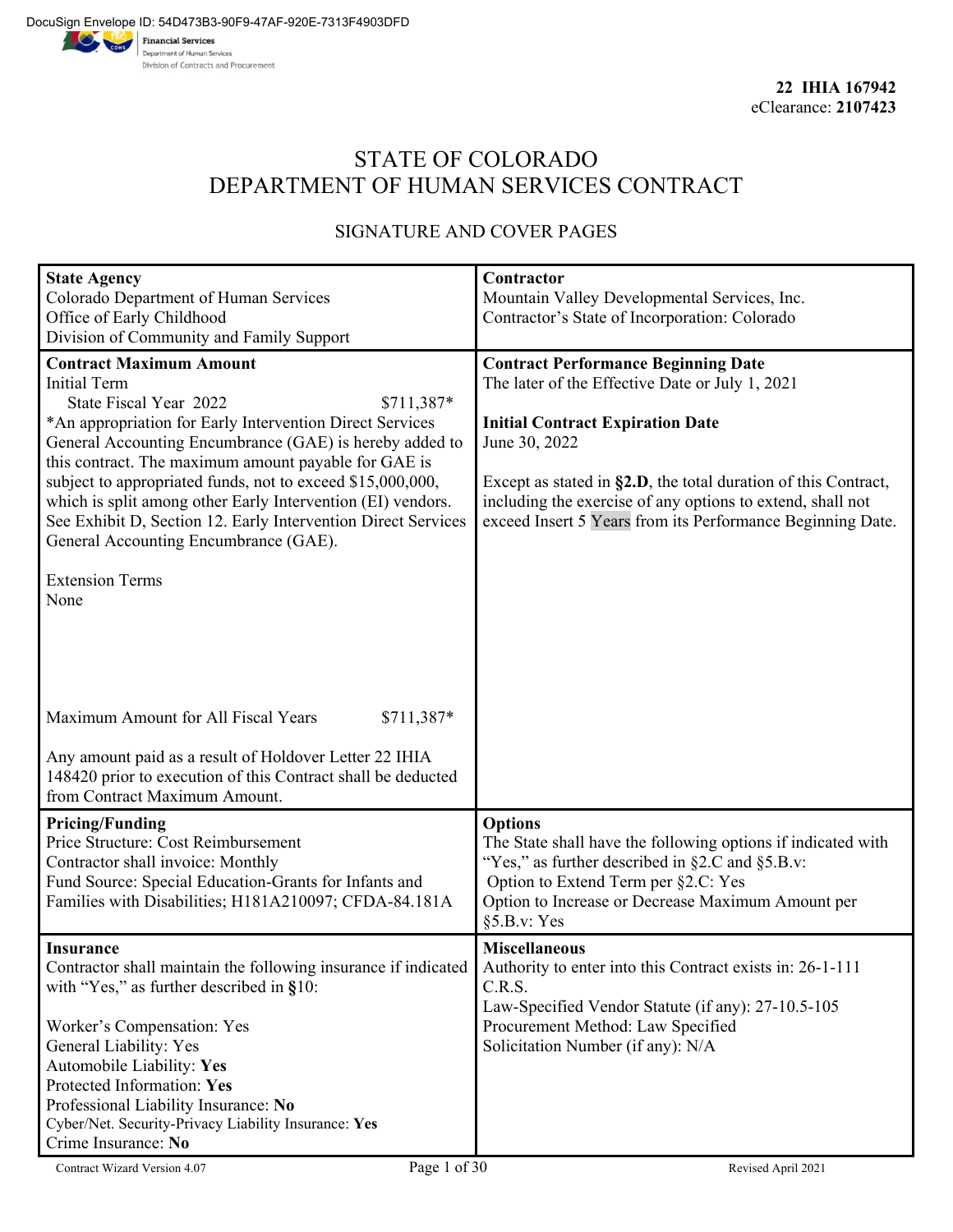DocuSign Envelope ID: 54D473B3-90F9-47AF-920E-7313F4903DFD

Department of Human Services Division of Contracts and Procurement

| <b>State Representative</b>                          | <b>Contractor Representative</b>             |
|------------------------------------------------------|----------------------------------------------|
| Christy Scott, Director, Early Intervention Colorado | Sara Sims, Executive Director                |
| Colorado Department of Human Services                | Mountain Valley Developmental Services, Inc. |
| Office of Early Childhood                            | 700 Mount Sopris Drive                       |
| Division of Community and Family Support             | <b>PO BOX 338</b>                            |
| 1575 Sherman Street, 1 <sup>st</sup> Floor           | Glenwood Springs, CO 81602                   |
| Denver, CO 80203                                     | Phone: 970.945.2306                          |
| Phone: 303.866.2664                                  | Email: $ssims@mtrvalley.org$                 |
| Email: Christy.Scott@state.co.us                     |                                              |
|                                                      |                                              |

## **Exhibits**

The following Exhibits are attached and incorporated into this Contract: Exhibit A - Statement of Work Exhbiit B - Budget Exhibit C - HIPAA Business Associate Agreement

Exhibit D - Additional Provisions

Exhibit E - Supplemental Provisions for Federal Awards

#### **Contract Purpose**

Provide early intervention services to eligible infants, toddlers, and their families, which are provided in accordance with Section 27-10.5-701, C.R.S. and Rules and Regulations 12 CCR 2509-10, Sections 7.900-7.994, as currently exist or may hereafter be promulgated or amended, and federal regulations, 34 C.F.R., Part 303, Early Intervention Program for Infants and Toddlers with Disabilities.

**Signature Page begins on next page**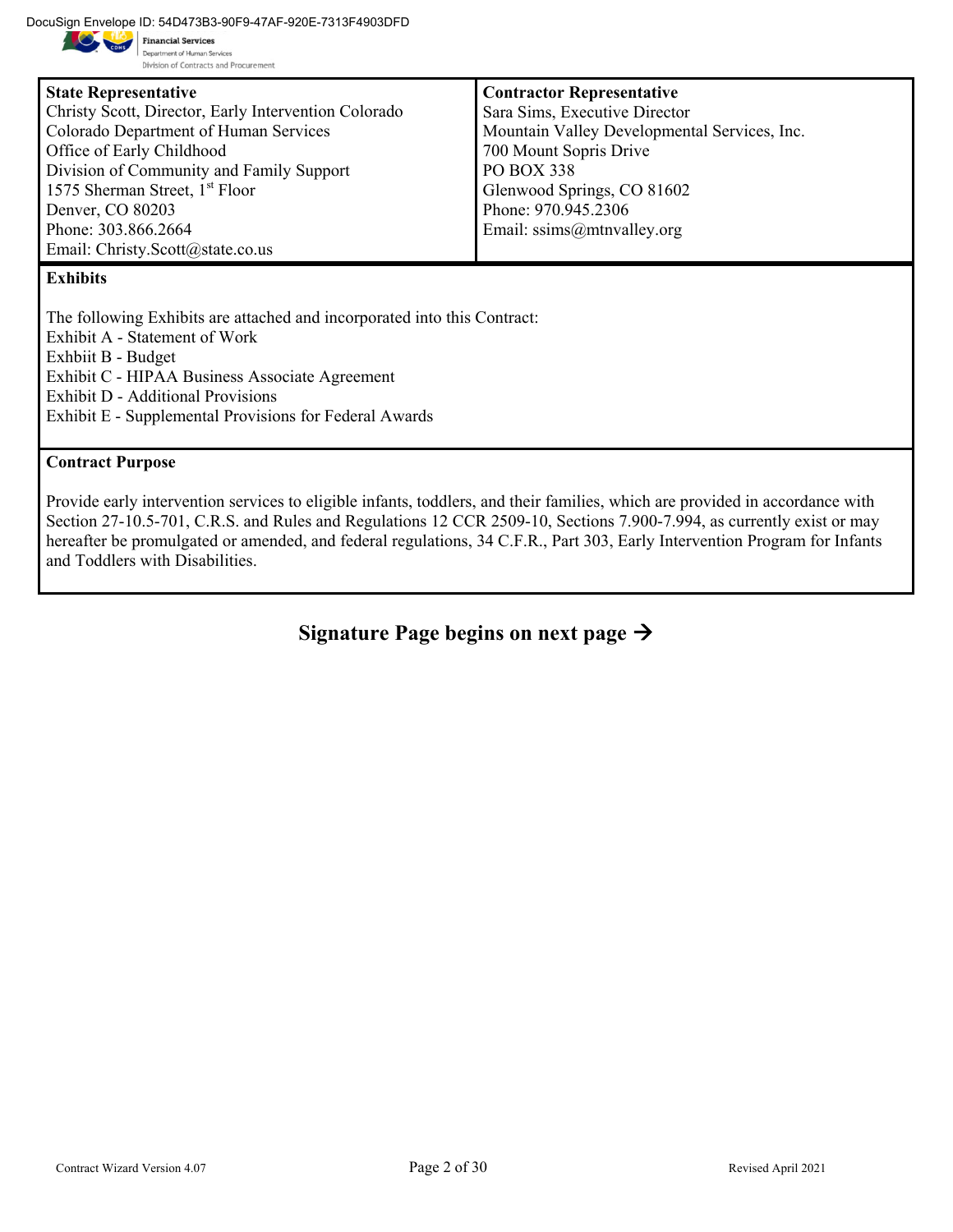#### **THE PARTIES HERETO HAVE EXECUTED THIS CONTRACT**

Each person signing this Contract represents and warrants that he or she is duly authorized to execute this Contract and to bind the Party authorizing his or her signature.

| <b>CONTRACTOR</b>                                                                                                                                   | <b>STATE OF COLORADO</b>                                                                                   |  |  |  |  |
|-----------------------------------------------------------------------------------------------------------------------------------------------------|------------------------------------------------------------------------------------------------------------|--|--|--|--|
| Mountain Valley Developmental Services, Inc.                                                                                                        | Jared S. Polis, Governor                                                                                   |  |  |  |  |
|                                                                                                                                                     | Department of Human Services                                                                               |  |  |  |  |
|                                                                                                                                                     | Michelle Barnes, Executive Director                                                                        |  |  |  |  |
| DocuSigned by:                                                                                                                                      | DocuSianed by:                                                                                             |  |  |  |  |
|                                                                                                                                                     |                                                                                                            |  |  |  |  |
| Sara Sims                                                                                                                                           | lisa lastiglia                                                                                             |  |  |  |  |
| By: Sara Sims, Executive Director                                                                                                                   | By: Lisa Castiglia, Director/Chief Financial Officer, Division<br>of Operations, Office of Early Childhood |  |  |  |  |
| 7/12/2021<br>Date:                                                                                                                                  | 7/13/2021<br>Date:                                                                                         |  |  |  |  |
| 2nd State or Contractor Signature if Needed                                                                                                         | <b>LEGAL REVIEW</b>                                                                                        |  |  |  |  |
|                                                                                                                                                     | Philip J. Weiser, Attorney General                                                                         |  |  |  |  |
| By: Name & Title of Person Signing for Signatory                                                                                                    | By:<br>Assistant Attorney General                                                                          |  |  |  |  |
| <u> 1990 - Johann Barbara, martxa a</u><br>Date:                                                                                                    | Date:                                                                                                      |  |  |  |  |
| In accordance with §24-30-202 C.R.S., this Contract is not valid until signed and dated below by the State Controller or an<br>authorized delegate. |                                                                                                            |  |  |  |  |
| <b>STATE CONTROLLER</b>                                                                                                                             |                                                                                                            |  |  |  |  |
| Robert Jaros, CPA, MBA, JD                                                                                                                          |                                                                                                            |  |  |  |  |
| DocuSigned by:                                                                                                                                      |                                                                                                            |  |  |  |  |
| Toni Williamson<br>By:<br>12A31DEB619C416                                                                                                           |                                                                                                            |  |  |  |  |
|                                                                                                                                                     | Andrea Eurich / Janet Miks/Toni Williamson                                                                 |  |  |  |  |
|                                                                                                                                                     |                                                                                                            |  |  |  |  |
|                                                                                                                                                     |                                                                                                            |  |  |  |  |
| <b>Effective Date:</b>                                                                                                                              | 7/13/2021                                                                                                  |  |  |  |  |
|                                                                                                                                                     |                                                                                                            |  |  |  |  |

-- Signature and Cover Pages End --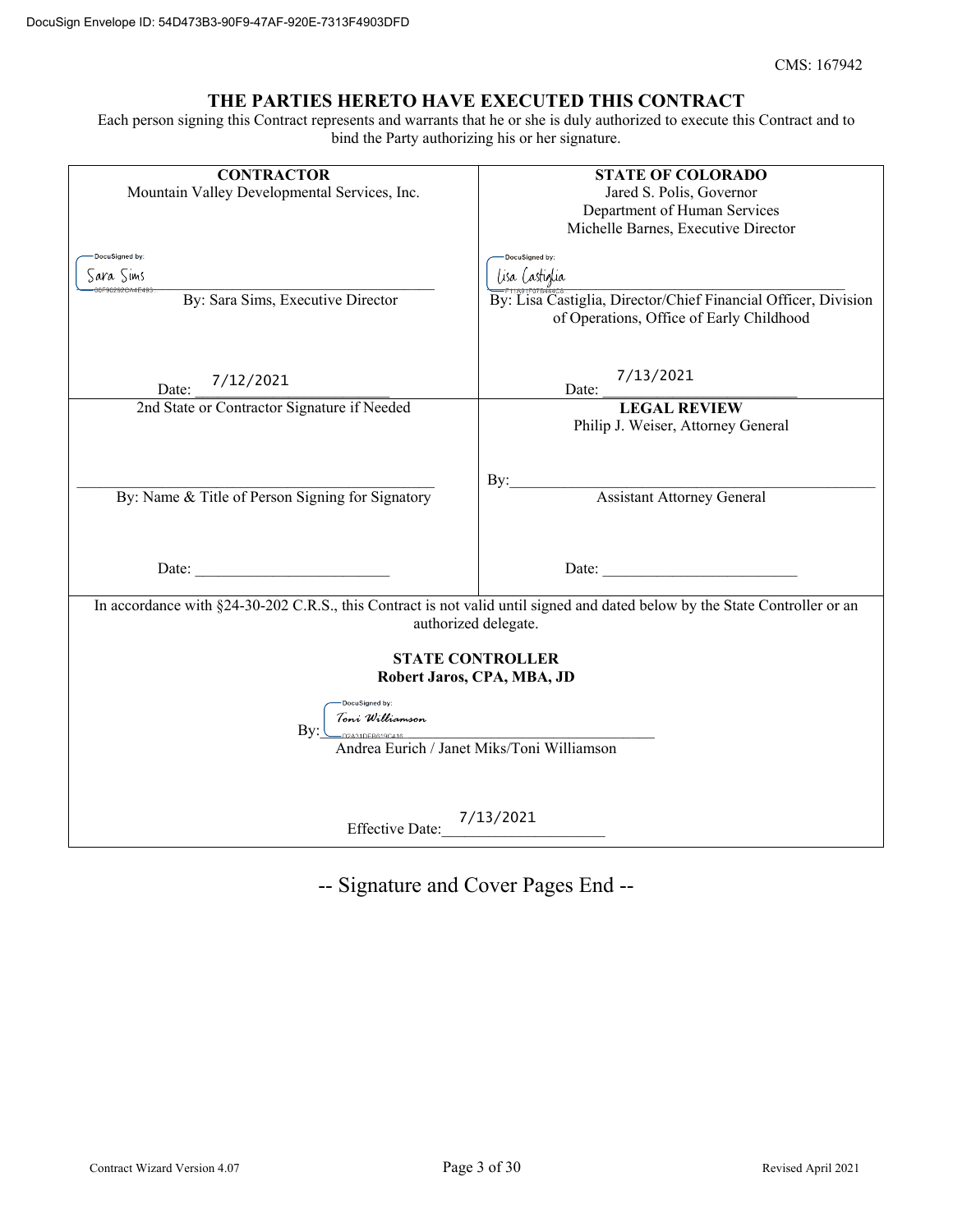## **TABLE OF CONTENTS**

|     | (Approximate page numbers)                               |  |
|-----|----------------------------------------------------------|--|
|     |                                                          |  |
| 1.  |                                                          |  |
| 2.  |                                                          |  |
| 3.  |                                                          |  |
| 4.  |                                                          |  |
| 5.  |                                                          |  |
| 6.  |                                                          |  |
| 7.  |                                                          |  |
| 8.  |                                                          |  |
| 9.  |                                                          |  |
| 10. |                                                          |  |
| 11. |                                                          |  |
| 12. |                                                          |  |
| 13. |                                                          |  |
| 14. |                                                          |  |
| 15. |                                                          |  |
| 16. |                                                          |  |
| 17. |                                                          |  |
| 18. |                                                          |  |
| 19. | COLORADO SPECIAL PROVISIONS (COLORADO FISCAL RULE 3-3)25 |  |
| 20. |                                                          |  |
| 21. |                                                          |  |
|     |                                                          |  |

## **1. PARTIES**

This Contract is entered into by and between Contractor named on the Signature and Cover Pages for this Contract (the "Contractor"), and the STATE OF COLORADO acting by and through the Department of Human Services (the "State" or "CDHS"). Contractor and the State agree to the terms and conditions in this Contract.

#### **2. TERM AND EFFECTIVE DATE**

#### **A.** Effective Date

This Contract shall not be valid or enforceable until the Effective Date. The State shall not be bound by any provision of this Contract before the Effective Date, and shall have no obligation to pay Contractor for any Work performed or expense incurred before the Effective Date or after the expiration or sooner termination of this Contract.

**B.** Initial Term

The Parties' respective performances under this Contract shall commence on the Contract Performance Beginning Date shown on the Signature and Cover Pages for this Contract and shall terminate on the Initial Contract Expiration Date shown on the Signature and Cover Pages for this Contract (the "Initial Term") unless sooner terminated or further extended in accordance with the terms of this Contract.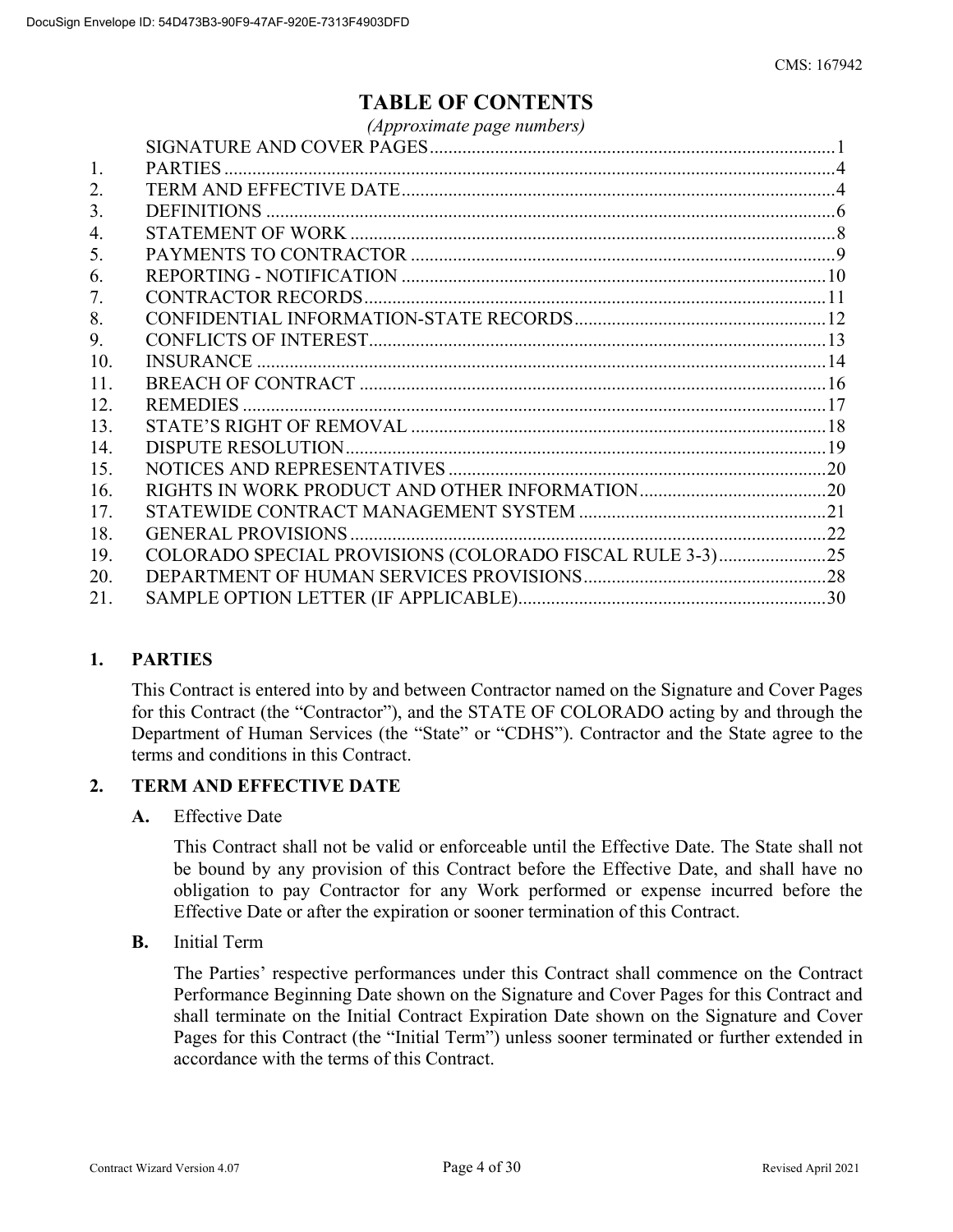#### **C.** Extension Terms - State's Option

If the Signature and Cover Pages for this Contract shows that the State has the Option to Extend Term, then the State, at its discretion, shall have the option to extend the performance under this Contract beyond the Initial Term for a period, or for successive periods, at the same rates and under the same terms specified in the Contract (each such period an "Extension Term"). In order to exercise this option, the State shall provide written notice to Contractor in a form substantially equivalent to **§21** "Sample Option Letter." The State may include and incorporate a revised budget with the option letter, as long as the revised budget does not unilaterally change rates or terms specified in the Contract. Except as stated in **§2.D**, the total duration of this Contract, including the exercise of any options to extend, shall not exceed 5 years from its Performance Beginning Date, or the number of years specified on the Signature and Cover Pages if such number is less than 5 years, absent prior approval from the Chief Procurement Officer in accordance with the Colorado Procurement Code.

**D.** End of Term Extension

If this Contract approaches the end of its Initial Term, or any Extension Term then in place, the State, at its discretion, upon written notice to Contractor as provided in **§15,** may unilaterally extend such Initial Term or Extension Term for a period not to exceed 2 months (an "End of Term Extension" or "Holdover"), regardless of whether additional Extension Terms are available or not. Any such extension shall be under the same terms and conditions of the operative Contract including, but not limited to, prices, rates, and service delivery requirements. The provisions of this Contract in effect when such notice is given shall remain in effect during the End of Term Extension. The End of Term Extension shall automatically terminate upon execution of a replacement contract or modification extending the total term of the Contract.

**E.** Early Termination in the Public Interest

The State is entering into this Contract to serve the public interest of the State of Colorado as determined by its Governor, General Assembly, or Courts. If this Contract ceases to further the public interest of the State, the State, in its discretion, may terminate this Contract in whole or in part. A determination that this Contract should be terminated in the public interest shall not be equivalent to a State right to terminate for convenience. This subsection shall not apply to a termination of this Contract by the State for breach by Contractor, which shall be governed by **§12.A.i.**

i. Method and Content

The State shall notify Contractor of such termination in accordance with **§15.** The notice shall specify the effective date of the termination and whether it affects all or a portion of this Contract, and shall include, to the extent practicable, the public interest justification for the termination.

ii. Obligations and Rights

Upon receipt of a termination notice for termination in the public interest, Contractor shall be subject to the rights and obligations set forth in **§12.A.i.a**.

iii. Payments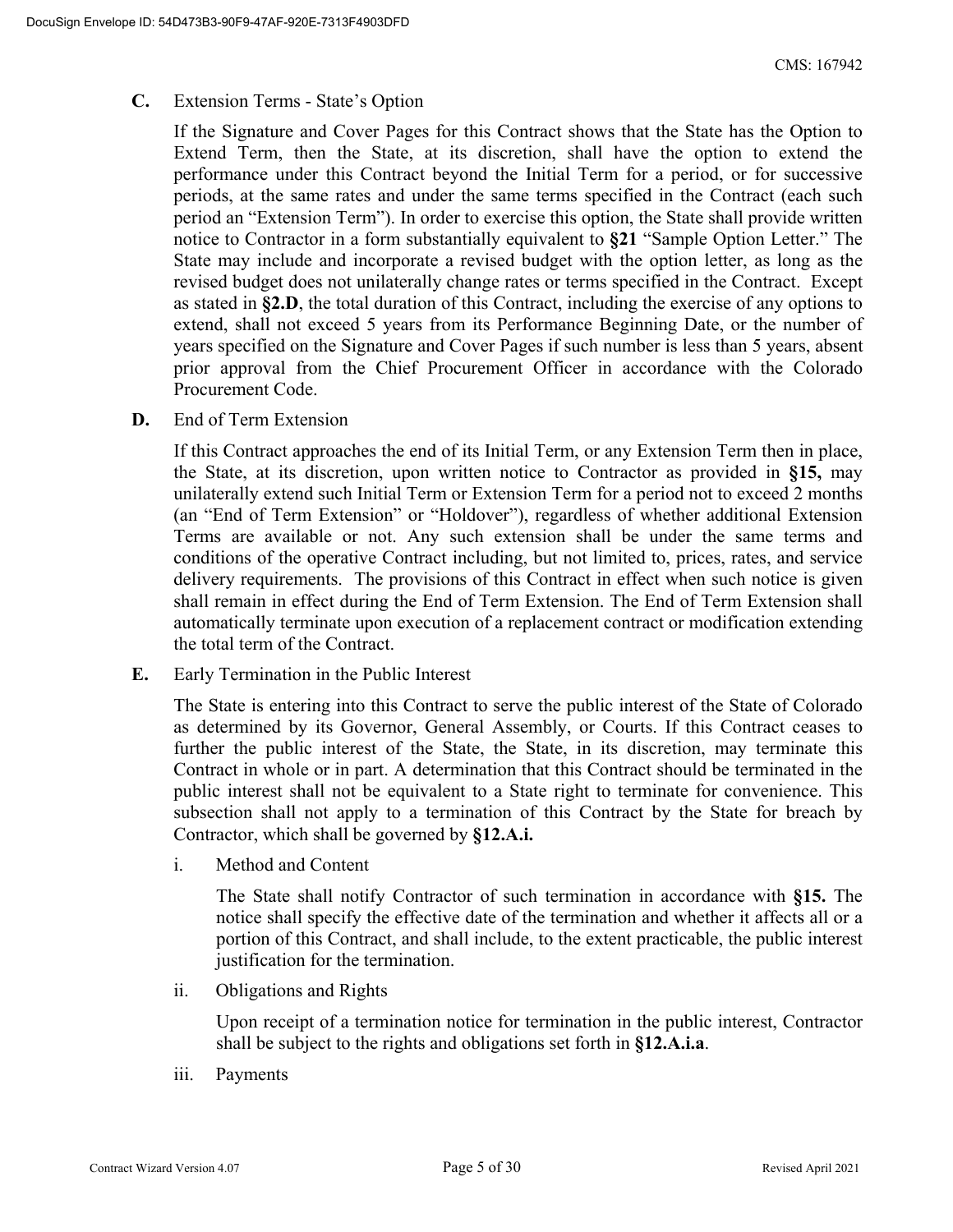If the State terminates this Contract in the public interest, the State shall pay Contractor an amount equal to the percentage of the total reimbursement payable under this Contract that corresponds to the percentage of Work satisfactorily completed and accepted, as determined by the State, less payments previously made. Additionally, if this Contract is less than 60% completed, as determined by the State, the State may reimburse Contractor for a portion of actual out-of-pocket expenses, not otherwise reimbursed under this Contract, incurred by Contractor which are directly attributable to the uncompleted portion of Contractor's obligations, provided that the sum of any and all reimbursement shall not exceed the maximum amount payable to Contractor hereunder.

### **3. DEFINITIONS**

The following terms shall be construed and interpreted as follows:

- **A.** "**Breach of Contract**" means the failure of a Party to perform any of its obligations in accordance with this Contract, in whole or in part or in a timely or satisfactory manner. The institution of proceedings under any bankruptcy, insolvency, reorganization or similar law, by or against Contractor, or the appointment of a receiver or similar officer for Contractor or any of its property, which is not vacated or fully stayed within 30 days after the institution of such proceeding, shall also constitute a breach. If Contractor is debarred or suspended under §24-109-105, C.R.S. at any time during the term of this Contract, then such debarment or suspension shall constitute a breach.
- **B.** "**Business Day**" means any day other than Saturday, Sunday, or a Legal Holiday as listed in §24-11-101(1) C.R.S.
- **C.** "**Chief Procurement Officer**" means the individual to whom the Executive Director has delegated his or her authority pursuant to §24-102-202(6), C.R.S. to procure or supervise the procurement of all supplies and services needed by the state.
- **D.** "CJI" means criminal justice information collected by criminal justice agencies needed for the performance of their authorized functions, including, without limitation, all information defined as criminal justice information by the U.S. Department of Justice, Federal Bureau of Investigation, Criminal Justice Information Services Security Policy, as amended and all Criminal Justice Records as defined under 24-72-302 C.R.S.
- **E.** "**Contract**" means this agreement, including all attached Exhibits, all documents incorporated by reference, all referenced statutes, rules and cited authorities, and any future modifications thereto. For purposes of clarification and the removal of any doubt, subject to any future modifications thereto, the Signature and Cover Pages and Sections 1 through 21, as identified in the Table of Contents herein above, shall constitute the "main body" of this Contract exclusively.
- **F.** "**Contract Funds**" means the funds that have been appropriated, designated, encumbered, or otherwise made available for payment by the State under this Contract.
- **G. "CORA"** means the Colorado Open Records Act, §§24-72-200.1 *et. seq.*, C.R.S.
- **H. "End of Term Extension"** means the time period defined in **§2.D**.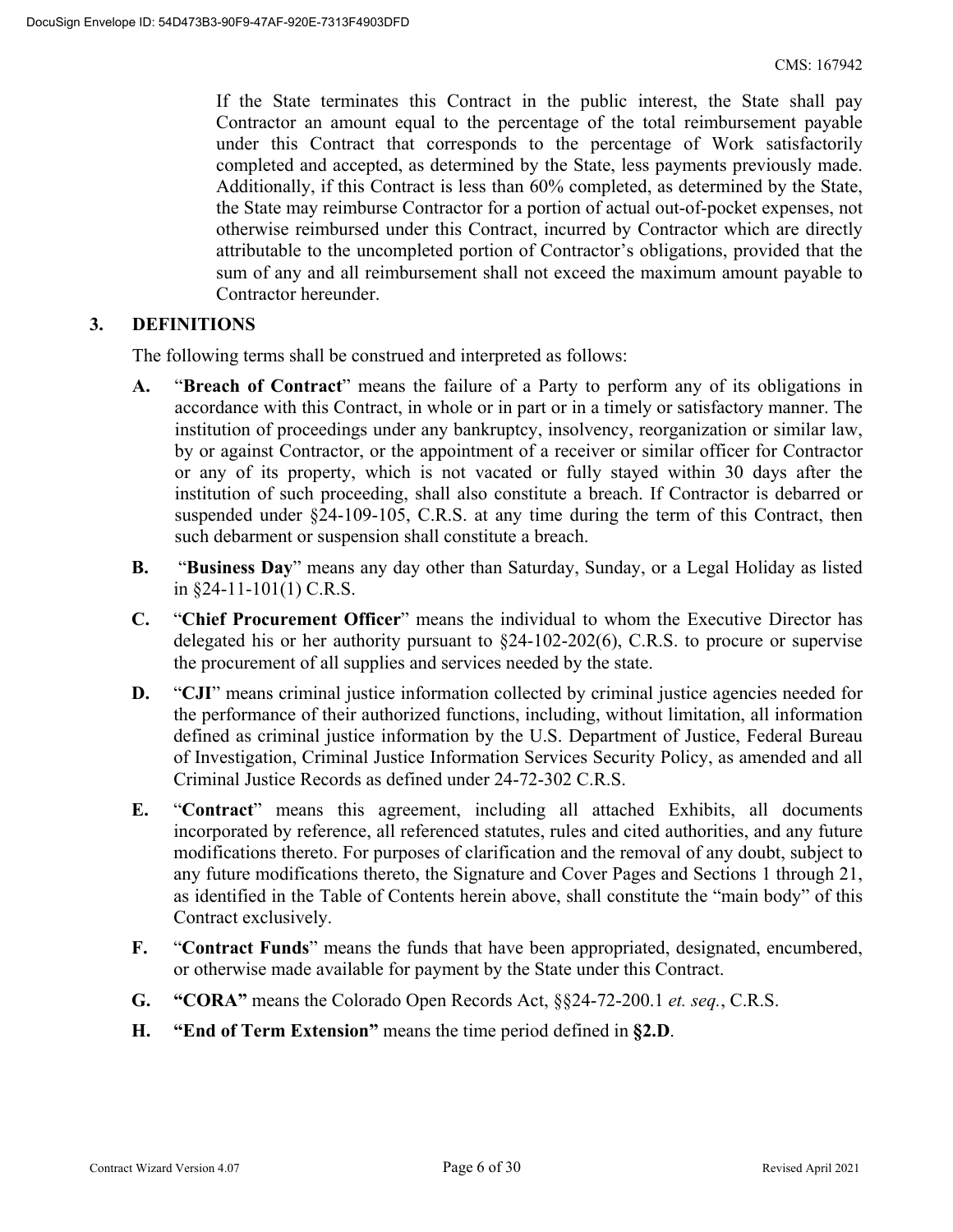- **I. "Effective Date"** means the date on which this Contract is approved and signed by the Colorado State Controller or designee, as shown on the Signature Page for this Contract. If this Contract is for a Major Information Technology Project, as defined in §24-37.5- 102(2.6), then Effective Date of this Contract shall be the later of the date on which this Contract is approved and signed by the State's Chief Information Officer or authorized delegate or the date on which this Contract is approved and signed by the State Controller or authorized delegate, as shown on the Signature and Cover Page for this Contract.
- **J.** "**Exhibits**" means the exhibits and attachments included with this Contract as shown on the Signature and Cover Pages for this Contract..
- **K. "Extension Term"** means the time period defined in **§2.C.**
- **L.** "**Goods**" means any movable material acquired, produced, or delivered by Contractor as set forth in this Contract and shall include any movable material acquired, produced, or delivered by Contractor in connection with the Services.
- **M. "Incident"** means any accidental or deliberate event that results in or constitutes an imminent threat of the unauthorized access, loss, disclosure, modification, disruption, or destruction of any communications or information resources of the State, which are included as part of the Work, as described in §§24-37.5-401, *et. seq.,* C.R.S. Incidents include, without limitation, (i) successful attempts to gain unauthorized access to a State system or State Information regardless of where such information is located; (ii) unwanted disruption or denial of service; (iii) the unauthorized use of a State system for the processing or storage of data; or (iv) changes to State system hardware, firmware, or software characteristics without the State's knowledge, instruction, or consent.
- **N. "Initial Term"** means the time period defined in **§2.B**.
- **O.** "**Party**" means the State or Contractor, and "Parties" means both the State and Contractor.
- **P.** "**PCI**" means payment card information including any data related to credit card holders' names, credit card numbers, or the other credit card information as may be protected by state or federal law.
- **Q.** "**PII**" means personally identifiable information including, without limitation, any information maintained by the State about an individual that can be used to distinguish or trace an individual's identity, such as name, social security number, date and place of birth, mother's maiden name, or biometric records; and any other information that is linked or linkable to an individual, such as medical, educational, financial, and employment information. PII includes, but is not limited to, all information defined as personally identifiable information in §24-72-501 C.R.S.
- **R.** "**PHI**" means any individually identifiable health information, transmitted or maintained in electronic or any form or medium, including but not limited to demographic information,, **(i)** that relates to the past, present or future physical or mental condition of an individual; the provision of health care to an individual; or the past, present or future payment for the provision of health care to an individual; and **(ii)** that identifies the individual or with respect to which there is a reasonable basis to believe the information can be used to identify the individual. PHI includes, but is not limited to, any information defined as Individually Identifiable Health Information by the federal Health Insurance Portability and Accountability Act.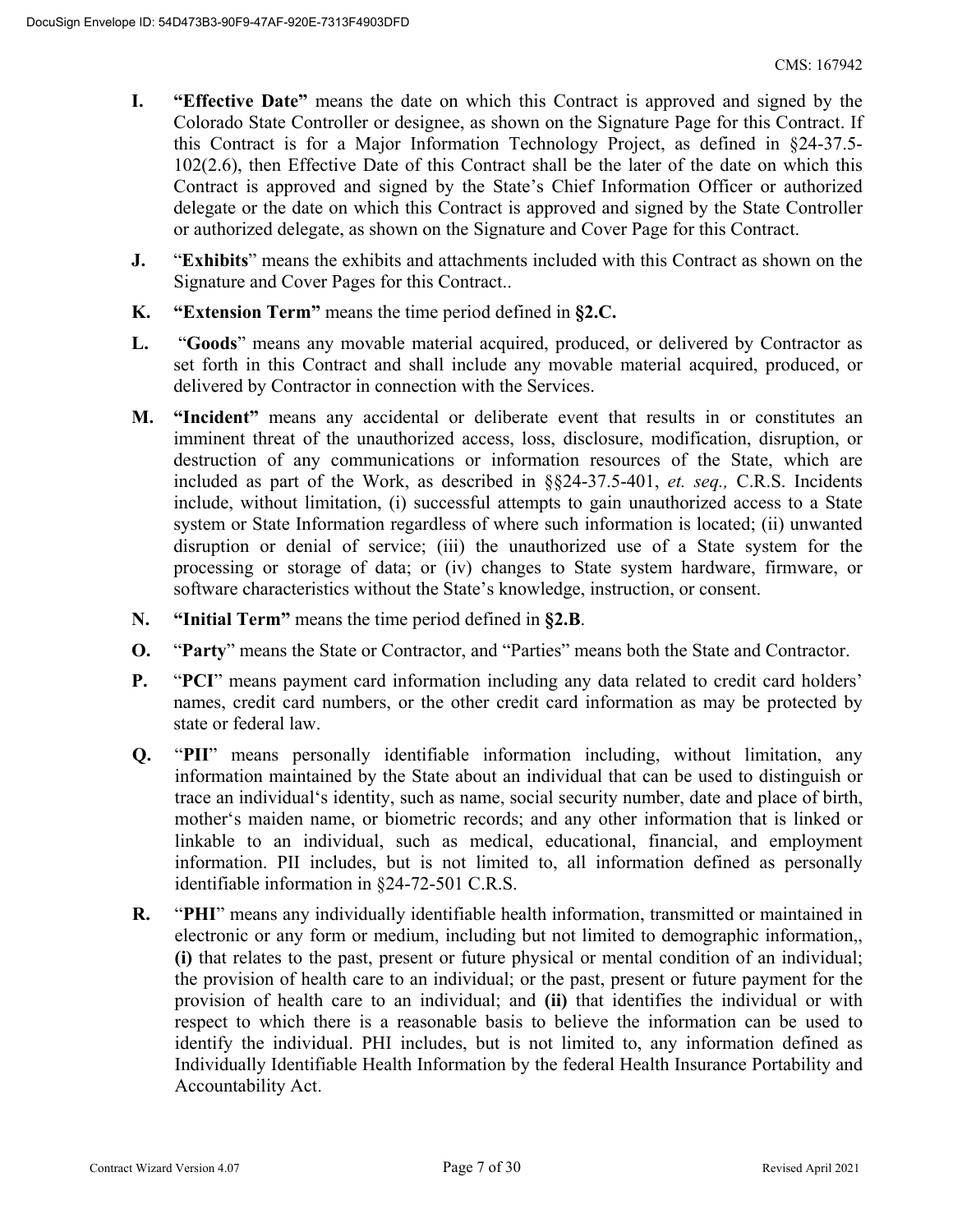- **S.** "**Services**" means the services to be performed by Contractor as set forth in this Contract, and shall include any services to be rendered by Contractor in connection with the Goods.
- **T. "State Confidential Information"** means any and all State Records not subject to disclosure under CORA. State Confidential Information shall include, but is not limited to, PII, PHI, PCI, Tax Information, CJI, Educational Records, Substance Use Disorder Information, and State personnel records not subject to disclosure under CORA. State Confidential Information shall not include information or data concerning individuals that is not deemed confidential but nevertheless belongs to the State, which has been communicated, furnished, or disclosed by the State to Contractor which (i) is subject to disclosure pursuant to CORA; (ii) is already known to Contractor without restrictions at the time of its disclosure to Contractor; (iii) is or subsequently becomes publicly available without breach of any obligation owed by Contractor to the State; (iv) is disclosed to Contractor, without confidentiality obligations, by a third party who has the right to disclose such information; or (v) was independently developed without reliance on any State Confidential Information.
- **U. "State Fiscal Rules"** means that fiscal rules promulgated by the Colorado State Controller pursuant to §24-30-202(13)(a), C.R.S.
- **V. "State Fiscal Year"** means a 12 month period beginning on July 1 of each calendar year and ending on June 30 of the following calendar year. If a single calendar year follows the term, then it means the State Fiscal Year ending in that calendar year.
- **W. "State Records"** means any and all State data, information, and records, regardless of physical form, including, but not limited to, information subject to disclosure under CORA.
- **X.** "**Subcontractor**" means third-parties, if any, engaged by Contractor to aid in performance of the Work.
- **Y.** "**Tax Information**" means federal and State of Colorado tax information including, without limitation, federal and State tax returns, return information, and such other taxrelated information as may be protected by federal and State law and regulation. Tax Information includes, but is not limited to all information defined as federal tax information in Internal Revenue Service Publication 1075.
- **Z.** "**Work**" means the Goods delivered and Services performed pursuant to this Contract.
- **AA.** "**Work Product**" means the tangible and intangible results of the Work, whether finished or unfinished, including drafts. Work Product includes, but is not limited to, documents, text, software (including source code), research, reports, proposals, specifications, plans, notes, studies, data, images, photographs, negatives, pictures, drawings, designs, models, surveys, maps, materials, ideas, concepts, know-how, and any other results of the Work. "Work Product" does not include any material that was developed prior to the Effective Date that is used, without modification, in the performance of the Work.

Any other term used in this Contract that is defined in an Exhibit shall be construed and interpreted as defined in that Exhibit.

## **4. STATEMENT OF WORK**

Contractor shall complete the Work as described in this Contract and in accordance with the provisions of the Exhibits. The State shall have no liability to compensate Contractor for the delivery of any goods or the performance of any services that are not specifically set forth in this Contract.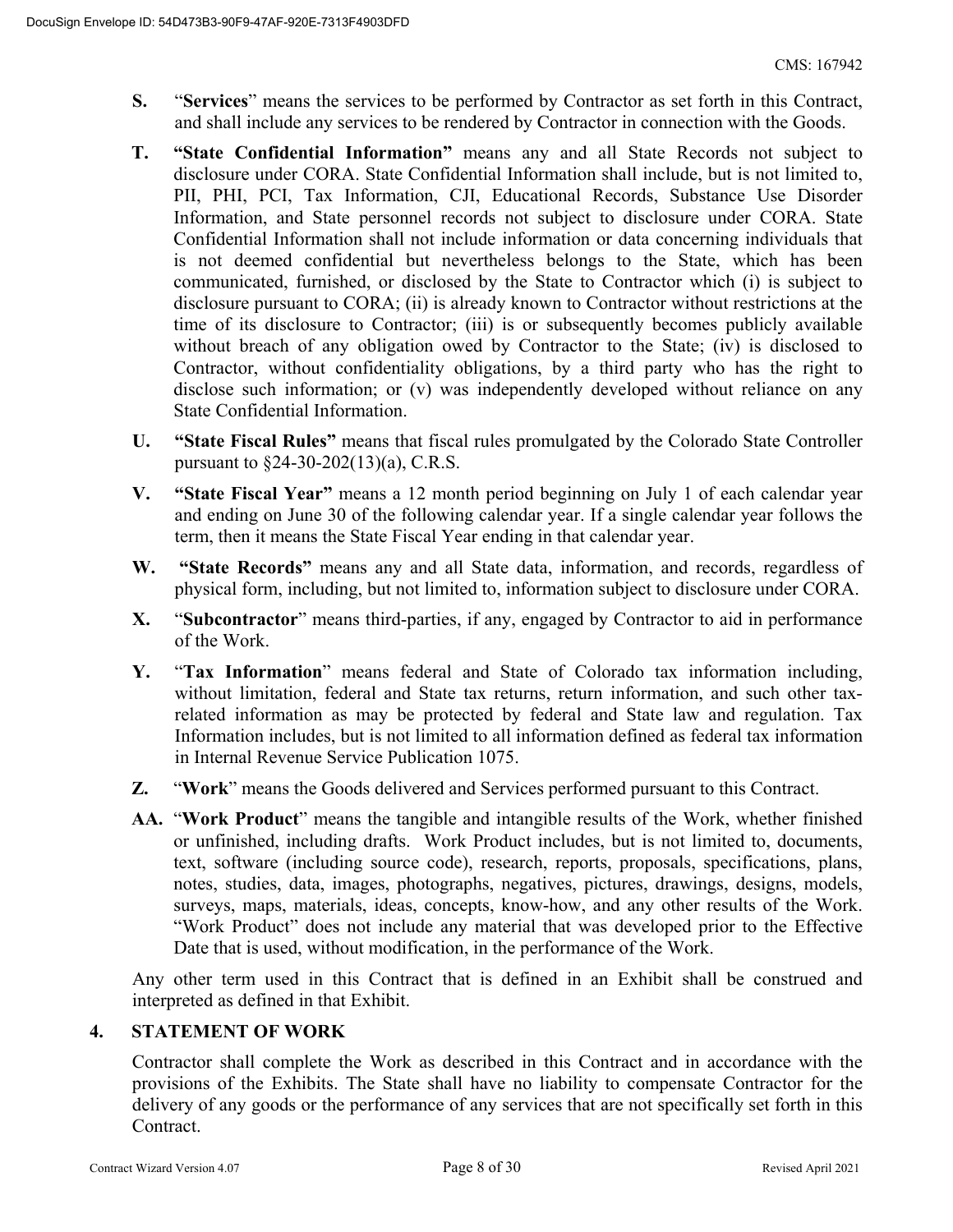## **5. PAYMENTS TO CONTRACTOR**

#### **A.** Maximum Amount

Payments to Contractor are limited to the unpaid, obligated balance of the Contract Funds. The State shall not pay Contractor any amount under this Contract that exceeds the Contract Maximum for that term shown on the Signature and Cover Pages for this Contract.

- **B.** Payment Procedures
	- i. Invoices and Payment
		- a. The State shall pay Contractor in the amounts and in accordance with the Exhibits.
		- b. Contractor shall initiate payment requests by invoice to the State, in a form and manner approved by the State. Invoicing is a material component of Contract performance and corresponding Deliverables. Invoices shall be due to the State within 45 days of work performed by the Contractor, unless otherwise stated in the Exhibits hereto. Invoicing shall be done accurately and per any specifications set forth in the Exhibits hereto. Time is of the essence in this regard. If Contractor fails to timely and/or properly invoice the State, the State may not be obligated to pay the bill resulting from said invoice. Failure to timely and/or properly invoice the State is a material breach of this Contract which would be cause for the State to refuse payment and/or terminate the contract on these grounds in whole or in part, at the State's discretion.
		- c. The State shall pay each invoice within 45 days following the State's receipt of that invoice, so long as the amount invoiced correctly represents Work completed by Contractor and previously accepted by the State during the term that the invoice covers. If the State determines that the amount of any invoice is not correct, then Contractor shall make all changes necessary to correct that invoice.
		- d. The acceptance of an invoice shall not constitute acceptance of any Work performed or deliverables provided under the Contract.
	- ii. Interest

Amounts not paid by the State within 45 days of the State's acceptance of the invoice shall bear interest on the unpaid balance beginning on the 45th day at the rate of 1% per month, as required by §24-30-202(24)(a), C.R.S., until paid in full; provided, however, that interest shall not accrue on unpaid amounts that the State disputes in writing. Contractor shall invoice the State separately for accrued interest on delinquent amounts, and the invoice shall reference the delinquent payment, the number of day's interest to be paid and the interest rate.

iii. Payment Disputes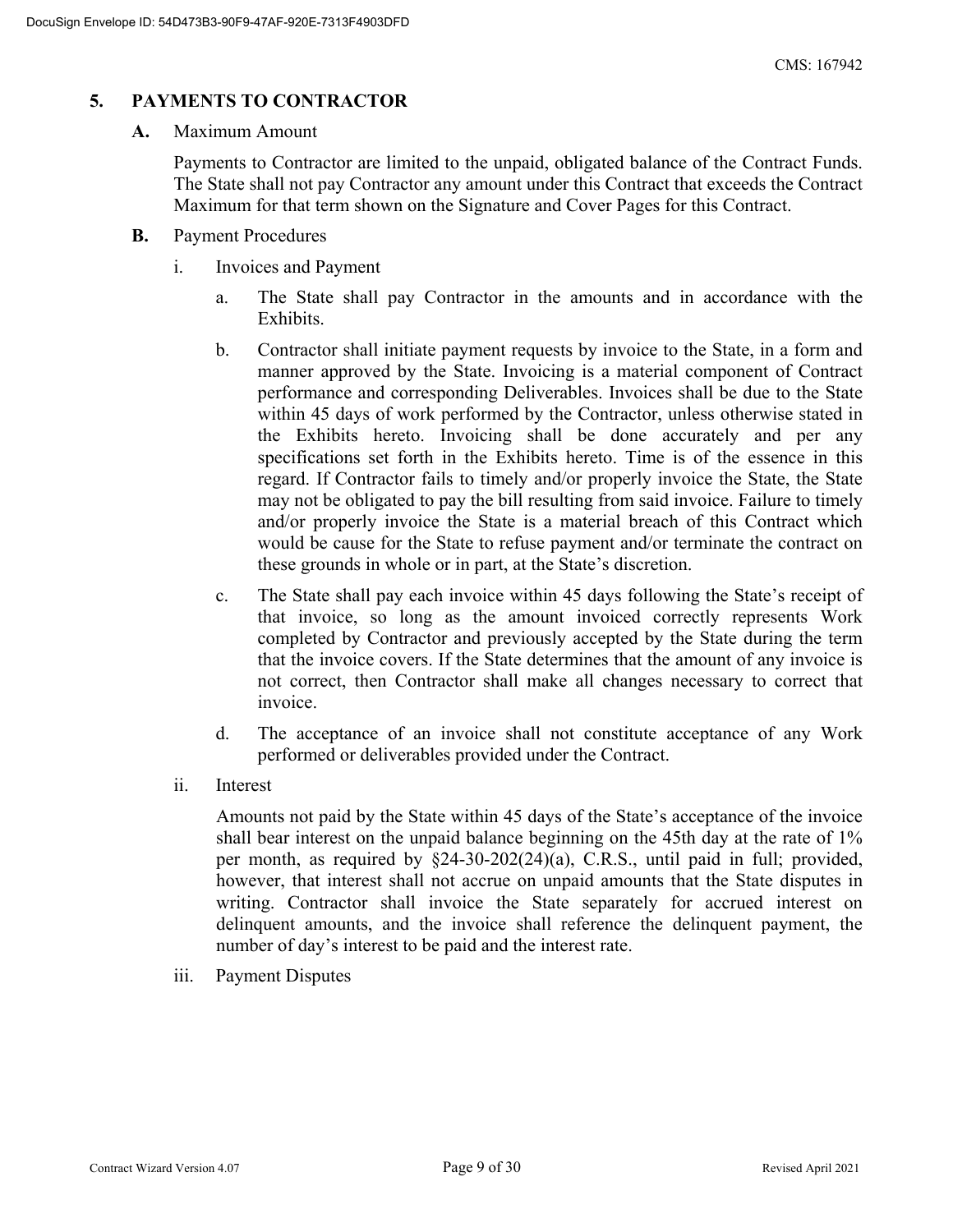If Contractor disputes any calculation, determination or amount of any payment, Contractor shall notify the State in writing of its dispute within 30 days following the earlier to occur of Contractor's receipt of the payment or notification of the determination or calculation of the payment by the State. The State will review the information presented by Contractor and may make changes to its determination based on this review. The calculation, determination or payment amount that results from the State's review shall not be subject to additional dispute under this subsection. No payment subject to a dispute under this subsection shall be due until after the State has concluded its review, and the State shall not pay any interest on any amount during the period it is subject to dispute under this subsection.

iv. Available Funds-Contingency-Termination

The State is prohibited by law from making commitments beyond the term of the current State Fiscal Year. Payment to Contractor beyond the current State Fiscal Year is contingent on the appropriation and continuing availability of Contract Funds in any subsequent year (as provided in the Colorado Special Provisions). If federal funds or funds from any other non-State funds constitute all or some of the Contract Funds the State's obligation to pay Contractor shall be contingent upon such non-State funding continuing to be made available for payment. Payments to be made pursuant to this Contract shall be made only from Contract Funds, and the State's liability for such payments shall be limited to the amount remaining of such Contract Funds. If State, federal or other funds are not appropriated, or otherwise become unavailable to fund this Contract, the State may, upon written notice, terminate this Contract, in whole or in part, without incurring further liability. The State shall, however, remain obligated to pay for Services and Goods that are delivered and accepted prior to the effective date of notice of termination, and this termination shall otherwise be treated as if this Contract were terminated in the public interest as described in **§2.E**.

v. Option to Increase Maximum Amount

If the Signature and Cover Pages for this Contract show that the State has the Option to Increase or Decrease Maximum Amount, then the State, at its discretion, shall have the option to increase or decrease the statewide quantity of Goods and Services based upon the rates established in this Contract, and increase or decrease the maximum amount payable accordingly. In order to exercise this option, the State shall provide written notice to Contractor in a form substantially equivalent to **§21** "Sample Option Letter." Delivery of Goods and performance of Services shall continue at the same rates and terms as described in this Contract. The State may include and incorporate a revised budget with the option letter, as long as the revised budget does not unilaterally change rates or terms specified in the Contract.

#### **6. REPORTING - NOTIFICATION**

**A.** Quarterly Reports.

In addition to any reports required pursuant to **§17** or pursuant to any other Exhibit, for any contract having a term longer than 3 months, Contractor shall submit, on a quarterly basis, a written report specifying progress made for each specified performance measure and standard in this Contract. Such progress report shall be in accordance with the procedures developed and prescribed by the State. Progress reports shall be submitted to the State at the time or times specified by the State in this Contract, or, if no time is specified in this Contract, not later than 5 Business Days following the end of each calendar quarter.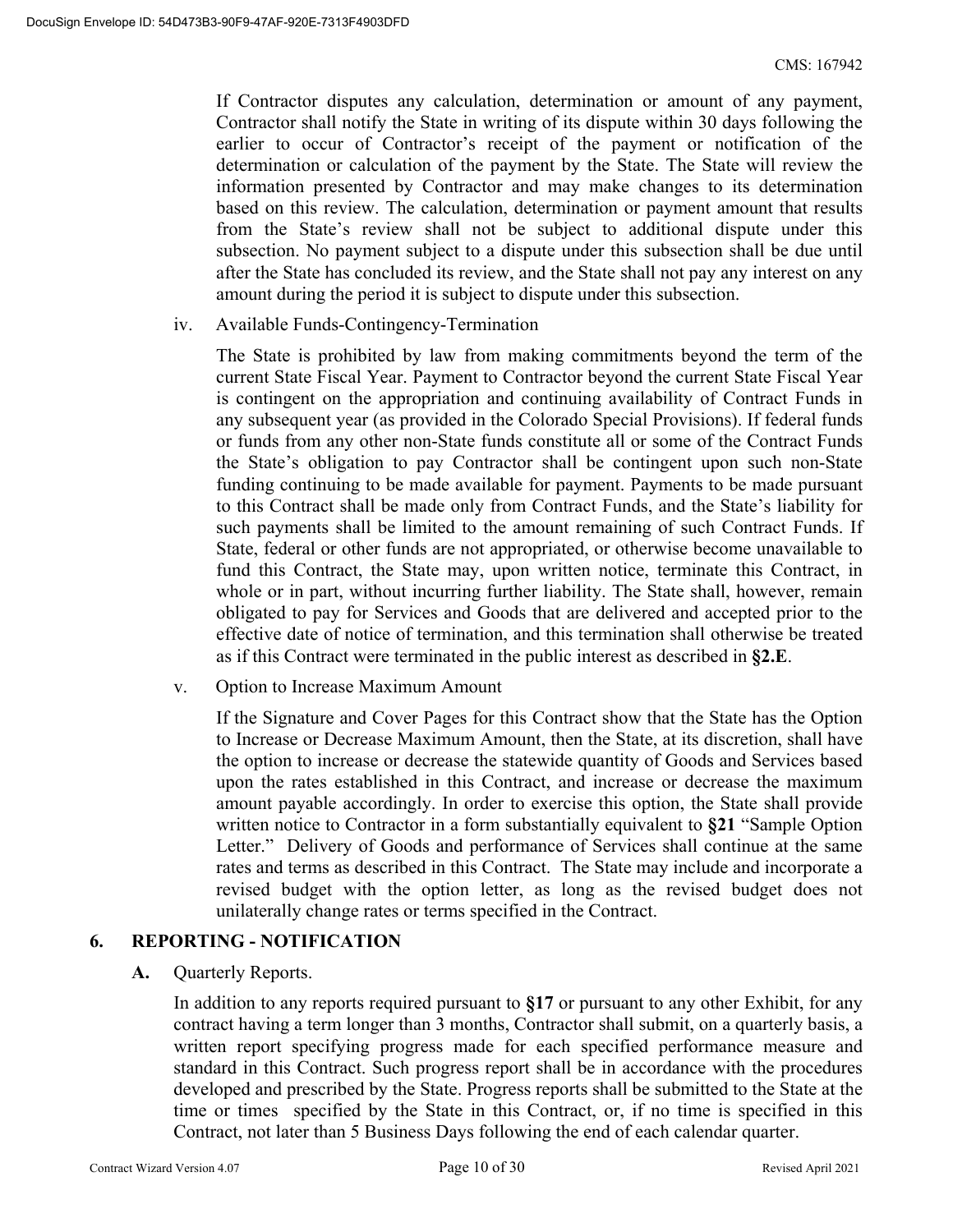#### **B.** Litigation Reporting

If Contractor is served with a pleading or other document in connection with an action before a court or other administrative decision making body, and such pleading or document relates to this Contract or may affect Contractor's ability to perform its obligations under this Contract, Contractor shall, within 5 days after being served, notify the State of such action and deliver copies of such pleading or document to the State's principal representative identified on the Signature and Cover Pages as provided in **§15**.

**C.** Performance Outside the State of Colorado or the United States, §24-102-206 C.R.S.

To the extent not previously disclosed in accordance with §24-102-206, C.R.S., Contractor shall provide written notice to the State, in accordance with **§15** and in a form designated by the State, within 20 days following the earlier to occur of Contractor's decision to perform Services outside of the State of Colorado or the United States, or its execution of an agreement with a Subcontractor to perform, Services outside the State of Colorado or the United States. Such notice shall specify the type of Services to be performed outside the State of Colorado or the United States and the reason why it is necessary or advantageous to perform such Services at such location or locations, and such notice shall be a public record. Knowing failure by Contractor to provide notice to the State under this section shall constitute a breach of this Contract. This section shall not apply if the Contract Funds include any federal funds.

#### **7. CONTRACTOR RECORDS**

**A.** Maintenance

Contractor shall maintain a file of all documents, records, communications, notes and other materials relating to the Work (the "Contractor Records"). Contractor Records shall include all documents, records, communications, notes and other materials maintained by Contractor that relate to any Work performed by Subcontractors, and Contractor shall maintain all records related to the Work performed by Subcontractors required to ensure proper performance of that Work. Contractor shall maintain Contractor Records until the last to occur of: **(i)** the date 3 years after the date this Contract expires or is terminated, **(ii)** final payment under this Contract is made, **(iii)** the resolution of any pending Contract matters, or **(iv)** if an audit is occurring, or Contractor has received notice that an audit is pending, the date such audit is completed and its findings have been resolved (the "Record Retention Period").

**B.** Inspection

Contractor shall permit the State to audit, inspect, examine, excerpt, copy and transcribe Contractor Records during the Record Retention Period. Contractor shall make Contractor Records available during normal business hours at Contractor's office or place of business, or at other mutually agreed upon times or locations, upon no fewer than 2 Business Days' notice from the State, unless the State determines that a shorter period of notice, or no notice, is necessary to protect the interests of the State.

**C.** Monitoring

The State, in its discretion, may monitor Contractor's performance of its obligations under this Contract using procedures as determined by the State. The State shall monitor Contractor's performance in a manner that does not unduly interfere with Contractor's performance of the Work.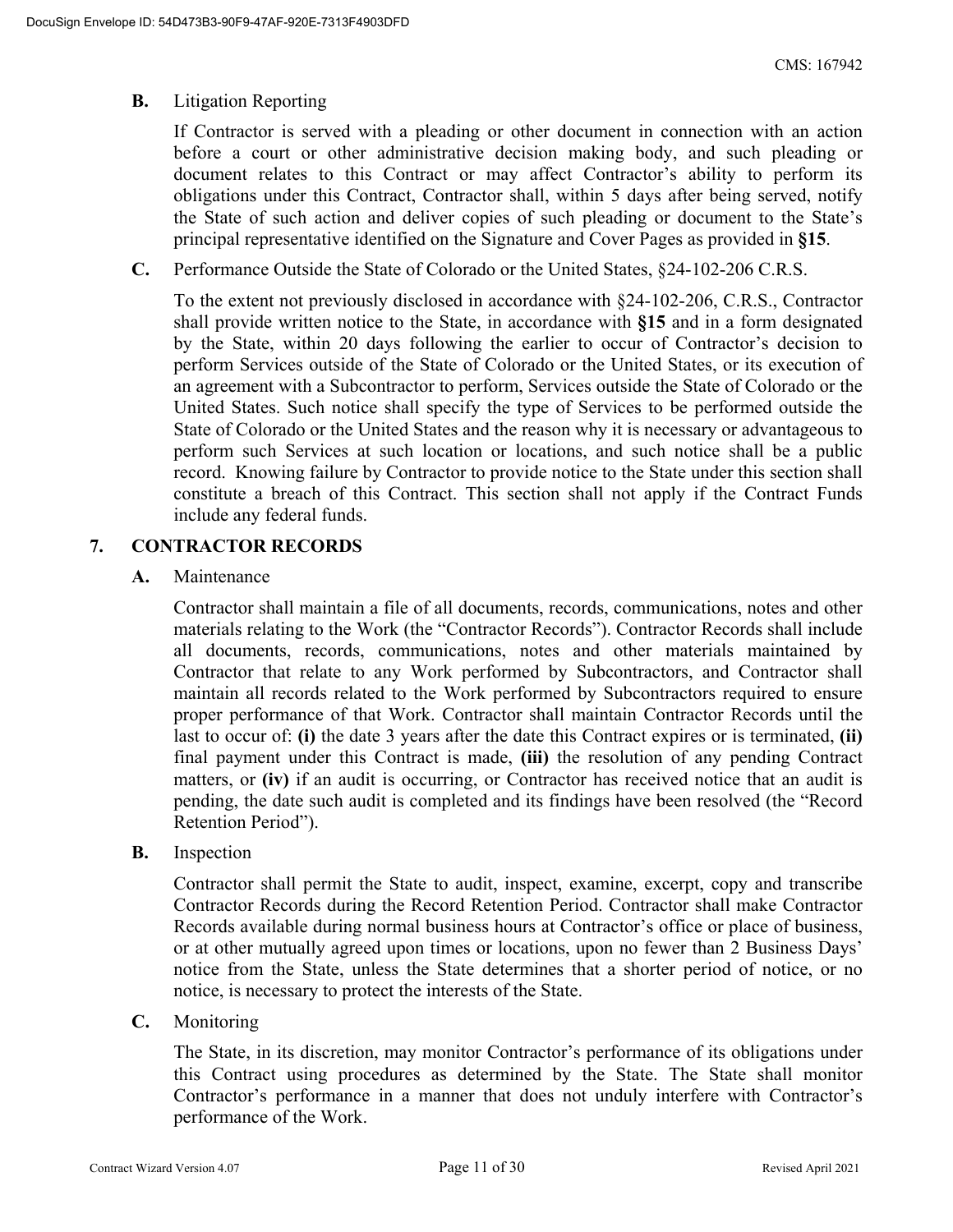#### **D.** Final Audit Report

Contractor shall promptly submit to the State a copy of any final audit report of an audit performed on Contractor's records that relates to or affects this Contract or the Work, whether the audit is conducted by Contractor or a third party.

### **8. CONFIDENTIAL INFORMATION-STATE RECORDS**

#### **A.** Confidentiality

Contractor shall keep confidential, and cause all Subcontractors to keep confidential, all State Records, unless those State Records are publicly available. Contractor shall not, without prior written approval of the State, use, publish, copy, disclose to any third party, or permit the use by any third party of any State Records, except as otherwise stated in this Contract, permitted by law, or approved in writing by the State. Contractor shall provide for the security of all State Confidential Information in accordance with all policies promulgated by the Colorado Office of Information Security and all applicable laws, rules, policies, publications, and guidelines. If Contractor or any of its Subcontractors will or may receive the following types of data, Contractor or its Subcontractors shall provide for the security of such data according to the following: **(i)** the most recently promulgated IRS Publication 1075 for all Tax Information and in accordance with the Safeguarding Requirements for Federal Tax Information attached to this Contract as an Exhibit, if applicable, **(ii)** the most recently updated PCI Data Security Standard from the PCI Security Standards Council for all PCI, **(iii)** the most recently issued version of the U.S. Department of Justice, Federal Bureau of Investigation, Criminal Justice Information Services Security Policy for all CJI, **(iv)** the federal Health Insurance Portability and Accountability Act for all PHI and the HIPAA Business Associate Agreement attached to this Contract, if applicable. Contractor shall immediately forward any request or demand for State Records to the State's principal representative, and **(v)** the federal 42 Part2 for all substance use disorder information and the HIPAA Business Associate\Qualified Service Organization Agreement attached to this Contract, if applicable. Contractor shall immediately forward any request or demand for State Records to the State's principal representative.

**B.** Other Entity Access and Nondisclosure Agreements

Contractor may provide State Records to its agents, employees, assigns and Subcontractors as necessary to perform the Work, but shall restrict access to State Confidential Information to those agents, employees, assigns and Subcontractors who require access to perform their obligations under this Contract. Contractor shall ensure all such agents, employees, assigns, and Subcontractors sign agreements containing nondisclosure provisions at least as protective as those in this Contract, and that the nondisclosure provisions are in force at all times the agent, employee, assign or Subcontractor has access to any State Confidential Information. Contractor shall provide copies of those signed nondisclosure provisions to the State upon execution of the nondisclosure provisions.

**C.** Use, Security, and Retention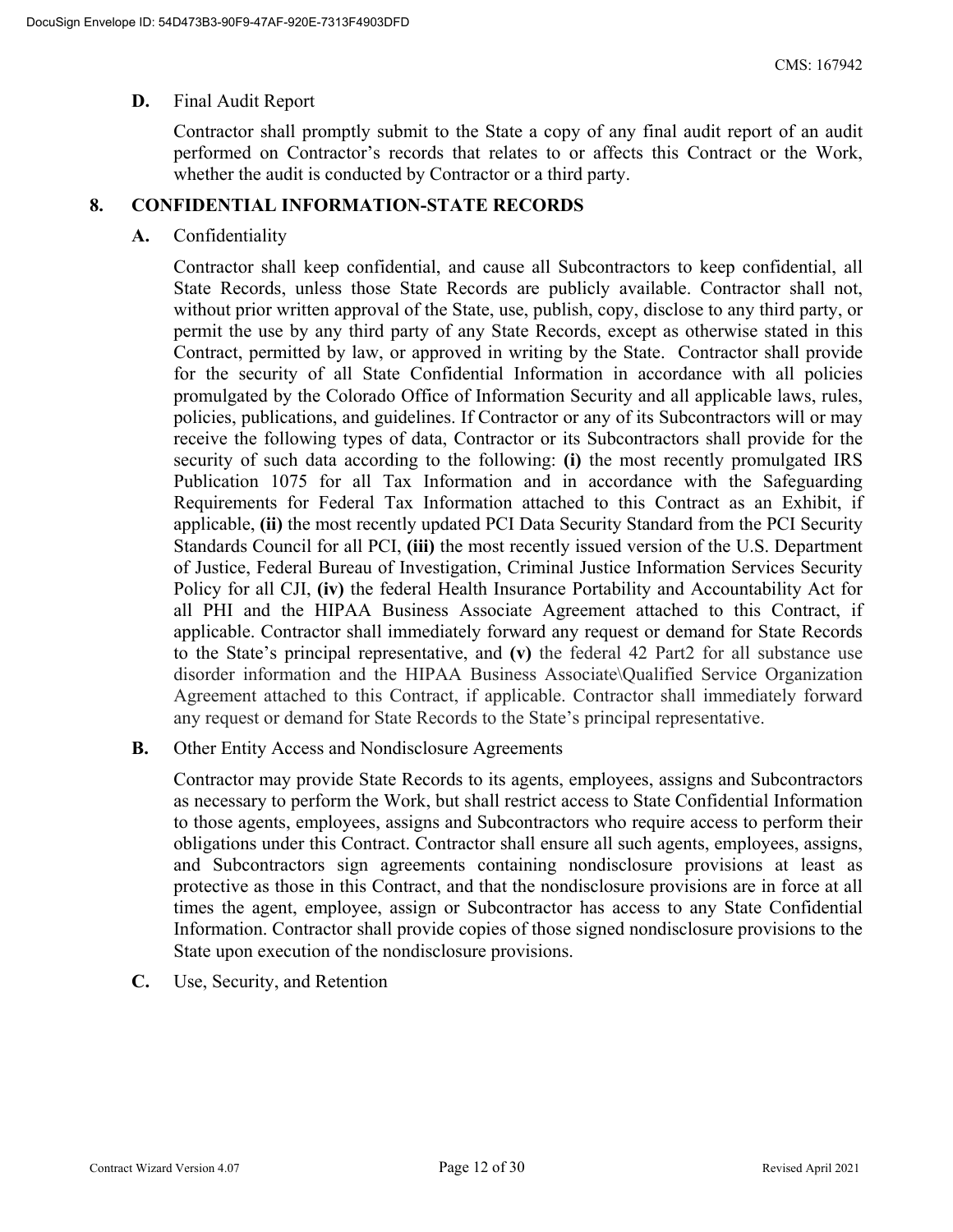Contractor shall use, hold and maintain State Confidential Information in compliance with any and all applicable laws and regulations in facilities located within the United States, and shall maintain a secure environment that ensures confidentiality of all State Confidential Information wherever located. Contractor shall provide the State with access, subject to Contractor's reasonable security requirements, for purposes of inspecting and monitoring access and use of State Confidential Information and evaluating security control effectiveness. Upon the expiration or termination of this Contract, Contractor shall return State Records provided to Contractor or destroy such State Records and certify to the State that it has done so, as directed by the State. If Contractor is prevented by law or regulation from returning or destroying State Confidential Information, Contractor warrants it will guarantee the confidentiality of, and cease to use, such State Confidential Information.

**D.** Incident Notice and Remediation

If Contractor becomes aware of any Incident, it shall notify the State immediately and cooperate with the State regarding recovery, remediation, and the necessity to involve law enforcement, as determined by the State. Unless Contractor can establish that none of Contractor or any of its agents, employees, assigns or Subcontractors are the cause or source of the Incident, Contractor shall be responsible for the cost of notifying each person who may have been impacted by the Incident. After an Incident, Contractor shall take steps to reduce the risk of incurring a similar type of Incident in the future as directed by the State, which may include, but is not limited to, developing and implementing a remediation plan that is approved by the State, at no additional cost to the State. The State may, in its sole discretion and at Contractor's sole expense, require Contractor to engage the services of an independent, qualified, State-approved third party to conduct a security audit. Contractor shall provide the State with the results of such audit and evidence of Contractor's planned remediation in response to any negative findings.

**E.** Data Protection and Handling

Contractor shall ensure that all State Records and Work Product in the possession of Contractor or any Subcontractors are protected and handled in accordance with the requirements of this Contract, including the requirements of any Exhibits hereto, at all times.

**F.** Safeguarding PII

If Contractor or any of its Subcontractors will or may receive PII under this Contract, Contractor shall provide for the security of such PII, in a manner and form acceptable to the State, including, without limitation, State non-disclosure requirements, use of appropriate technology, security practices, computer access security, data access security, data storage encryption, data transmission encryption, security inspections, and audits. Contractor shall be a "Third-Party Service Provider" as defined in §24-73-103(1)(i), C.R.S. and shall maintain security procedures and practices consistent with §§24-73-101 *et seq.*, C.R.S.

#### **9. CONFLICTS OF INTEREST**

**A.** Actual Conflicts of Interest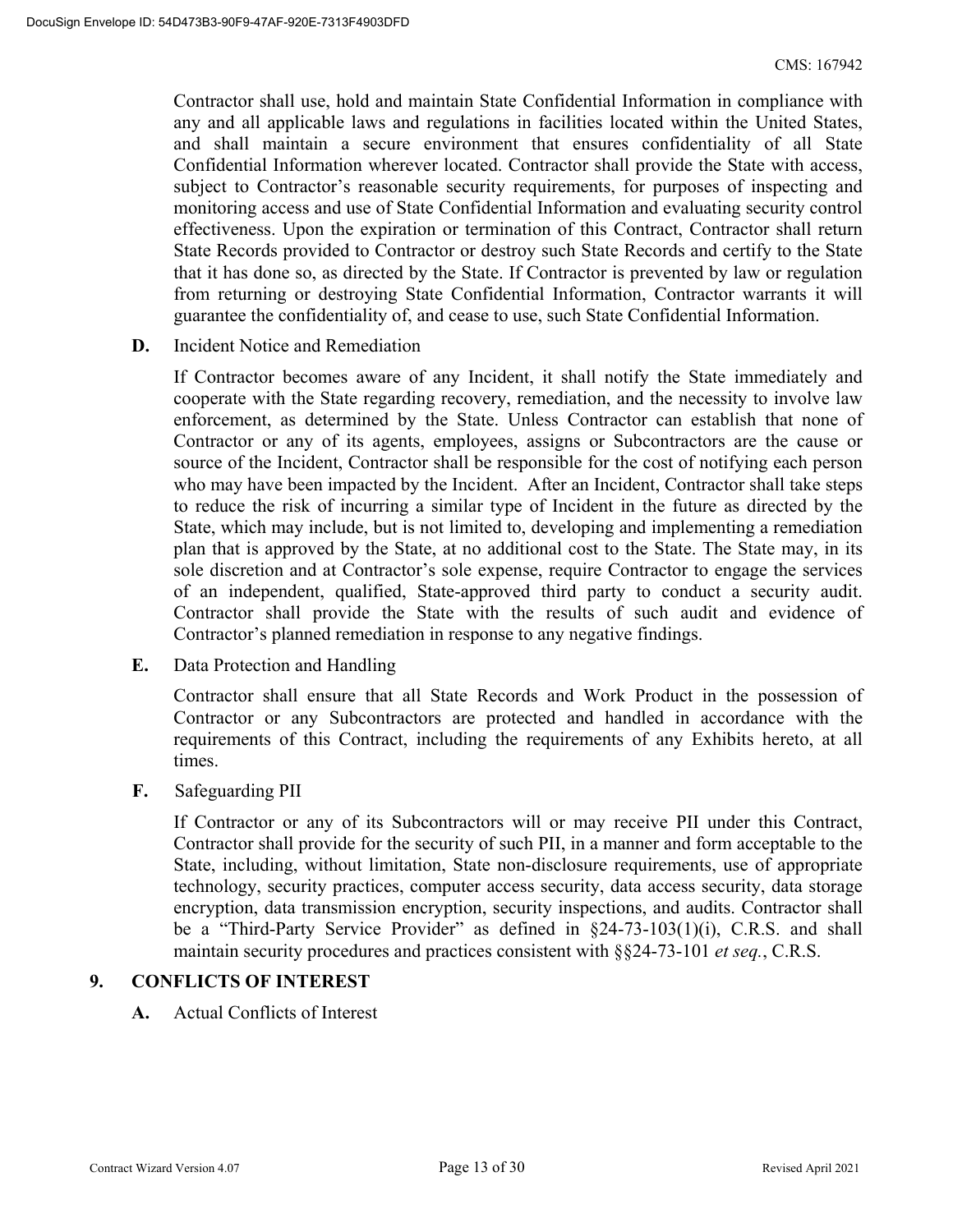Contractor shall not engage in any business or activities, or maintain any relationships that conflict in any way with the full performance of the obligations of Contractor under this Contract. Such a conflict of interest would arise when a Contractor or Subcontractor's employee, officer or agent were to offer or provide any tangible personal benefit to an employee of the State, or any member of his or her immediate family or his or her partner, related to the award of, entry into or management or oversight of this Contract.

**B.** Apparent Conflicts of Interest

Contractor acknowledges that, with respect to this Contract, even the appearance of a conflict of interest shall be harmful to the State's interests. Absent the State's prior written approval, Contractor shall refrain from any practices, activities or relationships that reasonably appear to be in conflict with the full performance of Contractor's obligations under this Contract.

**C.** Disclosure to the State

If a conflict or the appearance of a conflict arises, or if Contractor is uncertain whether a conflict or the appearance of a conflict has arisen, Contractor shall submit to the State a disclosure statement setting forth the relevant details for the State's consideration. Failure to promptly submit a disclosure statement or to follow the State's direction in regard to the actual or apparent conflict constitutes a breach of this Contract.

**D.** Contractor shall maintain a written conflict of interest policy. Contractor shall provide the written conflict of interest policy to the State upon request.

#### **10. INSURANCE**

Contractor shall obtain and maintain, and ensure that each Subcontractor shall obtain and maintain, insurance as specified in this section at all times during the term of this Contract to the extent that such insurance policies are required as shown on the Signature and Cover Page for this Contract. All insurance policies required by this Contract shall be issued by insurance companies as approved by the State. These insurance requirements shall not be construed as caps or limitations on liability.

**A.** Workers' Compensation

 Workers' compensation insurance as required by state statute, and employers' liability insurance covering all Contractor or Subcontractor employees acting within the course and scope of their employment.

**B.** General Liability

Commercial general liability insurance covering premises operations, fire damage, independent contractors, products and completed operations, blanket contractual liability, personal injury, and advertising liability with minimum limits as follows:

- i. \$1,000,000 each occurrence;
- ii. \$1,000,000 general aggregate;
- iii. \$1,000,000 products and completed operations aggregate; and
- iv. \$50,000 any 1 fire.
- **C.** Automobile Liability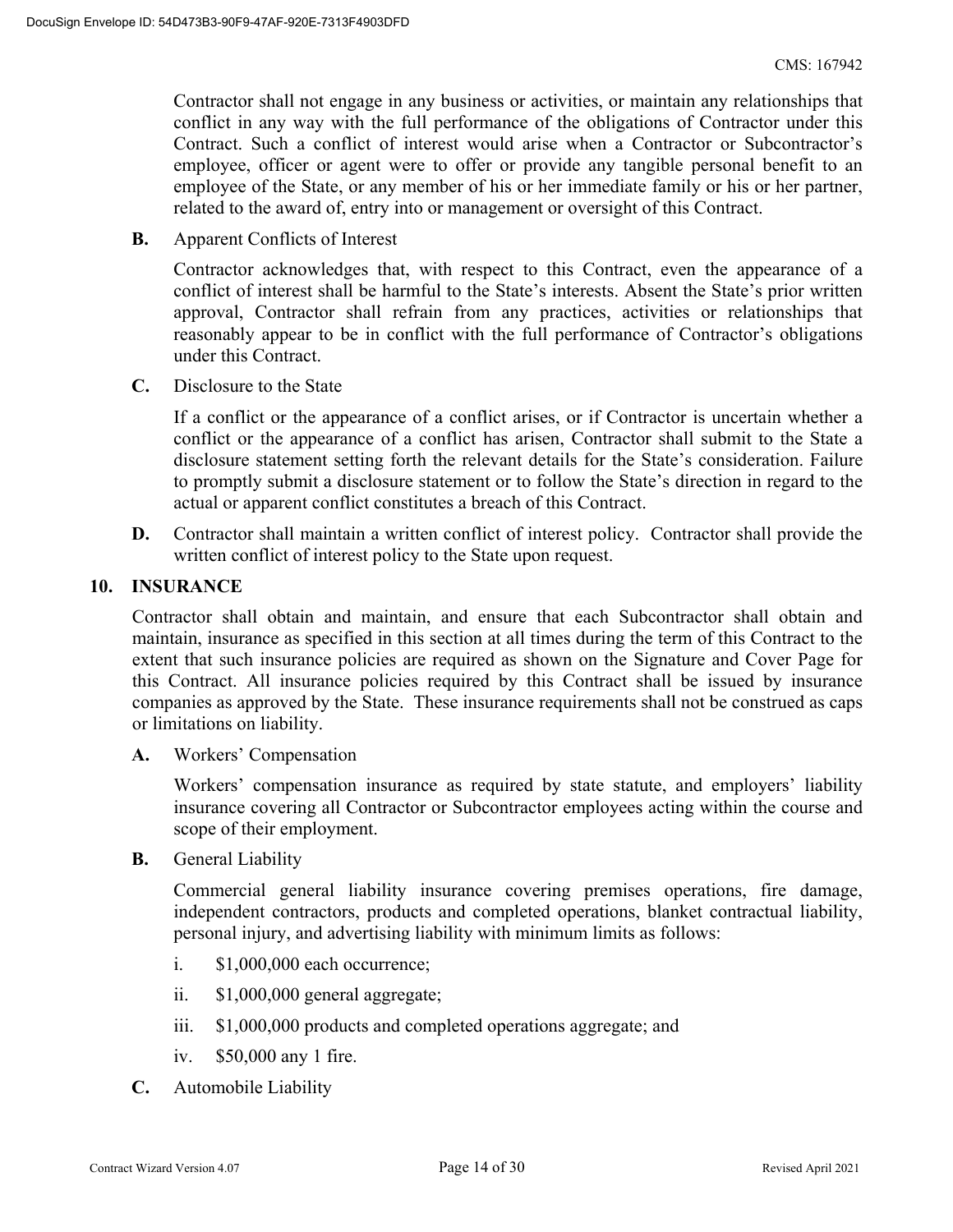Automobile liability insurance covering any auto (including owned, hired and non-owned autos) with a minimum limit of \$1,000,000 each accident combined single limit.

**D.** Protected Information

Liability insurance covering all loss of State Confidential Information, such as PII, PHI, PCI, Tax Information, and CJI, and claims based on alleged violations of privacy rights through improper use or disclosure of protected information with minimum limits as follows:

- i. \$1,000,000 each occurrence; and
- ii. \$2,000,000 general aggregate.
- iii. Notwithstanding sections D(i) and (ii) above, if Contractor has State Confidential Information for 10 or fewer individuals or revenues of \$250,000 or less, Contractor shall maintain limits of not less than \$50,000.
- iv. Notwithstanding sections D(i) and (ii) above, if Contractor has State Confidential Information for 25 or fewer individuals or revenues of \$500,000 or less, Contractor shall maintain limits of not less than \$100,000.
- **E.** Professional Liability Insurance

Professional liability insurance covering any damages caused by an error, omission or any negligent act with minimum limits as follows:

- i. \$1,000,000 each occurrence; and
- ii. \$1,000,000 general aggregate.
- **F.** Crime Insurance

Crime insurance including employee dishonesty coverage with minimum limits as follows:

- i. \$1,000,000 each occurrence; and
- ii. \$1,000,000 general aggregate.
- **G.** Cyber/Network Security and Privacy Liability

Liability insurance covering civil, regulatory, and statutory damages, contractual damages, data breach management exposure, and any loss of income or extra expense as a result of actual or alleged breach, violation or infringement of right to privacy, consumer data protection law, confidentiality or other legal protection for personal information, as well as State Confidential Information with minimum limits as follows:

- i. \$1,000,000 each occurrence; and
- ii. \$2,000,000 general aggregate.
- **H.** Additional Insured

The State shall be named as additional insured on all commercial general liability policies (leases and construction contracts require additional insured coverage for completed operations) required of Contractor and Subcontractors.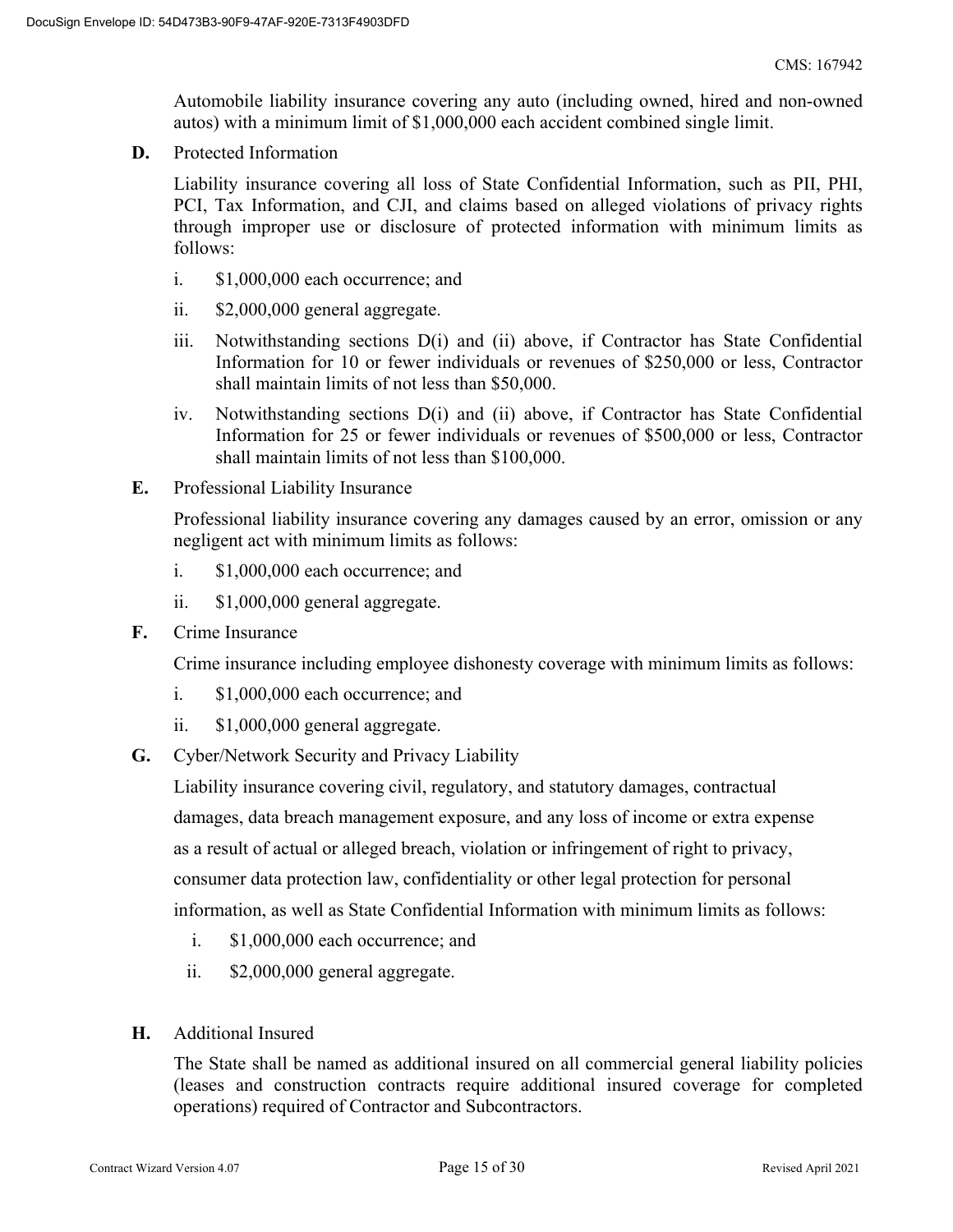#### **I.** Primacy of Coverage

Coverage required of Contractor and each Subcontractor shall be primary over any insurance or self-insurance program carried by Contractor or the State.

**J.** Cancellation

The above insurance policies shall include provisions preventing cancellation or nonrenewal, except for cancellation based on non-payment of premiums, without at least 30 days prior notice to Contractor and Contractor shall forward such notice to the State in accordance with **§15** within 7 days of Contractor's receipt of such notice.

**K.** Subrogation Waiver

All insurance policies secured or maintained by Contractor or its Subcontractors in relation to this Contract shall include clauses stating that each carrier shall waive all rights of recovery under subrogation or otherwise against Contractor or the State, its agencies, institutions, organizations, officers, agents, employees, and volunteers.

**L.** Public Entities

If Contractor is a "public entity" within the meaning of the Colorado Governmental Immunity Act, §24-10-101, *et seq.*, C.R.S. (the "GIA"), Contractor shall maintain, in lieu of the liability insurance requirements stated above, at all times during the term of this Contract such liability insurance, by commercial policy or self-insurance, as is necessary to meet its liabilities under the GIA. If a Subcontractor is a public entity within the meaning of the GIA, Contractor shall ensure that the Subcontractor maintain at all times during the terms of this Contract, in lieu of the liability insurance requirements stated above, such liability insurance, by commercial policy or self-insurance, as is necessary to meet the Subcontractor's obligations under the GIA.

**M.** Certificates

Contractor shall provide to the State certificates evidencing Contractor's insurance coverage required in this Contract within 7 Business Days following the Effective Date. Contractor shall provide to the State certificates evidencing Subcontractor insurance coverage required under this Contract within 7 Business Days following the Effective Date, except that, if Contractor's subcontract is not in effect as of the Effective Date, Contractor shall provide to the State certificates showing Subcontractor insurance coverage required under this Contract within 7 Business Days following Contractor's execution of the subcontract. No later than 15 days before the expiration date of Contractor's or any Subcontractor's coverage, Contractor shall deliver to the State certificates of insurance evidencing renewals of coverage. At any other time during the term of this Contract, upon request by the State, Contractor shall, within 7 Business Days following the request by the State, supply to the State evidence satisfactory to the State of compliance with the provisions of this section.

## **11. BREACH OF CONTRACT**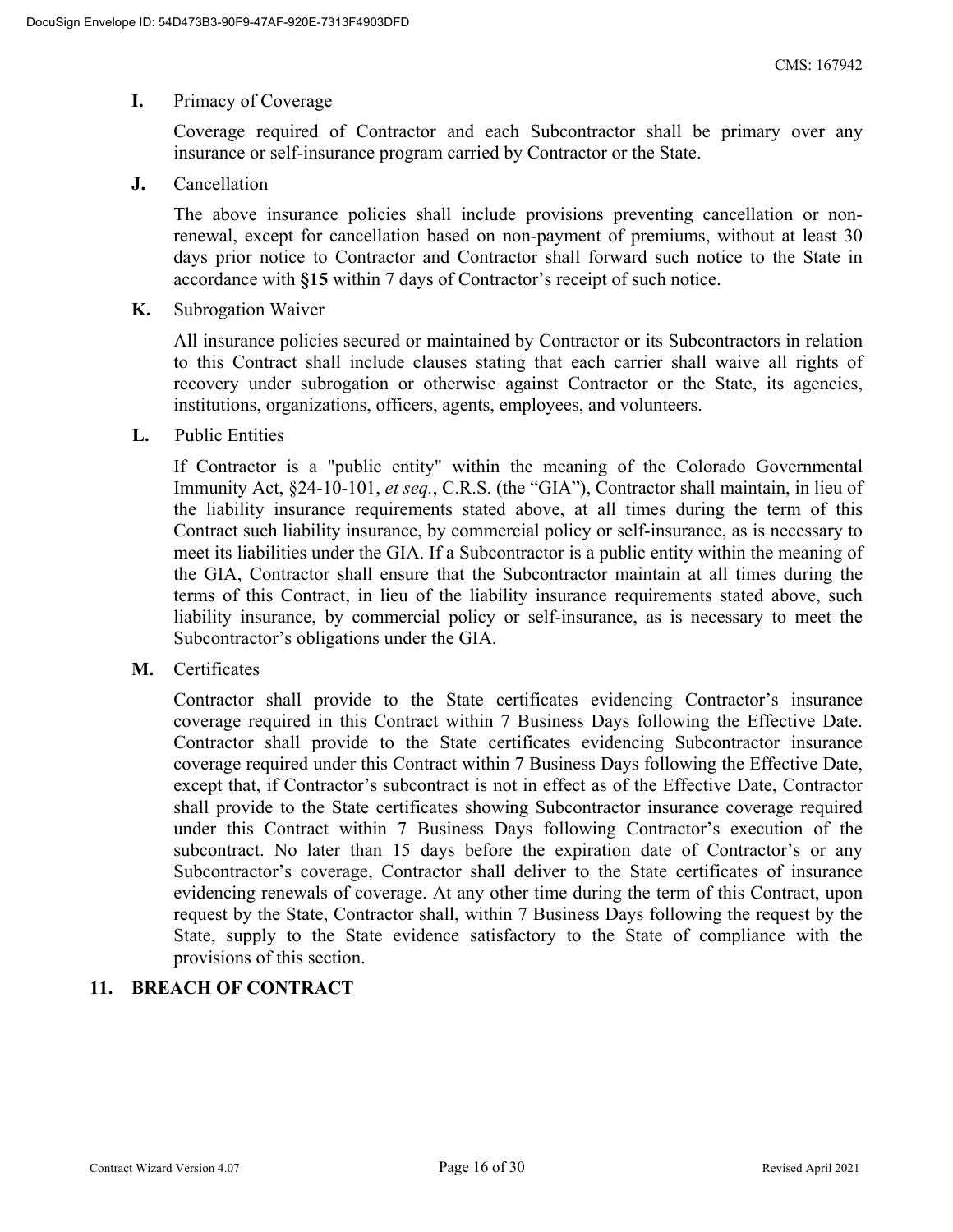In the event of a Breach of Contract, the aggrieved Party shall give written notice of breach to the other Party. If the notified Party does not cure the Breach of Contract, at its sole expense, within 30 days after the delivery of written notice, the Party may exercise any of the remedies as described in **§12** for that Party. Notwithstanding any provision of this Contract to the contrary, the State, in its discretion, need not provide notice or a cure period and may immediately terminate this Contract in whole or in part or institute any other remedy in the Contract in order to protect the public interest of the State; or if Contractor is debarred or suspended under §24-109-105, C.R.S., the State, in its discretion, need not provide notice or cure period and may terminate this Contract in whole or in part or institute any other remedy in this Contract as of the date that the debarment or suspension takes effect.

### **12. REMEDIES**

**A.** State's Remedies

If Contractor is in breach under any provision of this Contract and fails to cure such breach, the State, following the notice and cure period set forth in **§11,** shall have all of the remedies listed in this section in addition to all other remedies set forth in this Contract or at law. The State may exercise any or all of the remedies available to it, in its discretion, concurrently or consecutively.

i. Termination for Breach

In the event of Contractor's uncured breach, the State may terminate this entire Contract or any part of this Contract. Contractor shall continue performance of this Contract to the extent not terminated, if any.

a. Obligations and Rights

To the extent specified in any termination notice, Contractor shall not incur further obligations or render further performance past the effective date of such notice, and shall terminate outstanding orders and subcontracts with third parties. However, Contractor shall complete and deliver to the State all Work not cancelled by the termination notice, and may incur obligations as necessary to do so within this Contract's terms. At the request of the State, Contractor shall assign to the State all of Contractor's rights, title, and interest in and to such terminated orders or subcontracts. Upon termination, Contractor shall take timely, reasonable and necessary action to protect and preserve property in the possession of Contractor but in which the State has an interest. At the State's request, Contractor shall return materials owned by the State in Contractor's possession at the time of any termination. Contractor shall deliver all completed Work Product and all Work Product that was in the process of completion to the State at the State's request.

b. Payments

Notwithstanding anything to the contrary, the State shall only pay Contractor for accepted Work received as of the date of termination. If, after termination by the State, the State agrees that Contractor was not in breach or that Contractor's action or inaction was excusable, such termination shall be treated as a termination in the public interest, and the rights and obligations of the Parties shall be as if this Contract had been terminated in the public interest under **§2.E**.

c. Damages and Withholding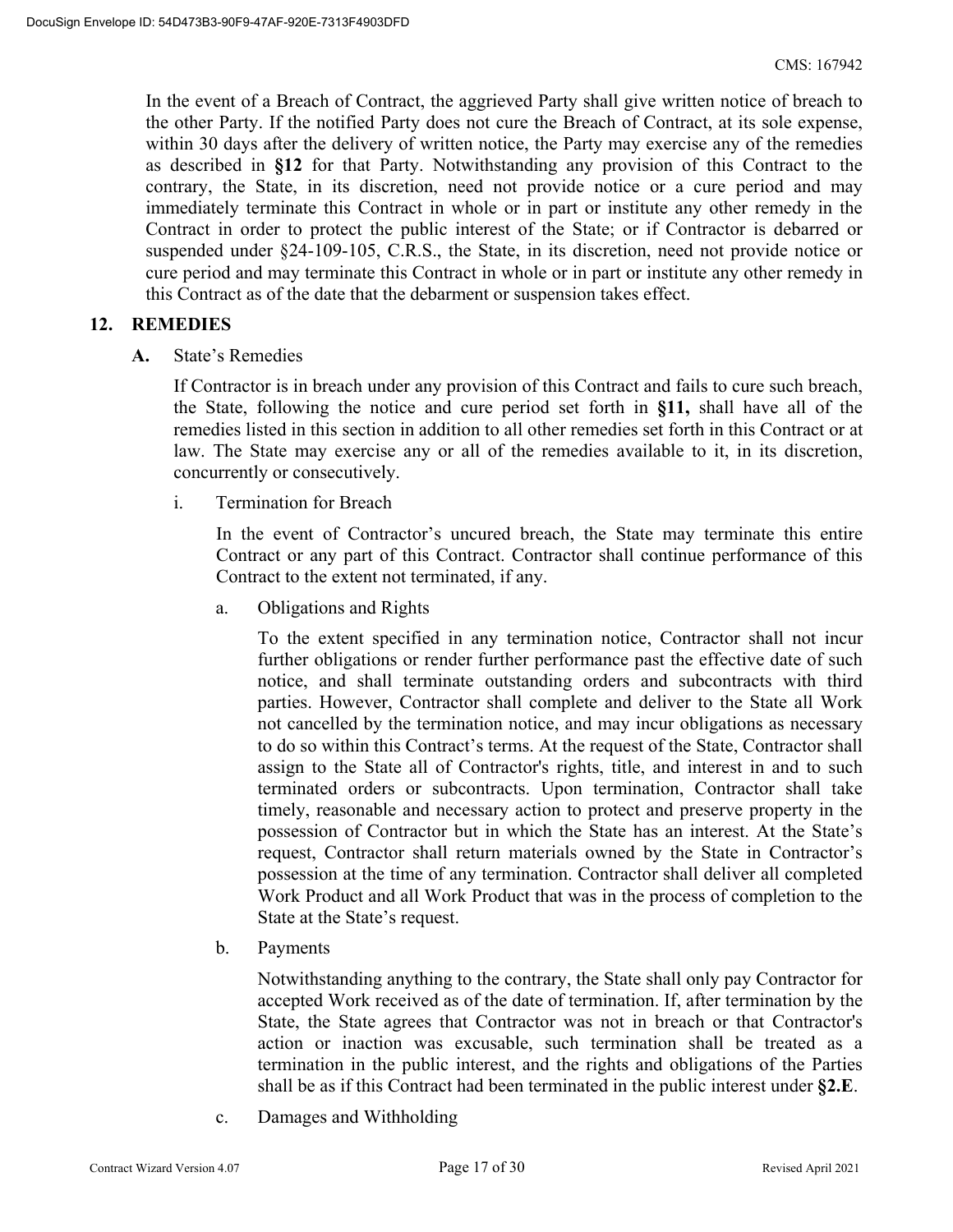Notwithstanding any other remedial action by the State, Contractor shall remain liable to the State for any damages sustained by the State in connection with any breach by Contractor, and the State may withhold payment to Contractor for the purpose of mitigating the State's damages until such time as the exact amount of damages due to the State from Contractor is determined. The State may withhold any amount that may be due Contractor as the State deems necessary to protect the State against loss including, without limitation, loss as a result of outstanding liens and excess costs incurred by the State in procuring from third parties replacement Work as cover.

ii. Remedies Not Involving Termination

The State, in its discretion, may exercise one or more of the following additional remedies:

a. Suspend Performance

Suspend Contractor's performance with respect to all or any portion of the Work pending corrective action as specified by the State without entitling Contractor to an adjustment in price or cost or an adjustment in the performance schedule. Contractor shall promptly cease performing Work and incurring costs in accordance with the State's directive, and the State shall not be liable for costs incurred by Contractor after the suspension of performance.

b. Withhold Payment

Withhold payment to Contractor until Contractor corrects its Work.

c. Deny Payment

Deny payment for Work not performed, or that due to Contractor's actions or inactions, cannot be performed or if they were performed are reasonably of no value to the state; provided, that any denial of payment shall be equal to the value of the obligations not performed.

d. Intellectual Property

If any Work infringes, or if the State in its sole discretion determines that any Work is likely to infringe, a patent, copyright, trademark, trade secret or other intellectual property right, Contractor shall, as approved by the State, **(i)** secure that right to use such Work for the State and Contractor; **(ii)** replace the Work with noninfringing Work or modify the Work so that it becomes noninfringing; or, **(iii)** remove any infringing Work and refund the amount paid for such Work to the State.

**B.** Contractor's Remedies

If the State is in breach of any provision of this Contract and does not cure such breach, Contractor, following the notice and cure period in **§11** and the dispute resolution process in **§13**, shall have all remedies available at law and equity.

## **13. STATE'S RIGHT OF REMOVAL**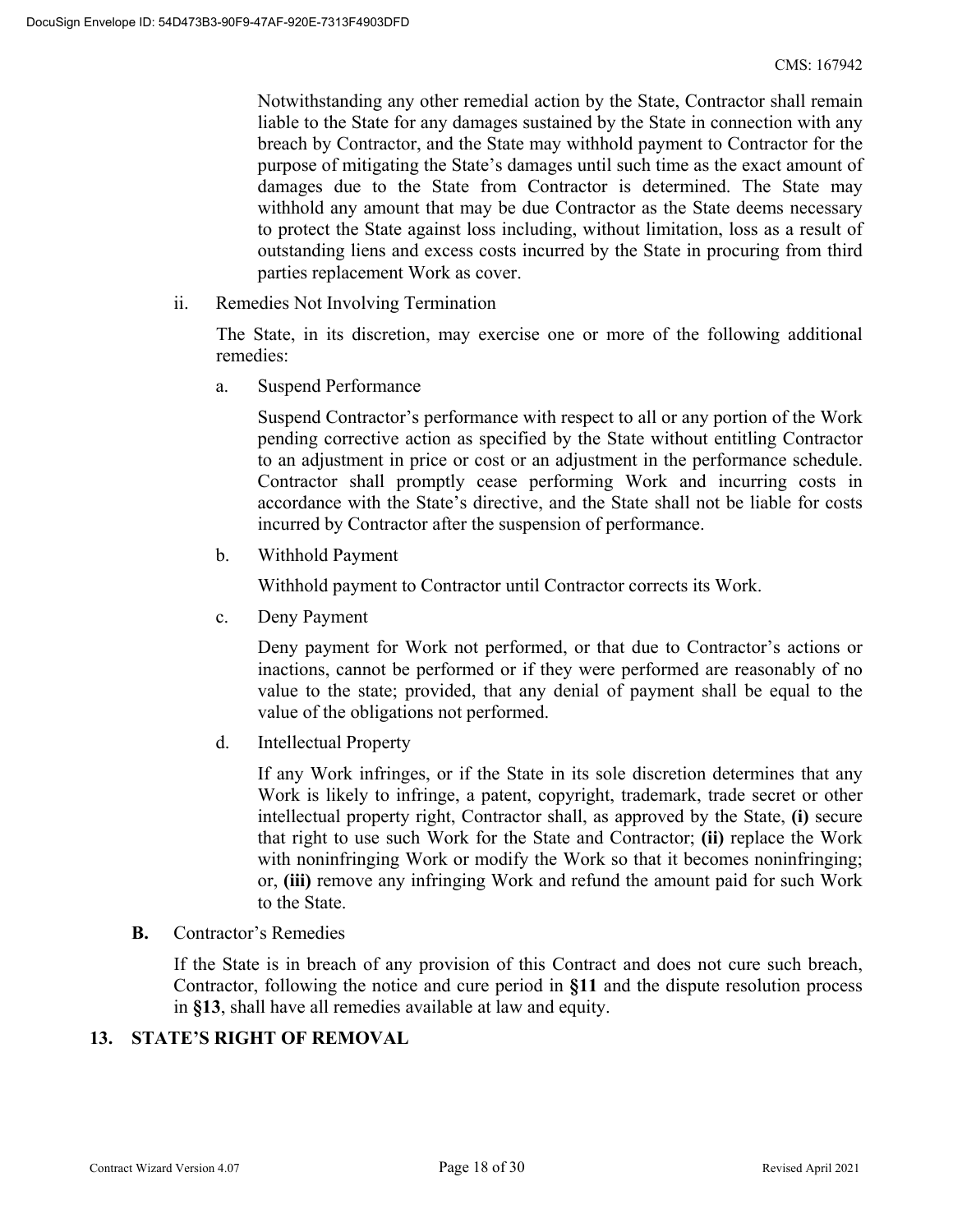The State retains the right to demand, at any time, regardless of whether Contractor is in breach, the immediate removal of any of Contractor's employees, agents, or subcontractors from the work whom the State, in its sole discretion, deems incompetent, careless, insubordinate, unsuitable, or otherwise unacceptable or whose continued relation to this Contract is deemed by the State to be contrary to the public interest or the State's best interest.

#### **14. DISPUTE RESOLUTION**

**A.** Initial Resolution

Except as herein specifically provided otherwise, disputes concerning the performance of this Contract which cannot be resolved by the designated Contract representatives shall be referred in writing to a senior departmental management staff member designated by the State and a senior manager designated by Contractor for resolution.

**B.** Resolution of Controversies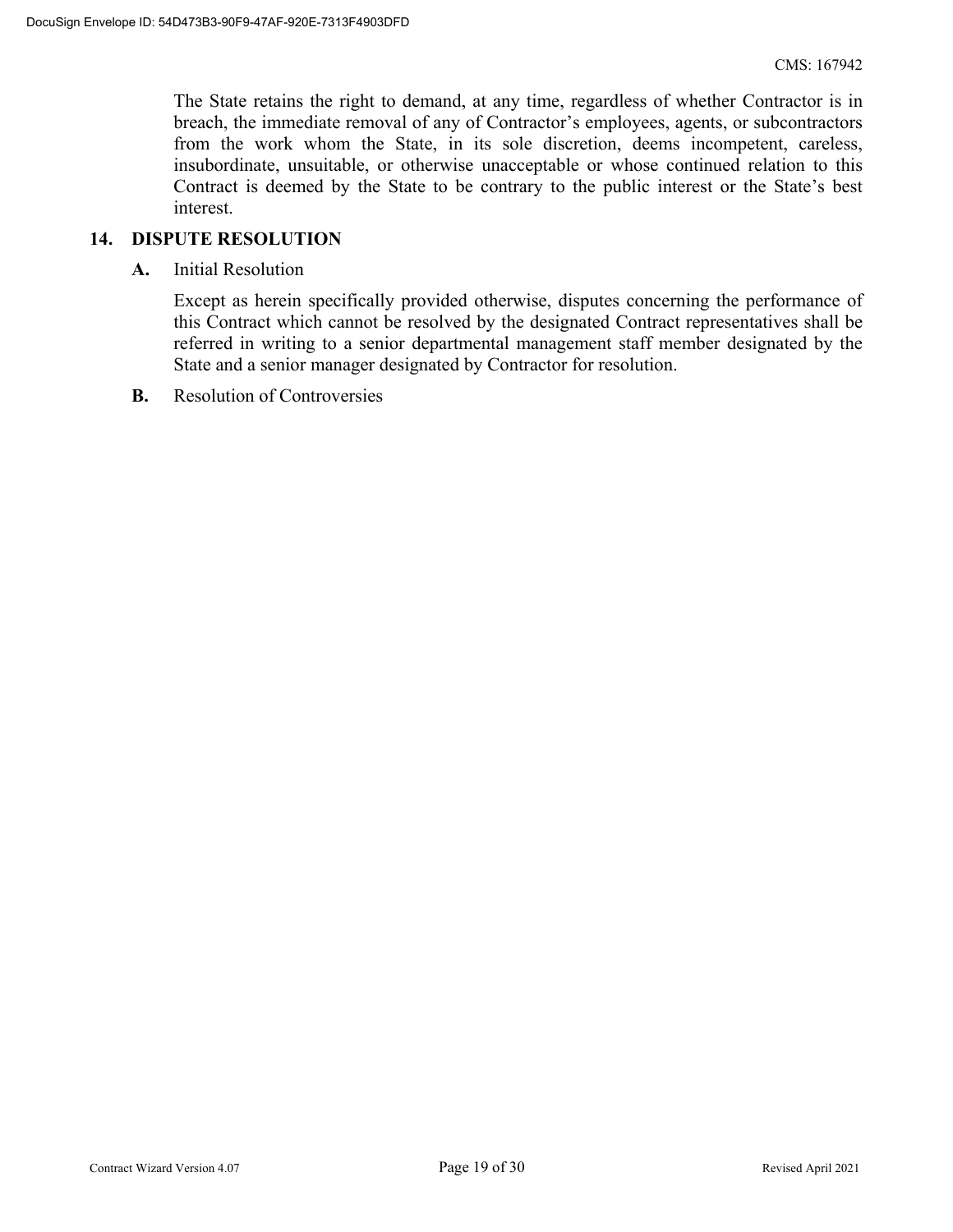If the initial resolution described in **§14.A** fails to resolve the dispute within 10 Business Days, Contractor shall submit any alleged breach of this Contract by the State to the Procurement Official of CDHS as described in §24-101-301(30), C.R.S. for resolution in accordance with the provisions of §§24-106-109 and 24-109-101.1 through 24-109-505, C.R.S., (the "Resolution Statutes"), except that if Contractor wishes to challenge any decision rendered by the Procurement Official, Contractor's challenge shall be an appeal to the Executive Director of the Department of Personnel and Administration, or their delegate, under the Resolution Statutes before Contractor pursues any further action as permitted by such statutes. Except as otherwise stated in this Section, all requirements of the Resolution Statutes shall apply including, without limitation, time limitations.

## **15. NOTICES AND REPRESENTATIVES**

Each individual identified on the Signature and Cover Pages shall be the principal representative of the designating Party. All notices required or permitted to be given under this Contract shall be in writing, and shall be delivered **(A)** by hand with receipt required, **(B)** by certified or registered mail to such Party's principal representative at the address set forth on the Signature and Cover Pages for this Contract or **(C)** as an email with read receipt requested to the principal representative at the email address, if any, set forth on the Signature and Cover Pages for this Contract. If a Party delivers a notice to another through email and the email is undeliverable, then, unless the Party has been provided with an alternate email contact, the Party delivering the notice shall deliver the notice by hand with receipt required or by certified or registered mail to such Party's principal representative at the address set forth below. Either Party may change its principal representative or principal representative contact information by notice submitted in accordance with this section without a formal amendment to this Contract. Unless otherwise provided in this Contract, notices shall be effective upon delivery of the written notice.

## **16. RIGHTS IN WORK PRODUCT AND OTHER INFORMATION**

#### **A.** Work Product

Contractor assigns to the State and its successors and assigns, the entire right, title, and interest in and to all causes of action, either in law or in equity, for past, present, or future infringement of intellectual property rights related to the Work Product and all works based on, derived from, or incorporating the Work Product. Whether or not Contractor is under contract with the State at the time, Contractor shall execute applications, assignments, and other documents, and shall render all other reasonable assistance requested by the State, to enable the State to secure patents, copyrights, licenses and other intellectual property rights related to the Work Product. To the extent that Work Product would fall under the definition of "works made for hire" under 17 U.S.C.S. §101, the Parties intend the Work Product to be a work made for hire.

#### i. Copyrights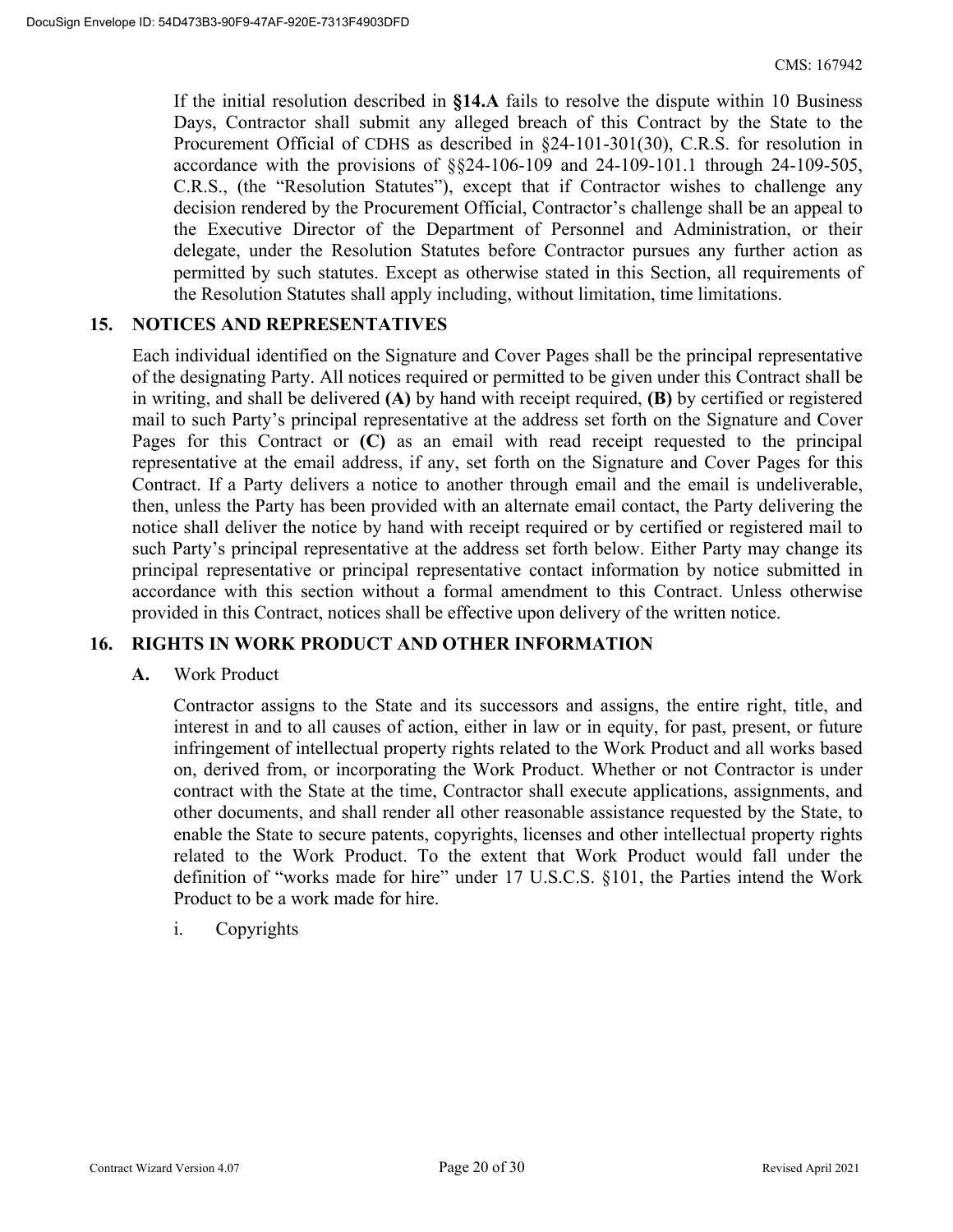To the extent that the Work Product (or any portion of the Work Product) would not be considered works made for hire under applicable law, Contractor hereby assigns to the State, the entire right, title, and interest in and to copyrights in all Work Product and all works based upon, derived from, or incorporating the Work Product; all copyright applications, registrations, extensions, or renewals relating to all Work Product and all works based upon, derived from, or incorporating the Work Product; and all moral rights or similar rights with respect to the Work Product throughout the world. To the extent that Contractor cannot make any of the assignments required by this section, Contractor hereby grants to the State a perpetual, irrevocable, royalty-free license to use, modify, copy, publish, display, perform, transfer, distribute, sell, and create derivative works of the Work Product and all works based upon, derived from, or incorporating the Work Product by all means and methods and in any format now known or invented in the future. The State may assign and license its rights under this license.

ii. Patents

In addition, Contractor grants to the State (and to recipients of Work Product distributed by or on behalf of the State) a perpetual, worldwide, no-charge, royaltyfree, irrevocable patent license to make, have made, use, distribute, sell, offer for sale, import, transfer, and otherwise utilize, operate, modify and propagate the contents of the Work Product. Such license applies only to those patent claims licensable by Contractor that are necessarily infringed by the Work Product alone, or by the combination of the Work Product with anything else used by the State.

**B.** Exclusive Property of the State

Except to the extent specifically provided elsewhere in this Contract, any pre-existing State Records, State software, research, reports, studies, photographs, negatives or other documents, drawings, models, materials, data and information shall be the exclusive property of the State (collectively, "State Materials"). Contractor shall not use, willingly allow, cause or permit Work Product or State Materials to be used for any purpose other than the performance of Contractor's obligations in this Contract without the prior written consent of the State. Upon termination of this Contract for any reason, Contractor shall provide all Work Product and State Materials to the State in a form and manner as directed by the State.

**C.** Exclusive Property of Contractor

Contractor retains the exclusive rights, title, and ownership to any and all pre-existing materials owned or licensed to Contractor including, but not limited to, all pre-existing software, licensed products, associated source code, machine code, text images, audio and/or video, and third-party materials, delivered by Contractor under the Contract, whether incorporated in a Deliverable or necessary to use a Deliverable (collectively, "Contractor Property"). Contractor Property shall be licensed to the State as set forth in this Contract or a State approved license agreement: **(i)** entered into as exhibits to this Contract; **(ii)** obtained by the State from the applicable third-party vendor; or **(iii)** in the case of open source software, the license terms set forth in the applicable open source license agreement.

#### **17. STATEWIDE CONTRACT MANAGEMENT SYSTEM**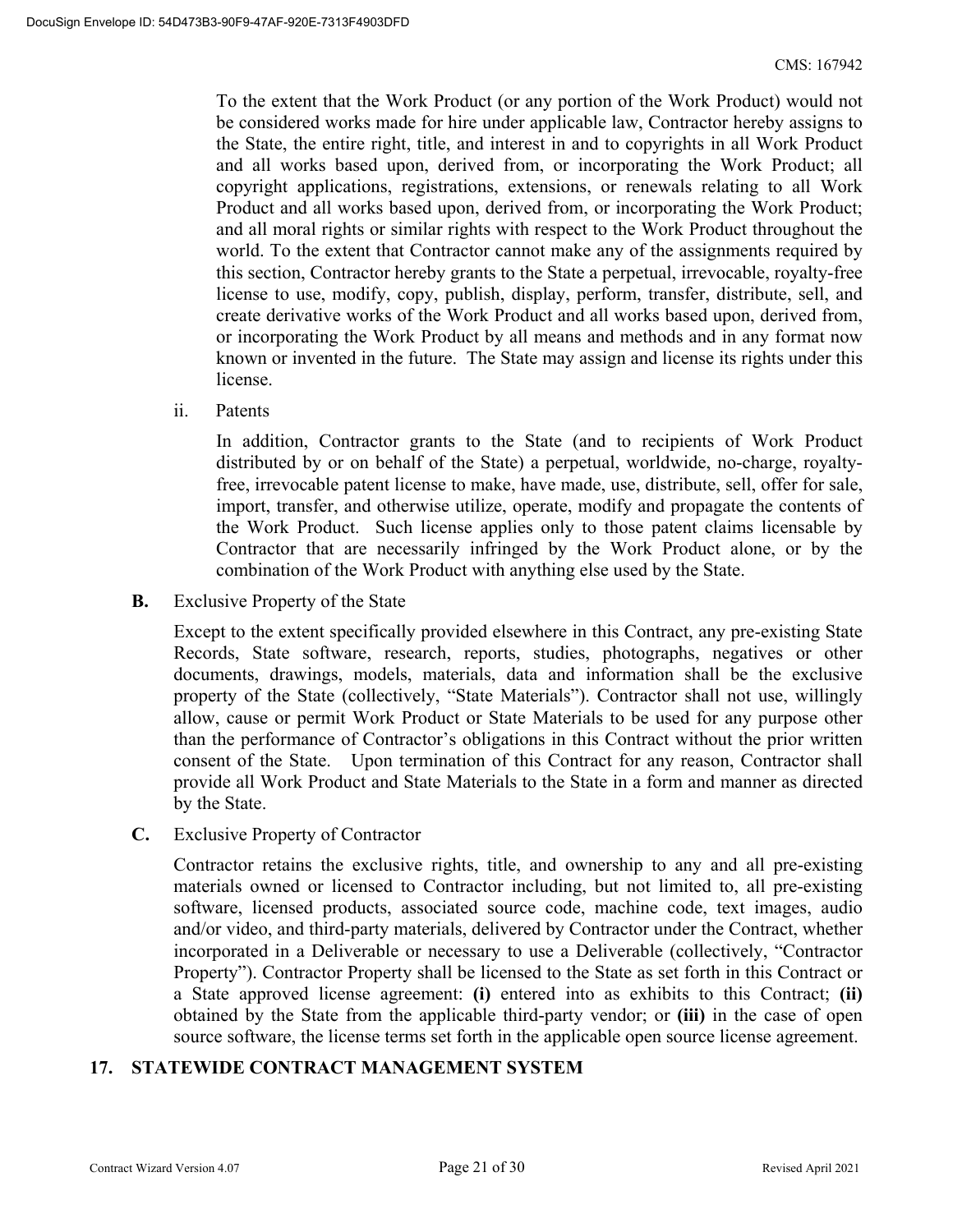If the maximum amount payable to Contractor under this Contract is \$100,000 or greater, either on the Effective Date or at any time thereafter, this section shall apply. Contractor agrees to be governed by and comply with the provisions of §§24-106-103, 24-102-206, 24-106-106, and 24- 106-107, C.R.S. regarding the monitoring of vendor performance and the reporting of contract performance information in the State's contract management system ("Contract Management System" or "CMS"). Contractor's performance shall be subject to evaluation and review in accordance with the terms and conditions of this Contract, Colorado statutes governing CMS, and State Fiscal Rules and State Controller Policies.

#### **18. GENERAL PROVISIONS**

**A.** Assignment

Contractor's rights and obligations under this Contract are personal and may not be transferred or assigned without the prior, written consent of the State. Any attempt at assignment or transfer without such consent shall be void. Any assignment or transfer of Contractor's rights and obligations approved by the State shall be subject to the provisions of this Contract

**B.** Subcontracts

Unless other restrictions are required elsewhere in this Contract, Contractor shall not enter into any subcontract in connection with its obligations under this Contract without providing notice to the State. The State may reject any such subcontract, and Contractor shall terminate any subcontract that is rejected by the State and shall not allow any Subcontractor to perform any Work after that Subcontractor's subcontract has been rejected by the State. Contractor shall submit to the State a copy of each such subcontract upon request by the State. All subcontracts entered into by Contractor in connection with this Contract shall comply with all applicable federal and state laws and regulations, shall provide that they are governed by the laws of the State of Colorado, and shall be subject to all provisions of this Contract.

**C.** Binding Effect

Except as otherwise provided in **§18.A.**, all provisions of this Contract, including the benefits and burdens, shall extend to and be binding upon the Parties' respective successors and assigns.

**D.** Authority

Each Party represents and warrants to the other that the execution and delivery of this Contract and the performance of such Party's obligations have been duly authorized.

**E.** Captions and References

The captions and headings in this Contract are for convenience of reference only, and shall not be used to interpret, define, or limit its provisions. All references in this Contract to sections (whether spelled out or using the § symbol), subsections, exhibits or other attachments, are references to sections, subsections, exhibits or other attachments contained herein or incorporated as a part hereof, unless otherwise noted.

**F.** Counterparts

This Contract may be executed in multiple, identical, original counterparts, each of which shall be deemed to be an original, but all of which, taken together, shall constitute one and the same agreement.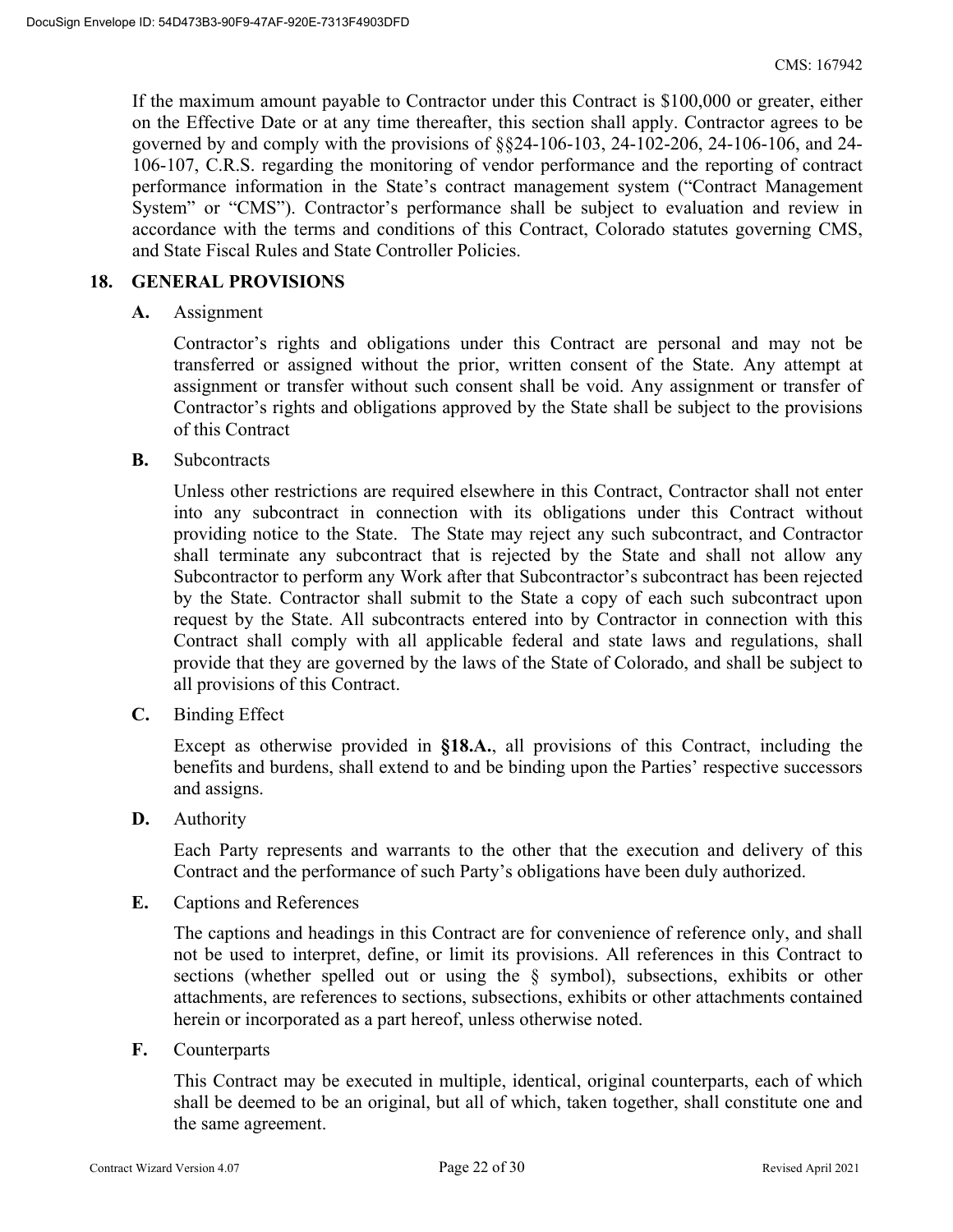#### **G.** Entire Understanding

This Contract represents the complete integration of all understandings between the Parties related to the Work, and all prior representations and understandings related to the Work, oral or written, are merged into this Contract. Prior or contemporaneous additions, deletions, or other changes to this Contract shall not have any force or effect whatsoever, unless embodied herein.

**H.** Digital Signatures

If any signatory signs this Contract using a digital signature in accordance with the Colorado State Controller Contract, Grant and Purchase Order Policies regarding the use of digital signatures issued under the State Fiscal Rules, then any agreement or consent to use digital signatures within the electronic system through which that signatory signed shall be incorporated into this Contract by reference.

**I.** Modification

Except as otherwise provided in this Contract, any modification to this Contract shall only be effective if agreed to in a formal amendment to this Contract, properly executed and approved in accordance with applicable Colorado State law and State Fiscal Rules. Modifications permitted under this Contract, other than contract amendments, shall conform to the policies issued by the Colorado State Controller.

**J.** Statutes, Regulations, Fiscal Rules, and Other Authority.

Any reference in this Contract to a statute, regulation, State Fiscal Rule, fiscal policy or other authority shall be interpreted to refer to such authority then current, as may have been changed or amended since the Effective Date of this Contract.

**K.** Order of Precedence

 In the event of a conflict or inconsistency between this Contract and any Exhibits or attachments such conflict or inconsistency shall be resolved by reference to the documents in the following order of priority:

- i. Colorado Special Provisions in **§19** of the main body of this Contract.
- ii. HIPAA Business Associate Agreement (if any).
- iii. Information Technology Provisions Exhibit (if any).
- iv. The provisions of the other sections of the main body of this Contract.
- v. Any other Exhibit(s) shall take precedence in alphabetical order.
- **L.** External Terms and Conditions

Notwithstanding anything to the contrary herein, the State shall not be subject to any provision included in any terms, conditions, or agreements appearing on Contractor's or a Subcontractor's website or any provision incorporated into any click-through or online agreements related to the Work unless that provision is specifically referenced in this Contract.

**M.** Severability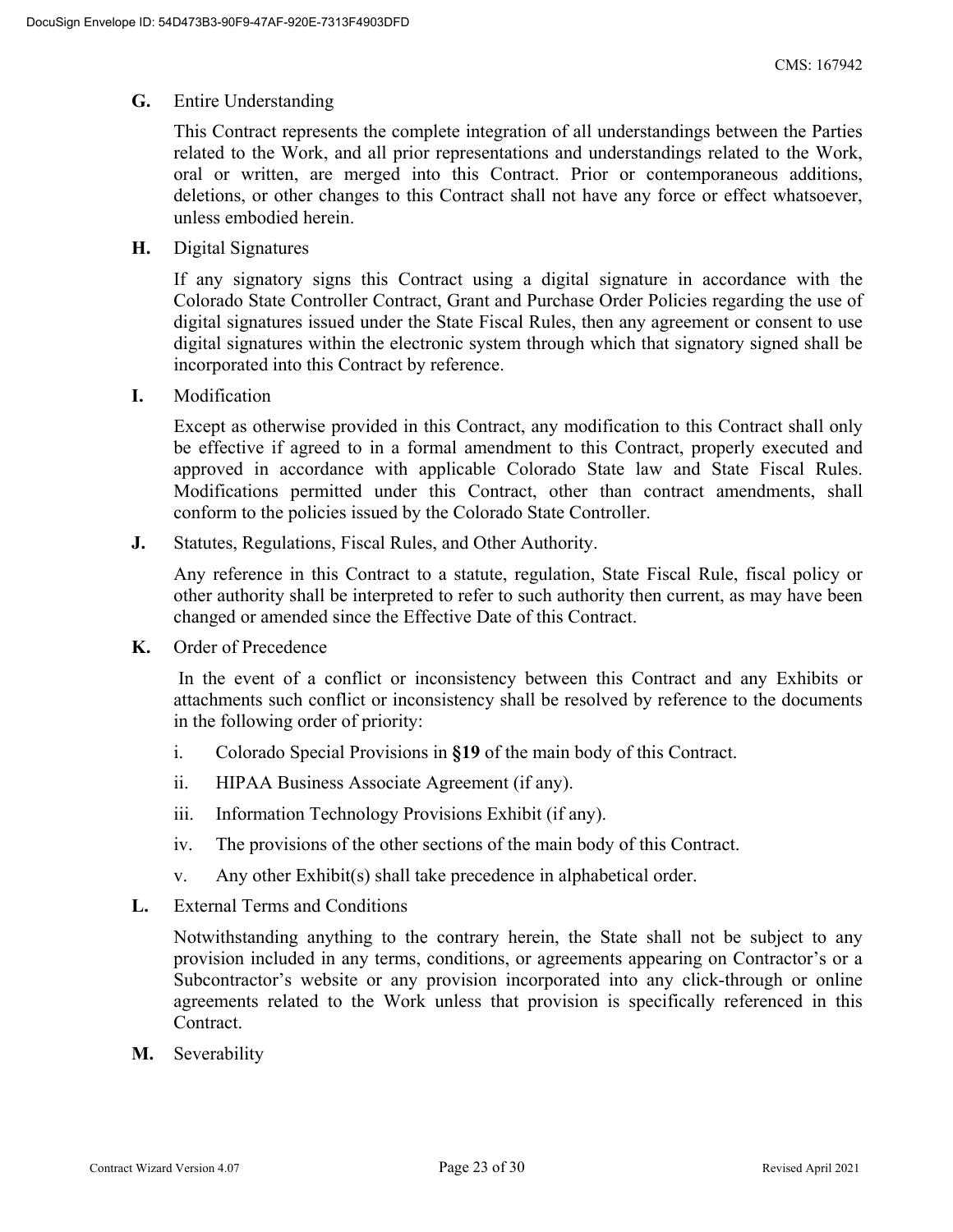The invalidity or unenforceability of any provision of this Contract shall not affect the validity or enforceability of any other provision of this Contract, which shall remain in full force and effect, provided that the Parties can continue to perform their obligations under this Contract in accordance with the intent of the Contract.

**N.** Survival of Certain Contract Terms

Any provision of this Contract that imposes an obligation on a Party after termination or expiration of the Contract shall survive the termination or expiration of the Contract and shall be enforceable by the other Party.

**O.** Taxes

The State is exempt from federal excise taxes under I.R.C. Chapter 32 (26 U.S.C., Subtitle D, Ch. 32) (Federal Excise Tax Exemption Certificate of Registry No. 84-730123K) and from State and local government sales and use taxes under §§39-26-704(1), *et seq.* C.R.S. (Colorado Sales Tax Exemption Identification Number 98-02565). The State shall not be liable for the payment of any excise, sales, or use taxes, regardless of whether any political subdivision of the state imposes such taxes on Contractor. Contractor shall be solely responsible for any exemptions from the collection of excise, sales or use taxes that Contractor may wish to have in place in connection with this Contract.

**P.** Third Party Beneficiaries

Except for the Parties' respective successors and assigns described in **§18.A.,** this Contract does not and is not intended to confer any rights or remedies upon any person or entity other than the Parties. Enforcement of this Contract and all rights and obligations hereunder are reserved solely to the Parties. Any services or benefits which third parties receive as a result of this Contract are incidental to the Contract, and do not create any rights for such third parties.

**Q.** Waiver

A Party's failure or delay in exercising any right, power, or privilege under this Contract, whether explicit or by lack of enforcement, shall not operate as a waiver, nor shall any single or partial exercise of any right, power, or privilege preclude any other or further exercise of such right, power, or privilege.

**R.** CORA Disclosure

To the extent not prohibited by federal law, this Contract and the performance measures and standards required under §24-106-107, C.R.S., if any, are subject to public release through the CORA.

**S.** Standard and Manner of Performance

Contractor shall perform its obligations under this Contract in accordance with the highest standards of care, skill and diligence in Contractor's industry, trade, or profession.

**T.** Licenses, Permits, and Other Authorizations.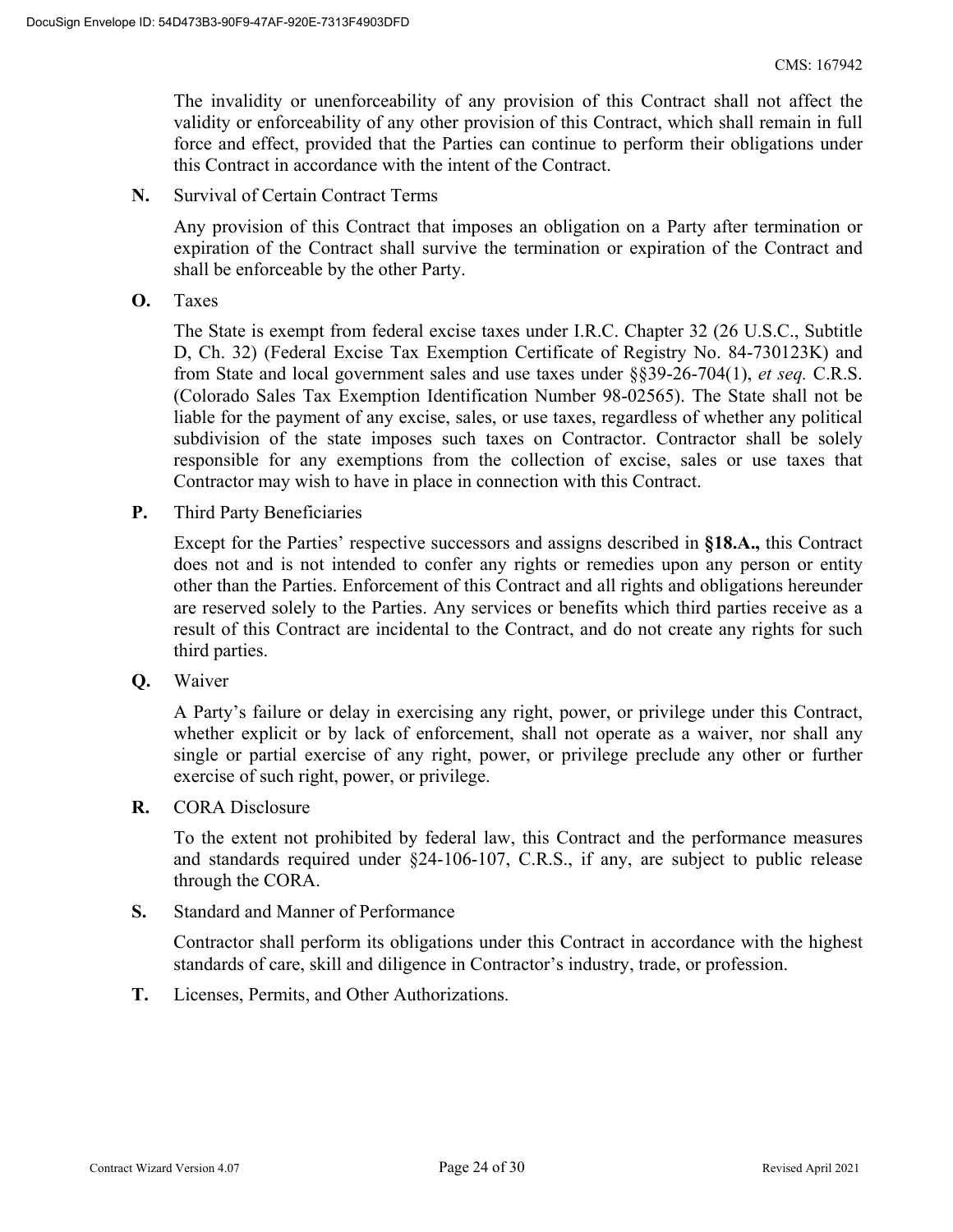Contractor shall secure, prior to the Effective Date, and maintain at all times during the term of this Contract, at its sole expense, all licenses, certifications, permits, and other authorizations required to perform its obligations under this Contract, and shall ensure that all employees, agents and Subcontractors secure and maintain at all times during the term of their employment, agency or subcontract, all licenses, certifications, permits and other authorizations required to perform their obligations in relation to this Contract.

- **U.** Indemnification
	- i. Applicability

This entire **§18.U** does not apply to Contractor if Contractor is a "public entity" within the meaning of the GIA.

ii. General Indemnification

Contractor shall indemnify, save, and hold harmless the State, its employees, agents and assignees (the "Indemnified Parties"), against any and all costs, expenses, claims, damages, liabilities, court awards and other amounts (including attorneys' fees and related costs) incurred by any of the Indemnified Parties in relation to any act or omission by Contractor, or its employees, agents, Subcontractors, or assignees in connection with this Contract.

iii. Confidential Information Indemnification

Disclosure or use of State Confidential Information by Contractor in violation of **§8** may be cause for legal action by third parties against Contractor, the State, or their respective agents. Contractor shall indemnify, save, and hold harmless the Indemnified Parties, against any and all claims, damages, liabilities, losses, costs, expenses (including attorneys' fees and costs) incurred by the State in relation to any act or omission by Contractor, or its employees, agents, assigns, or Subcontractors in violation of **§8**.

iv. Intellectual Property Indemnification

Contractor shall indemnify, save, and hold harmless the Indemnified Parties, against any and all costs, expenses, claims, damages, liabilities, and other amounts (including attorneys' fees and costs) incurred by the Indemnified Parties in relation to any claim that any Work infringes a patent, copyright, trademark, trade secret, or any other intellectual property right.

## **19. COLORADO SPECIAL PROVISIONS (COLORADO FISCAL RULE 3-3)**

These Special Provisions apply to all contracts except where noted in italics.

## **A. STATUTORY APPROVAL. §24-30-202(1), C.R.S.**

This Contract shall not be valid until it has been approved by the Colorado State Controller or designee. If this Contract is for a Major Information Technology Project, as defined in §24-37.5-102(2.6), then this Contract shall not be valid until it has been approved by the State's Chief Information Officer or designee.

#### **B. FUND AVAILABILITY. §24-30-202(5.5), C.R.S.**

Financial obligations of the State payable after the current State Fiscal Year are contingent upon funds for that purpose being appropriated, budgeted, and otherwise made available.

## **C. GOVERNMENTAL IMMUNITY.**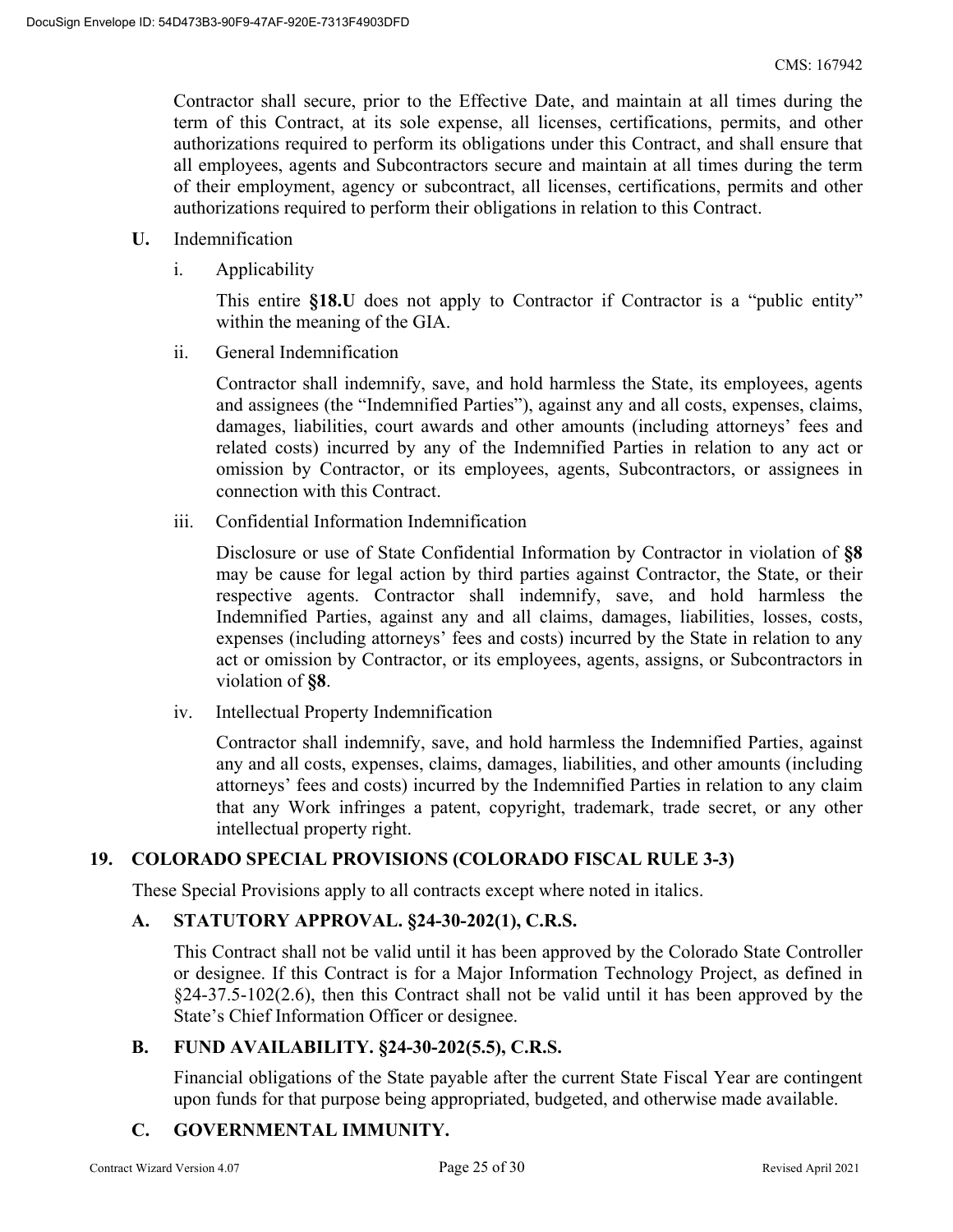Liability for claims for injuries to persons or property arising from the negligence of the State, its departments, boards, commissions committees, bureaus, offices, employees and officials shall be controlled and limited by the provisions of the Colorado Governmental Immunity Act, §24-10-101, et seq., C.R.S.; the Federal Tort Claims Act, 28 U.S.C. Pt. VI, Ch. 171 and 28 U.S.C. 1346(b), and the State's risk management statutes, §§24-30-1501, et seq. C.R.S. No term or condition of this Contract shall be construed or interpreted as a waiver, express or implied, of any of the immunities, rights, benefits, protections, or other provisions, contained in these statutes.

### **D. INDEPENDENT CONTRACTOR.**

Contractor shall perform its duties hereunder as an independent contractor and not as an employee. Neither Contractor nor any agent or employee of Contractor shall be deemed to be an agent or employee of the State. Contractor shall not have authorization, express or implied, to bind the State to any agreement, liability or understanding, except as expressly set forth herein. **Contractor and its employees and agents are not entitled to unemployment insurance or workers compensation benefits through the State and the State shall not pay for or otherwise provide such coverage for Contractor or any of its agents or employees. Contractor shall pay when due all applicable employment taxes and income taxes and local head taxes incurred pursuant to this Contract. Contractor shall (i) provide and keep in force workers' compensation and unemployment compensation insurance in the amounts required by law, (ii) provide proof thereof when requested by the State, and (iii) be solely responsible for its acts and those of its employees and agents.** 

#### **E. COMPLIANCE WITH LAW.**

Contractor shall strictly comply with all applicable federal and State laws, rules, and regulations in effect or hereafter established, including, without limitation, laws applicable to discrimination and unfair employment practices.

#### **F. CHOICE OF LAW, JURISDICTION, AND VENUE.**

Colorado law, and rules and regulations issued pursuant thereto, shall be applied in the interpretation, execution, and enforcement of this Contract. Any provision included or incorporated herein by reference which conflicts with said laws, rules, and regulations shall be null and void. All suits or actions related to this Contract shall be filed and proceedings held in the State of Colorado and exclusive venue shall be in the City and County of Denver.

#### **G. PROHIBITED TERMS.**

Any term included in this Contract that requires the State to indemnify or hold Contractor harmless; requires the State to agree to binding arbitration; limits Contractor's liability for damages resulting from death, bodily injury, or damage to tangible property; or that conflicts with this provision in any way shall be void ab initio. Nothing in this Contract shall be construed as a waiver of any provision of §24-106-109, C.R.S.

#### **H. SOFTWARE PIRACY PROHIBITION.**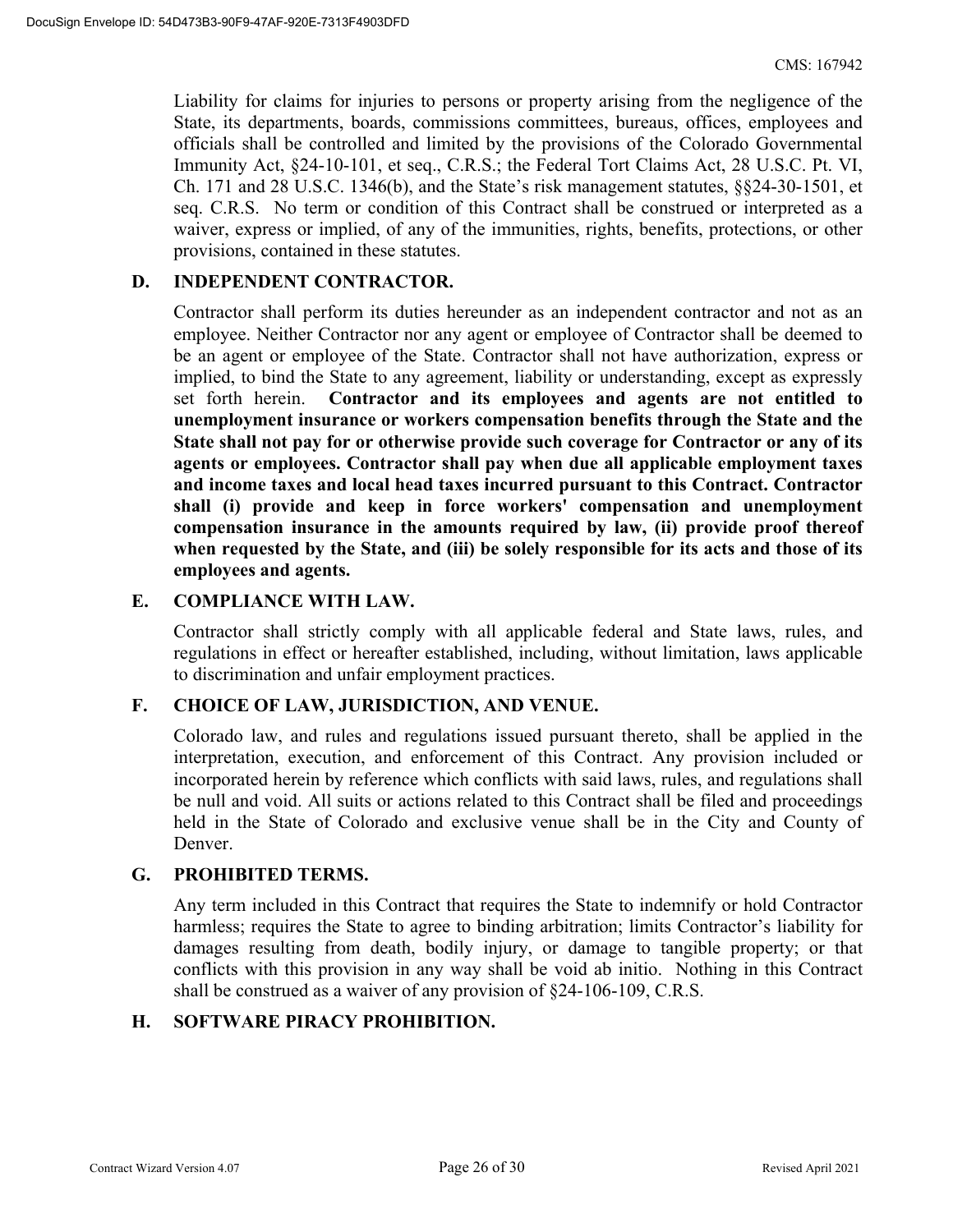State or other public funds payable under this Contract shall not be used for the acquisition, operation, or maintenance of computer software in violation of federal copyright laws or applicable licensing restrictions. Contractor hereby certifies and warrants that, during the term of this Contract and any extensions, Contractor has and shall maintain in place appropriate systems and controls to prevent such improper use of public funds. If the State determines that Contractor is in violation of this provision, the State may exercise any remedy available at law or in equity or under this Contract, including, without limitation, immediate termination of this Contract and any remedy consistent with federal copyright laws or applicable licensing restrictions.

### **I. EMPLOYEE FINANCIAL INTEREST/CONFLICT OF INTEREST. §§24-18-201 and 24-50-507, C.R.S.**

The signatories aver that to their knowledge, no employee of the State has any personal or beneficial interest whatsoever in the service or property described in this Contract. Contractor has no interest and shall not acquire any interest, direct or indirect, that would conflict in any manner or degree with the performance of Contractor's services and Contractor shall not employ any person having such known interests.

#### **J. VENDOR OFFSET AND ERRONEOUS PAYMENTS. §§24-30-202(1) and 24-30- 202.4, C.R.S.**

**[***Not applicable to intergovernmental agreements***]** Subject to §24-30-202.4(3.5), C.R.S., the State Controller may withhold payment under the State's vendor offset intercept system for debts owed to State agencies for: **(i)** unpaid child support debts or child support arrearages; **(ii)** unpaid balances of tax, accrued interest, or other charges specified in §§39- 21-101, *et seq.*, C.R.S.; **(iii)** unpaid loans due to the Student Loan Division of the Department of Higher Education; **(iv)** amounts required to be paid to the Unemployment Compensation Fund; and **(v)** other unpaid debts owing to the State as a result of final agency determination or judicial action. The State may also recover, at the State's discretion, payments made to Contractor in error for any reason, including, but not limited to, overpayments or improper payments, and unexpended or excess funds received by Contractor by deduction from subsequent payments under this Contract, deduction from any payment due under any other contracts, grants or agreements between the State and Contractor, or by any other appropriate method for collecting debts owed to the State.

## **K. PUBLIC CONTRACTS FOR SERVICES. §§8-17.5-101, et seq., C.R.S.**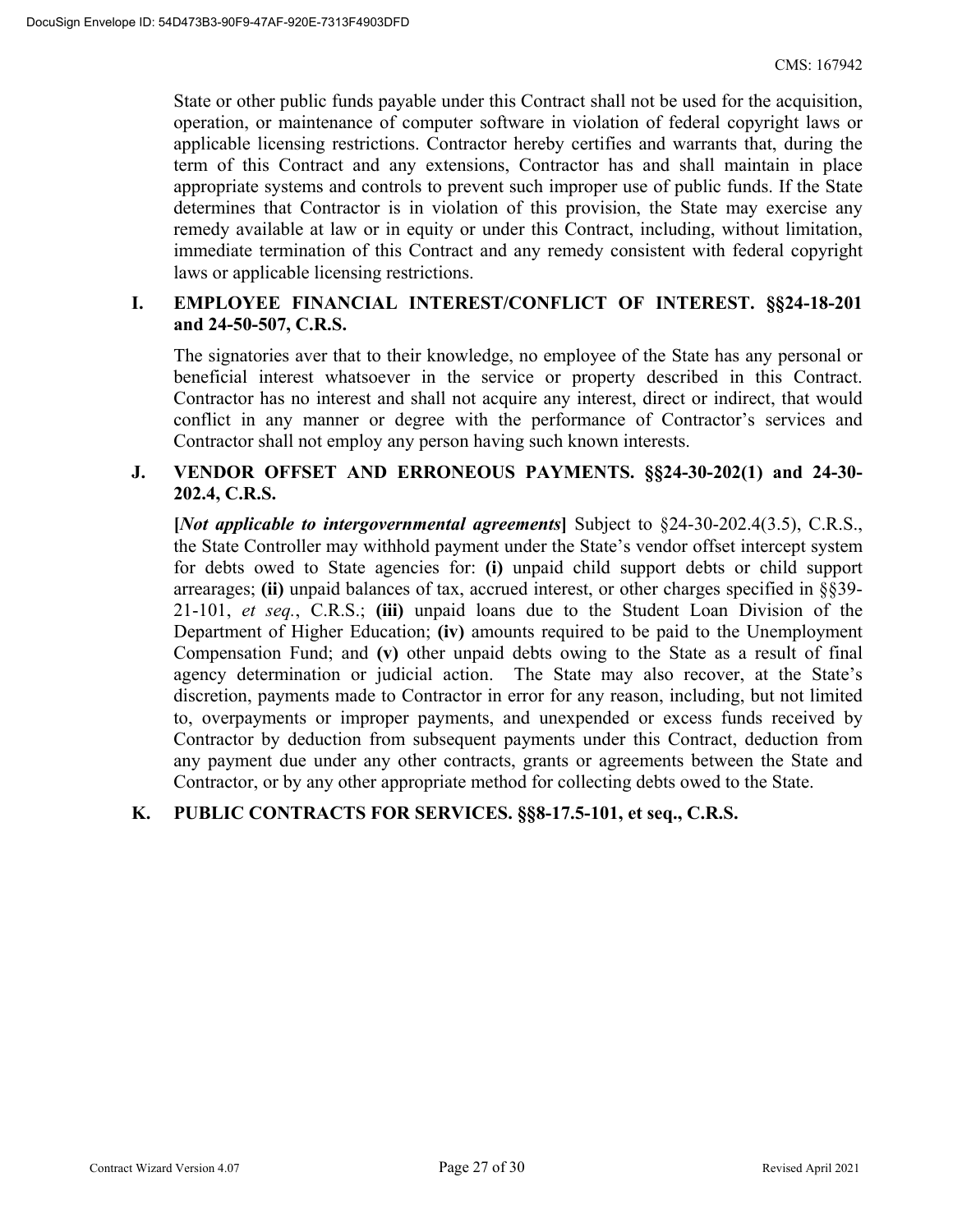*[Not applicable to agreements relating to the offer, issuance, or sale of securities, investment advisory services or fund management services, sponsored projects, intergovernmental agreements, or information technology services or products and services]* Contractor certifies, warrants, and agrees that it does not knowingly employ or contract with an illegal alien who will perform work under this Contract and will confirm the employment eligibility of all employees who are newly hired for employment in the United States to perform work under this Contract, through participation in the E-Verify Program or the State verification program established pursuant to  $\S 8-17.5-102(5)(c)$ , C.R.S., Contractor shall not knowingly employ or contract with an illegal alien to perform work under this Contract or enter into a contract with a Subcontractor that fails to certify to Contractor that the Subcontractor shall not knowingly employ or contract with an illegal alien to perform work under this Contract. Contractor **(i)** shall not use E-Verify Program or the program procedures of the Colorado Department of Labor and Employment ("Department Program") to undertake pre-employment screening of job applicants while this Contract is being performed, **(ii)** shall notify the Subcontractor and CDHS within 3 days if Contractor has actual knowledge that a Subcontractor is employing or contracting with an illegal alien for work under this Contract, **(iii)** shall terminate the subcontract if a Subcontractor does not stop employing or contracting with the illegal alien within 3 days of receiving the notice, and **(iv)** shall comply with reasonable requests made in the course of an investigation, undertaken pursuant to §8-17.5-102(5), C.R.S., by the Colorado Department of Labor and Employment. If Contractor participates in the Department program, Contractor shall deliver to CDHS a written, notarized affirmation, affirming that Contractor has examined the legal work status of such employee, and shall comply with all of the other requirements of the Department program. If Contractor fails to comply with any requirement of this provision or §§8-17.5-101 *et seq.*, C.R.S., CDHS may terminate this Contract for breach and, if so terminated, Contractor shall be liable for damages.

## L. PUBLIC CONTRACTS WITH NATURAL PERSONS. §§24-76.5-101, *et seq.*, C.R.S.

Contractor, if a natural person 18 years of age or older, hereby swears and affirms under penalty of perjury that Contractor **(i)** is a citizen or otherwise lawfully present in the United States pursuant to federal law, **(ii)** shall comply with the provisions of §§24-76.5-101 *et seq*., C.R.S., and **(iii)** has produced one form of identification required by §24-76.5-103, C.R.S. prior to the Effective Date of this Contract.

#### **20. DEPARTMENT OF HUMAN SERVICES PROVISIONS**

#### **A. Exclusion, Debarment and/or Suspension**

Contractor represents and warrants that Contractor, its employees, agents, assigns, or Subcontractors, are not presently excluded from participation, debarred, suspended, proposed for debarment, declared ineligible, voluntarily excluded, or otherwise ineligible to participate in a "federal health care program" as defined in 42 U.S.C. § 1320a-7b(f) or in any other government payment program by any federal or State of Colorado department or agency. If Contractor, its employees, agents, assigns, or Subcontractors, are excluded from participation, or becomes otherwise ineligible to participate in any such program during the term of this Contract, Contractor shall notify the State in writing within three (3) days after such event. Upon the occurrence of such event, whether or not such notice is given to Contractor, the State may immediately terminate this Contract.

#### **B. Emergency Planning**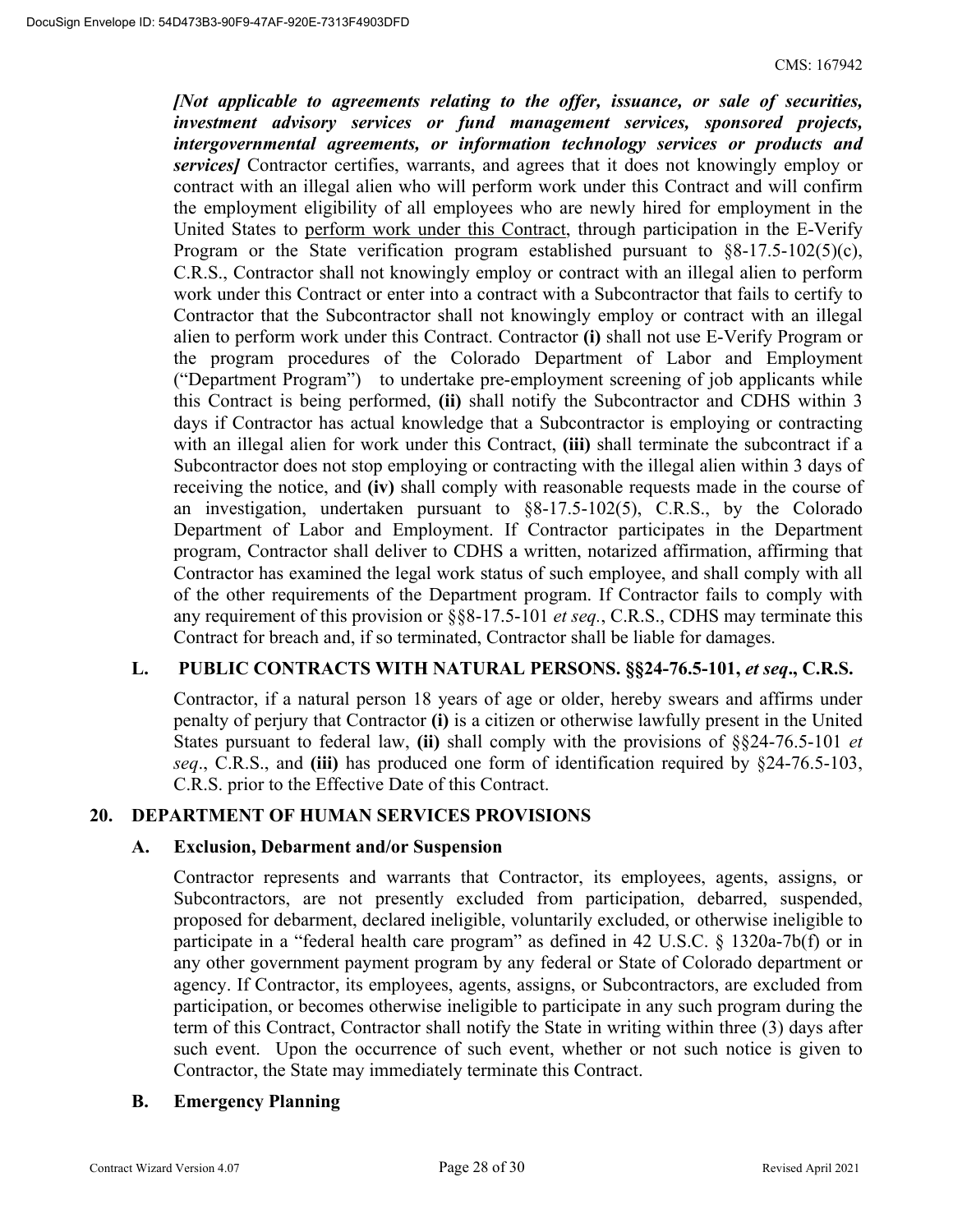If Contractor provides Work that is an extension of State work performed as part of the State of Colorado Emergency Operations Plan or for a publicly funded safety net program, as defined by C.R.S. § 24-33.5-701 et seq., Contractor shall perform the Work in accordance with the State's Emergency Operations Plan or continuity of operations plan in the event of an emergency. If requested, Contractor shall provide a plan and reporting information to ensure compliance with the State's Emergency Operations Plan and C.R.S. § 24-33.5-701 et seq.

#### **C. Restrictions on Public Benefits**

If applicable, Contractor shall comply with C.R.S.  $\S$ § 24-76.5-101 – 103 exactly as the State is required to comply with C.R.S.  $\S$ § 24-76.5-101 – 103.

#### **D. Discrimination**

Contractor shall not:

- i. discriminate against any person on the basis of race, color, national origin, age, sex, religion or handicap, including Acquired Immune Deficiency Syndrome (AIDS) or AIDS related conditions.
- ii. exclude from participation in, or deny benefits to any qualified individual with a disability, by reason of such disability.

Any person who thinks he/she has been discriminated against as related to the performance of this Contract has the right to assert a claim, Colorado Civil Rights Division, C.R.S. §24- 34-301, et seq.

#### **E. Criminal Background Check**

Pursuant to C.R.S. §27-90-111 and CDHS Policy VI-2.4, any independent contractor, and its agent(s), who is designated by the Executive Director or the Executive Director's designee to be a contracting employee under C.R.S. §27-90-111, who has direct contact with vulnerable persons in a state-operated facility, or who provides state-funded services that involve direct contact with vulnerable persons in the vulnerable person's home or residence, shall:

- i. submit to and successfully pass a criminal background check, and
- ii. report any arrests, charges, or summonses for any disqualifying offense as specified by C.R.S. §27-90-111 to the State.

Any Contractor or its agent(s), who does not comply with C.R.S. §27-90-111 and CDHS Policy VI-2.4, may, at the sole discretion of the State, be suspended or terminated.

#### **F. Fraud Policy**

Contractor shall comply with the current CDHS Fraud Policy.

## **G. C-Stat - Performance Based Program Analysis and Management Strategy (C-Stat Strategy)**

Without any additional cost to the State, Contractor shall collect and maintain Contract performance data, as determined solely by the State. Upon request, Contractor shall provide the Contract performance data to the State. This provision does not allow the State to impose unilateral changes to performance requirements.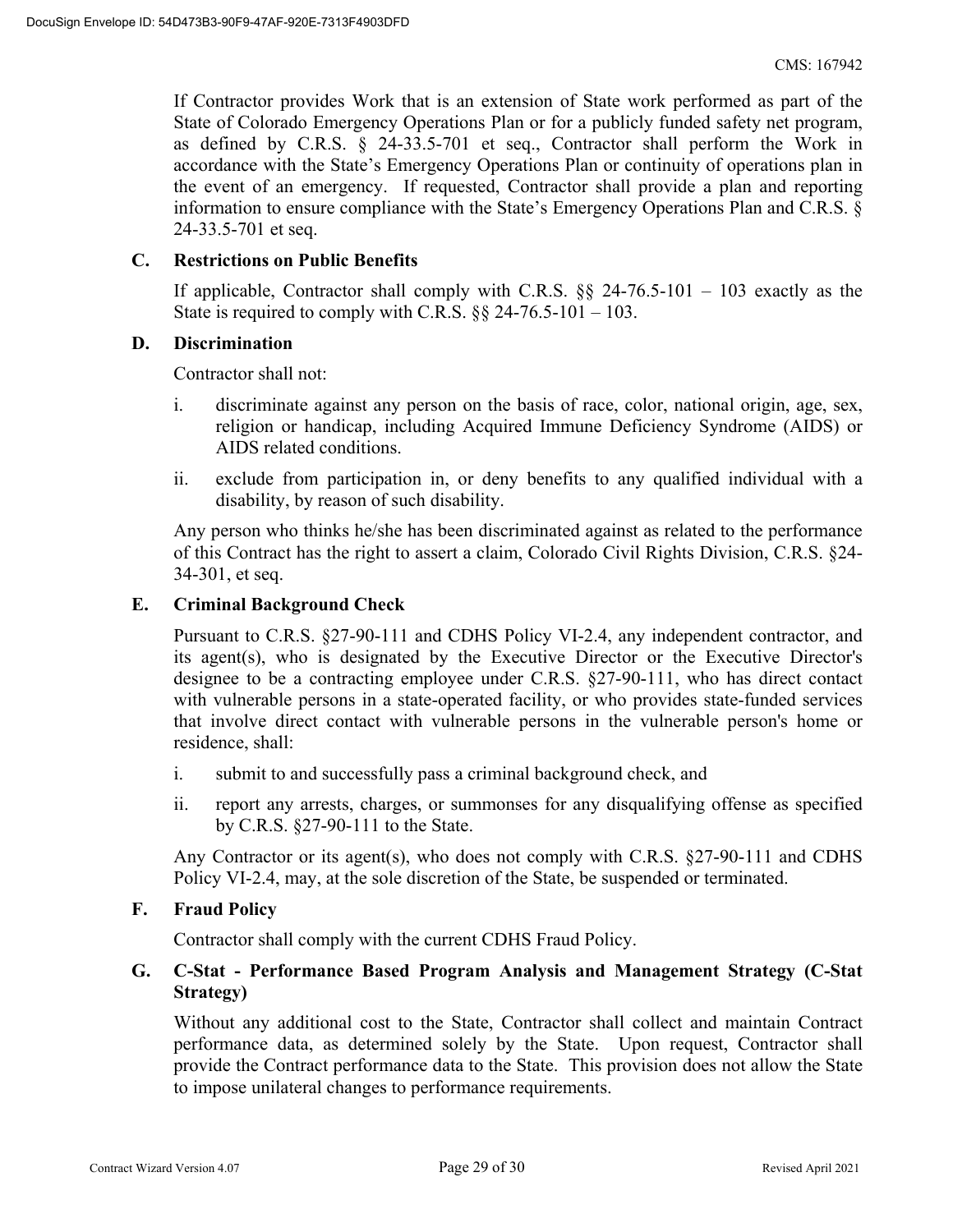## **REST OF PAGE INTENTIONALLY LEFT BLANK**

## **21. SAMPLE OPTION LETTER (IF APPLICABLE)**

| <b>State Agency</b>                            |        | <b>Option Letter Number</b>                                         |  |  |  |  |
|------------------------------------------------|--------|---------------------------------------------------------------------|--|--|--|--|
| Insert Department's or IHE's Full Legal Name   |        | Insert the Option Number (e.g. "1" for the first option)            |  |  |  |  |
| Contractor                                     |        | <b>Original Contract Number</b>                                     |  |  |  |  |
| Insert Contractor's Full Legal Name, including |        | Insert CMS number or Other Contract Number of the Original Contract |  |  |  |  |
| "Inc.", " $LLC$ ", etc                         |        |                                                                     |  |  |  |  |
| <b>Current Contract Maximum Amount</b>         |        | <b>Option Contract Number</b>                                       |  |  |  |  |
| Initial Term                                   |        | Insert CMS number or Other Contract Number of this Option           |  |  |  |  |
| State Fiscal Year 20xx                         | \$0.00 |                                                                     |  |  |  |  |
| <b>Extension Terms</b>                         |        | <b>Contract Performance Beginning Date</b>                          |  |  |  |  |
| State Fiscal Year 20xx                         | \$0.00 | Month Day, Year                                                     |  |  |  |  |
| State Fiscal Year 20xx                         | \$0.00 |                                                                     |  |  |  |  |
| State Fiscal Year 20xx                         | \$0.00 | <b>Current Contract Expiration Date</b>                             |  |  |  |  |
| State Fiscal Year 20xx                         | \$0.00 | Month Day, Year                                                     |  |  |  |  |
| Total for All State Fiscal Years               | \$0.00 |                                                                     |  |  |  |  |

#### **1. OPTIONS:**

A. Option to extend for an Extension Term

B. Option to change the quantity of Goods under the Contract

C. Option to change the quantity of Services under the Contract

D. Option to modify Contract rates

E. Option to initiate next phase of the Contract

#### **2. REQUIRED PROVISIONS:**

**A. For use with Option 1(A):** In accordance with Section(s) Number of the Original Contract referenced above, the State hereby exercises its option for an additional term, beginning Insert start date and ending on the current contract expiration date shown above, at the rates stated in the Original Contract, as amended.

**B. For use with Options 1(B and C):** In accordance with Section(s) Number of the Original Contract referenced above, the State hereby exercises its option to Increase/Decrease the quantity of the Goods/Services or both at the rates stated in the Original Contract, as amended.

**C. For use with Option 1(D):** In accordance with Section(s) Number of the Original Contract referenced above, the State hereby exercises its option to modify the Contract rates specified in Exhibit/Section Number/Letter. The Contract rates attached to this Option Letter replace the rates in the Original Contract as of the Option Effective Date of this Option Letter.

**D. For use with Option 16:** In accordance with Section(s) Number of the Original Contract referenced above, the State hereby exercises its option to initiate Phase indicate which Phase: 2, 3, 4, etc, which shall begin on Insert start date and end on Insert ending date at the cost/price specified in Section Number.

**E. For use with all Options that modify the Contract Maximum Amount:** The Contract Maximum Amount table on the Contract's Signature and Cover Page is hereby deleted and replaced with the Current Contract Maximum Amount table shown above.

#### **3. Option Effective Date:**

The effective date of this Option Letter is upon approval of the State Controller or , whichever is later.

|                                                                                   | In accordance with §24-30-202 C.R.S., this Option is not valid                                                                     |
|-----------------------------------------------------------------------------------|------------------------------------------------------------------------------------------------------------------------------------|
| <b>STATE OF COLORADO</b>                                                          | until signed and dated below by the State Controller or an                                                                         |
| <b>INSERT-Name of Agency or IHE</b>                                               | authorized delegate.                                                                                                               |
| INSERT-Name & Title of Head of Agency or IHE                                      | <b>STATE CONTROLLER</b>                                                                                                            |
| SAMPLE ONLY - DO NOT SIGN<br>By: Name & Title of Person Signing for Agency or IHE | <b>SAMPLE ONLY - DO NOT SIGN</b><br>Name of Agency or IHE Delegate-Please delete if contract<br>will be routed to OSC for approval |
| Date: SAMPLE ONLY - DO NOT SIGN                                                   |                                                                                                                                    |

Option Effective Date: SAMPLE ONLY – DO NOT SIGN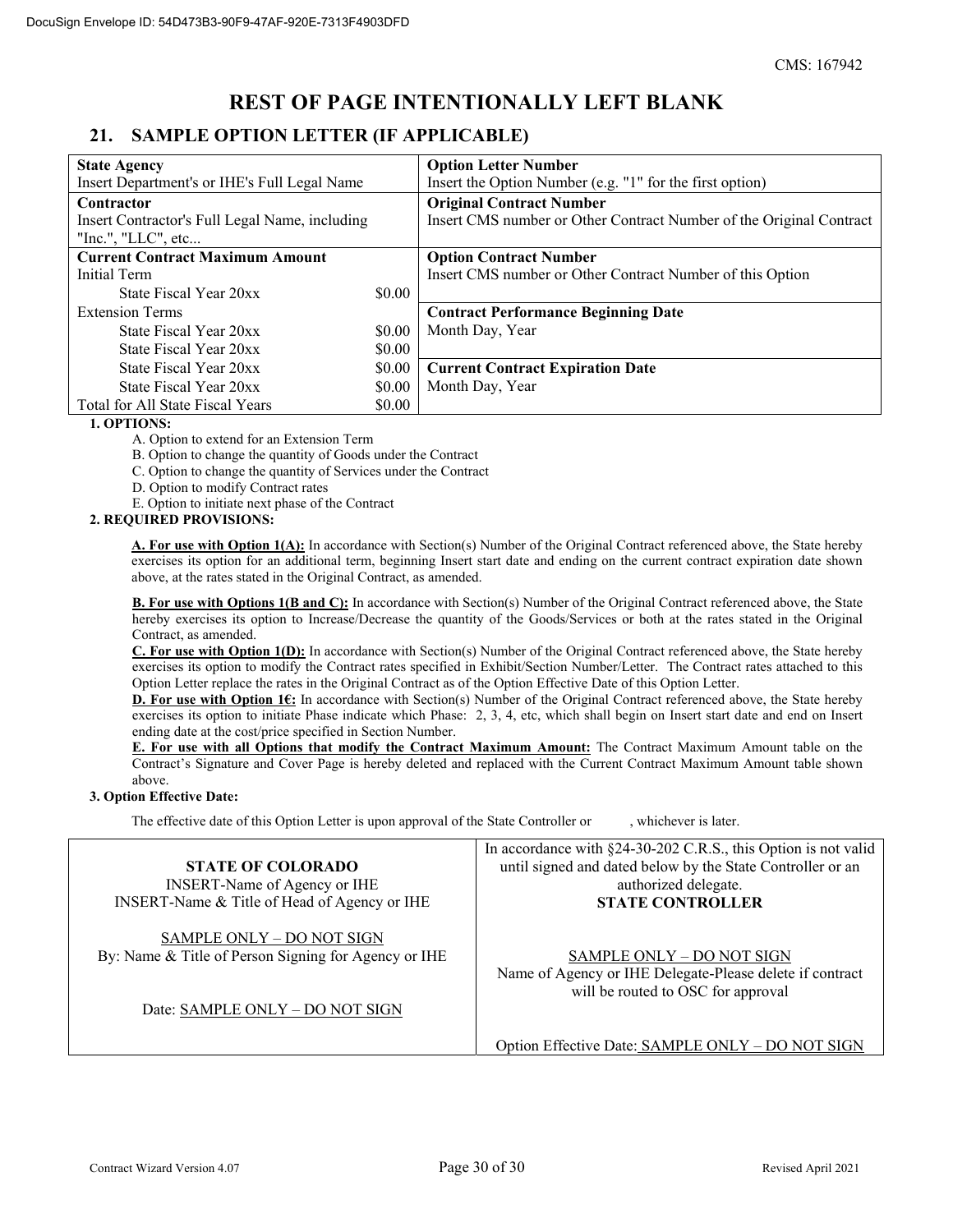DocuSign Envelope ID: 54D473B3-90F9-47AF-920E-7313F4903DFD



**COLORADO** Office of Early Childhood Department of Human Services

**Exhibit A** 

# **STATEMENT OF WORK (SOW) EARLY INTERVENTION SERVICES**

## **MOUNTAIN VALLEY DEVELOPMENTAL SERVICES, INC. 700 MOUNT SOPRIS DRIVE PO BOX 338 GLENWOOD SPRINGS, CO 81602**

**JULY 1, 2021 – JUNE 30, 2022**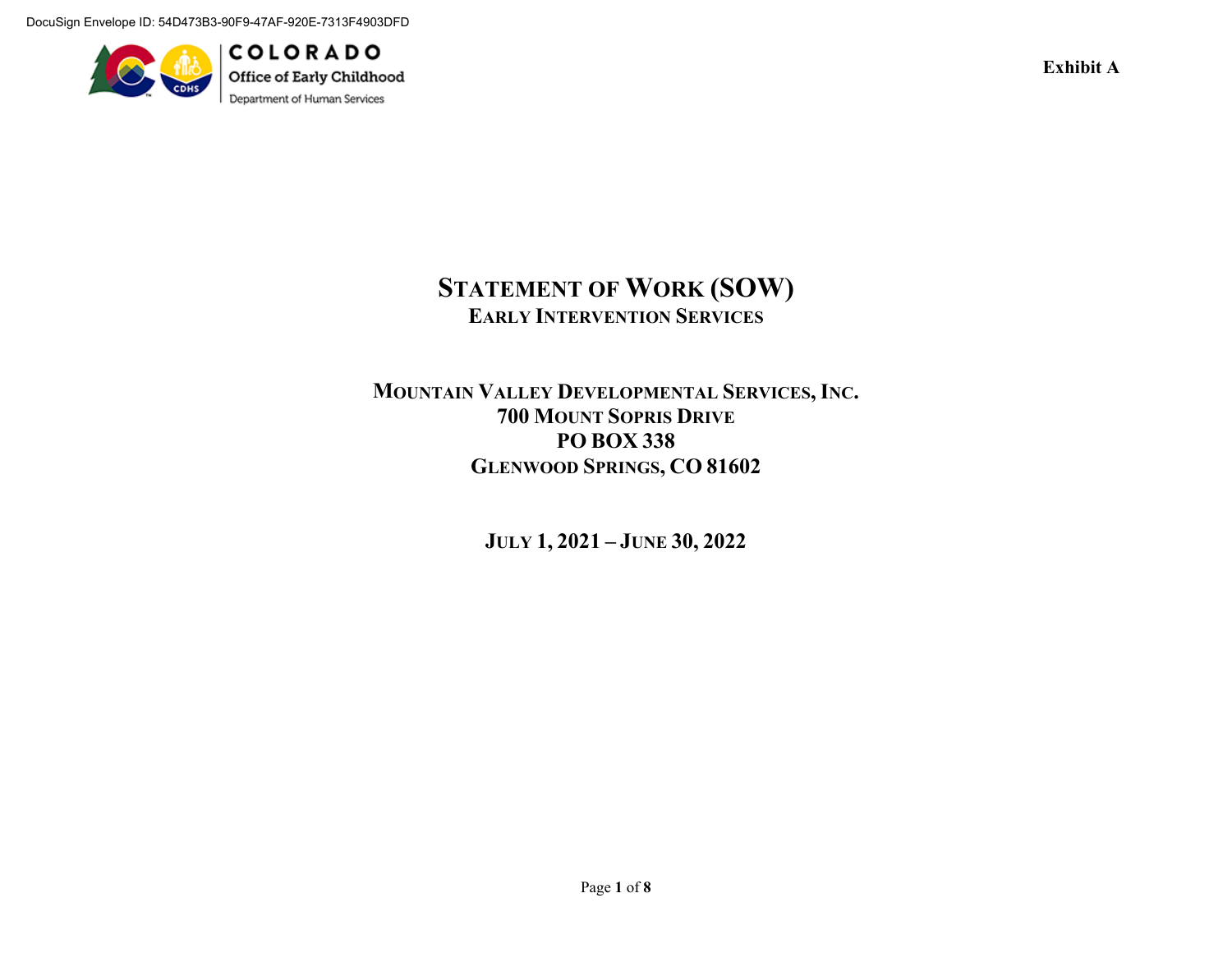

## **INTRODUCTION/BACKGROUND**

The Colorado Department of Human Services (CDHS), Office of Early Childhood, Division of Community and Family Support (DCFS) is authorized, pursuant to 27-10.5-102(12) Colorado Revised Statutes (C.R.S.) (2014) and 27-10.5-703 C.R.S. (2014), to administer the statewide Early Intervention (EI) Colorado program and is designated as the lead agency for Part C of the Individuals with Disabilities Education Act (IDEA).

The Community Centered Boards (CCBs) have been designated by the CDHS as Certified EI Service Brokers (hereafter referred to as "Contractor") as defined under Section 27-10.5-702 (3) (2014), C.R.S. The EI Colorado program is administered by the CDHS, OEC, DCFS, hereafter referred to as DCFS, through contracts with CCBs. Contractors deliver community-based EI services to infants and toddlers, birth through two (2) years of age, who have been determined to have a developmental delay or disability, who have been diagnosed with a physical or mental condition that has a high probability of resulting in a significant delay in development, or who are living with a parent who has a developmental disability. Contractors are responsible for intake, eligibility determination, Individualized Family Service Plan (IFSP) development, arrangement for services, the delivery of services, monitoring and other functions.

The EI Colorado program provides eligible infants and toddlers, and their families, with services and supports to enhance child development in the areas of cognition, speech, communication, physical development, motor development, vision, hearing, social or emotional development, and selfhelp skills. EI services are funded through state funds, private insurance dollars, federal Part C funds and other funds.

The contract sets forth the requirements to be met by the Contractor for satisfactory contract performance, and specifies those remedies that may be invoked in the event that the Contractor does not comply with the terms of the contract.

## **SCOPE OF WORK**

The Contractor shall administer and provide a program for children determined to be eligible for EI services, as defined in the state and federal statutes, regulations and procedures. EI services shall be provided by the Contractor, as a designated Certified EI Service Broker defined under Section 27-10.5-702 (3) (2014), C.R.S., pursuant to the following statutes, regulations and procedures as they currently exist or may hereafter be promulgated or amended, which are, by this reference, incorporated and made a part of this contract as set forth herein:

- A.Certified Early Intervention Service Broker duties, Section 27-10.5-708, C.R.S. (2014);
- B.Community Centered Board designation, Section 27-10.5-705, C.R.S. (2014);
- C.Early Intervention Program, 12 2509-10 Colorado Code of Regulations (CCR) Section 7.900, et. seq., CDHS Rules and Regulations;
- D.Title 1, Part C of the IDEA of 2004, 20 United States Code (U.S.C.) 1431 through 1445;
- E. Code of Federal Regulations (C.F.R.), Title 34, Volume 2, Part 303 Early Intervention Program for Infants and Toddlers with Disabilities; and,
- F.Early Intervention Colorado State Plan.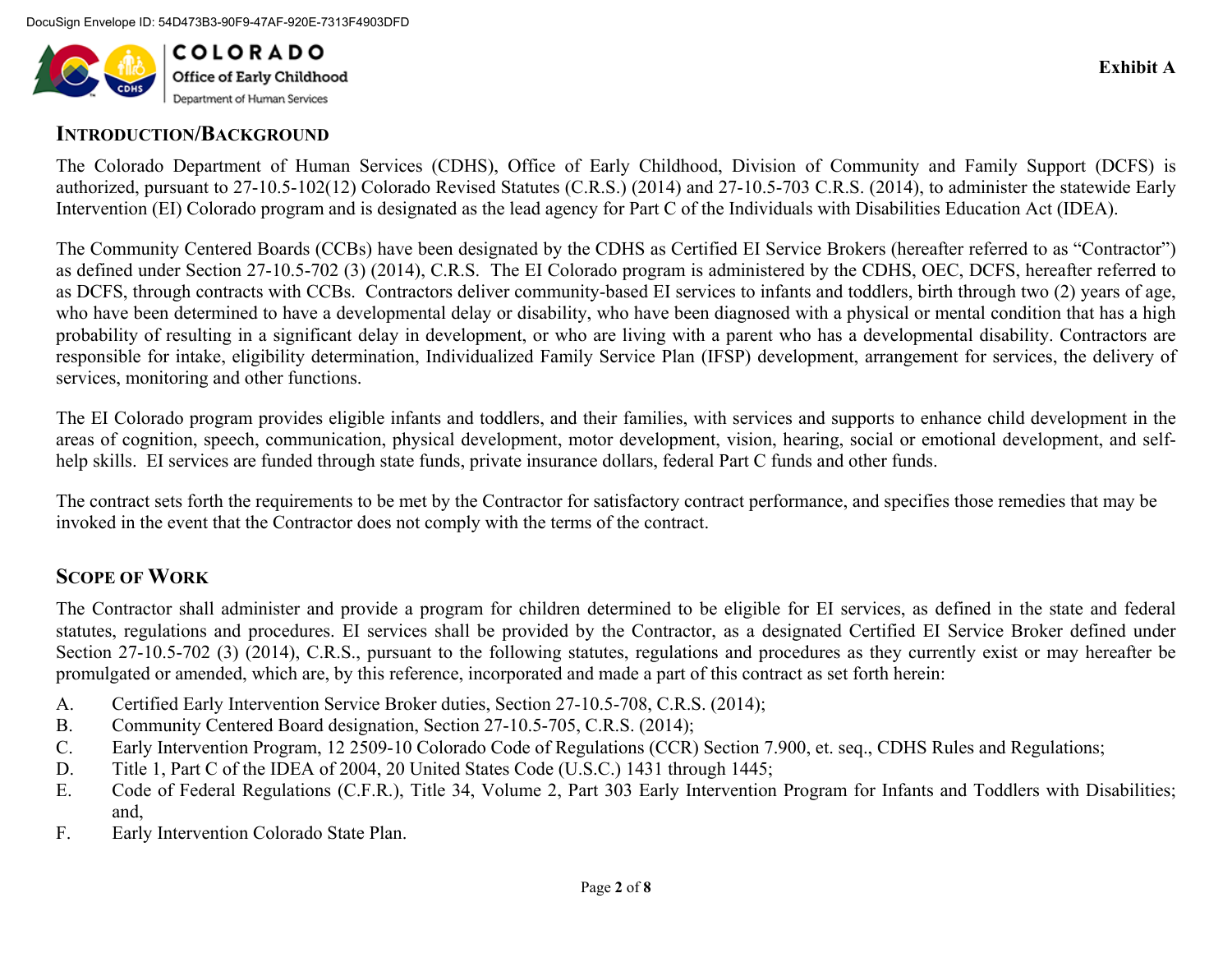DocuSign Envelope ID: 54D473B3-90F9-47AF-920E-7313F4903DFD



**COLORADO Office of Early Childhood**<br>Department of Human Services

The Early Intervention program provides services under Part C of the Individuals with Disabilities Education Act (IDEA). Service are provided to infants and toddlers from birth up to the age of three. Services are individualized based on the individual child and family's needs and are intended to help children increase their developmental trajectory towards that of their same aged peers, ensuring they shall start school in the future ready to succeed.

## **PERIOD OF PERFORMANCE**

The period of performance for this SOW is from July 1, 2021 until June 30, 2022.

## **WORK PLAN**

| <b>Work Plan</b>                            |                                                                                                                                                                                                                                                        |                                                                          |                                    |                              |                        |  |  |  |  |
|---------------------------------------------|--------------------------------------------------------------------------------------------------------------------------------------------------------------------------------------------------------------------------------------------------------|--------------------------------------------------------------------------|------------------------------------|------------------------------|------------------------|--|--|--|--|
| <b>OUTCOMES, BENCHMARKS, AND MILESTONES</b> |                                                                                                                                                                                                                                                        |                                                                          |                                    |                              |                        |  |  |  |  |
| <b>Outcome statement:</b>                   | The Part C program shall be implemented to ensure infants and toddlers with developmental delays and disabilities and their families are<br>provided service coordination and direct service provision to ensure a child makes developmental progress. |                                                                          |                                    |                              |                        |  |  |  |  |
| <b>Key Activity A: Fiscal Management</b>    |                                                                                                                                                                                                                                                        |                                                                          |                                    |                              |                        |  |  |  |  |
| <b>Tasks</b>                                | <b>Time Period</b>                                                                                                                                                                                                                                     | <b>Deliverable</b>                                                       | <b>Measurement</b>                 | <b>Person(s) Responsible</b> | <b>Budget Category</b> |  |  |  |  |
| Develop or utilize a cost                   | July 1, $2021 -$                                                                                                                                                                                                                                       | Submit and obtain approval by the state                                  | Documentation of approved          | <b>CFO</b>                   | Personnel              |  |  |  |  |
| allocation methodology                      | June 30, 2022                                                                                                                                                                                                                                          | for the agency's cost allocation plan.                                   | cost allocation plan               | <b>Executive Director</b>    |                        |  |  |  |  |
| approved by the state.                      |                                                                                                                                                                                                                                                        |                                                                          |                                    |                              |                        |  |  |  |  |
| Review annual budget with EI                | July $1, 2021 -$                                                                                                                                                                                                                                       | Hold two meetings with EI program staff                                  | Invoices submitted for payment     | <b>CFO</b>                   | Personnel              |  |  |  |  |
| program staff                               | June 30, 2022                                                                                                                                                                                                                                          | to review budget submitted to the state                                  | each month shall appropriately     | EI Coordinator               |                        |  |  |  |  |
|                                             |                                                                                                                                                                                                                                                        | and how to document expenditures in<br>alignment with budget categories. | tie back to budget lines           |                              |                        |  |  |  |  |
| Ensure timely submission of                 | July 1, 2021 -                                                                                                                                                                                                                                         | Invoices shall be submitted monthly with                                 | Invoice dates shall be within 30   | <b>CFO</b>                   | Personnel              |  |  |  |  |
| invoices.                                   | June 30, 2022                                                                                                                                                                                                                                          | appropriate documentation.                                               | days of the $1st$ of the following | <b>Executive Director</b>    |                        |  |  |  |  |
|                                             |                                                                                                                                                                                                                                                        |                                                                          | month and shall have               |                              |                        |  |  |  |  |
|                                             |                                                                                                                                                                                                                                                        |                                                                          | appropriate documentation to       |                              |                        |  |  |  |  |
|                                             |                                                                                                                                                                                                                                                        |                                                                          | ensure payment                     |                              |                        |  |  |  |  |
| Notify the CDHS EI program                  | July 1, $2021 -$                                                                                                                                                                                                                                       | CDHS EI program staff shall be notified                                  | Approval shall be documented       | <b>CFO</b>                   | Personnel              |  |  |  |  |
| of any anticipated changes to               | June 30, 2022                                                                                                                                                                                                                                          | of all anticipated changes to the budget                                 | for any change to budget or        | <b>Executive Director</b>    |                        |  |  |  |  |
| the budget or personnel                     |                                                                                                                                                                                                                                                        | or personnel prior to the invoice which                                  | staff and/or a budget              | EI Coordinator               |                        |  |  |  |  |
|                                             |                                                                                                                                                                                                                                                        | would reflect these changes.                                             | amendment shall be completed       |                              |                        |  |  |  |  |
|                                             |                                                                                                                                                                                                                                                        |                                                                          | prior to invoicing for adjusted    |                              |                        |  |  |  |  |
|                                             |                                                                                                                                                                                                                                                        |                                                                          | costs                              |                              |                        |  |  |  |  |
| Comply with 12 CCR 2509-10                  | July $1, 2021 -$                                                                                                                                                                                                                                       | Program shall be in compliance with EI                                   | Onsite review or desk audit        | <b>CFO</b>                   | Personnel              |  |  |  |  |
| 7.910                                       | June 30, 2022                                                                                                                                                                                                                                          | Colorado State Plan, Rule and fiscal                                     | shall show compliance with         | <b>Executive Director</b>    |                        |  |  |  |  |
|                                             |                                                                                                                                                                                                                                                        | rules                                                                    | rules                              | EI Coordinator               |                        |  |  |  |  |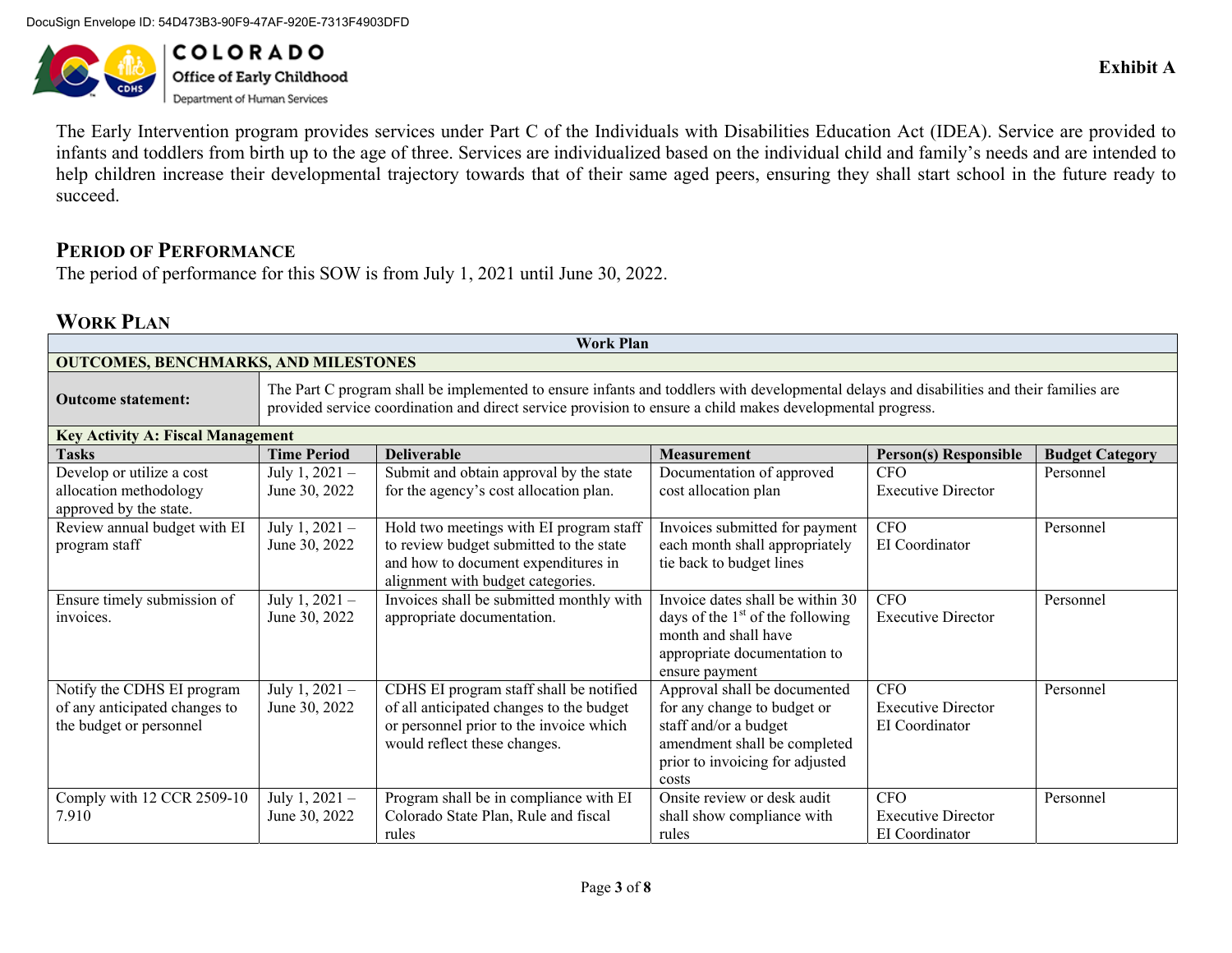

**COLORADO**<br>Office of Early Childhood<br>Department of Human Services

| Work Plan                                   |                                             |                                             |                                          |                              |                        |  |  |  |
|---------------------------------------------|---------------------------------------------|---------------------------------------------|------------------------------------------|------------------------------|------------------------|--|--|--|
| <b>Key Activity B: Data Collection</b>      |                                             |                                             |                                          |                              |                        |  |  |  |
| <b>Tasks</b>                                | <b>Time Period</b>                          | <b>Deliverable</b>                          | <b>Measurement</b>                       | <b>Person(s)</b> Responsible | <b>Budget Category</b> |  |  |  |
| Ensure referral data is entered             | July 1, 2021 -                              | All required referral data shall be entered | Report generated through                 | EI Coordinator               | Personnel              |  |  |  |
| into data system within 15                  | June 30, 2022                               | within 15 days of referral date             | DCFS EI data system shall                | Data Manager                 |                        |  |  |  |
| days of referral                            |                                             |                                             | show data entry within 15 days           |                              |                        |  |  |  |
|                                             |                                             |                                             | of referral                              |                              |                        |  |  |  |
| Ensure all required data is                 | July 1, 2021 -                              | All required data shall be entered by the   | Report generated through                 | EI Coordinator               | Personnel              |  |  |  |
| entered into data system by the             | June 30, 2022                               | $30th$ of the month following the activity  | DCFS EI data system shall                | Data Manager                 |                        |  |  |  |
| $30th$ of the month following the           |                                             |                                             | show data entered by 30 <sup>th</sup> of |                              |                        |  |  |  |
| activity                                    |                                             |                                             | each month.                              |                              |                        |  |  |  |
|                                             |                                             |                                             | Quarterly indicator reports shall        |                              |                        |  |  |  |
|                                             |                                             |                                             | not show missing data                    |                              |                        |  |  |  |
| Comply with 12 CCR 2509-10                  | July 1, 2021 -                              | Program shall be in compliance with EI      | Onsite review or desk audit              |                              | Personnel              |  |  |  |
| 7.914                                       | June 30, 2022                               | Colorado State Plan, Rule and fiscal        | shall show compliance with               |                              |                        |  |  |  |
|                                             |                                             | rules                                       | rules                                    |                              |                        |  |  |  |
|                                             | <b>Key Activity C: Child Identification</b> |                                             |                                          |                              |                        |  |  |  |
| <b>Tasks</b>                                | <b>Time Period</b>                          | <b>Deliverable</b>                          | <b>Measurement</b>                       | <b>Person(s) Responsible</b> | <b>Budget Category</b> |  |  |  |
| Comply with 12 CCR 2509-10                  | July $1, 2021 -$                            | Program shall be in compliance with EI      | Onsite review or desk audit              | EI Coordinator               | Personnel              |  |  |  |
| 7.920                                       | June 30, 2022                               | Colorado State Plan, Rule and fiscal        | shall show compliance with               |                              |                        |  |  |  |
|                                             |                                             | rules                                       | rules                                    |                              |                        |  |  |  |
| <b>Key Activity D: Service Coordination</b> |                                             |                                             |                                          |                              |                        |  |  |  |
| <b>Tasks</b>                                | <b>Time Period</b>                          | <b>Deliverable</b>                          | <b>Measurement</b>                       | <b>Person(s)</b> Responsible | <b>Budget Category</b> |  |  |  |
| Ensure service coordination is              | July 1, 2021 -                              | 100% of children and families referred      | Report general from DCFS EI              | EI Coordinator               | Service                |  |  |  |
| provided for each infant and                | June 30, 2022                               | shall have a service coordinator assigned   | data system shows the name of            | Service Coordinator          | Coordination           |  |  |  |
| toddler from the date of the                |                                             | within 3 business days of referral          | the service coordinator for each         |                              |                        |  |  |  |
| referral through transition out             |                                             |                                             | child and the date assigned.             |                              |                        |  |  |  |
| of EI at ate three                          |                                             |                                             |                                          |                              |                        |  |  |  |
| Ensure service coordinators                 | July 1, 2021 -                              | 100% of service coordinators shall have     | Tracking system for service              | EI Coordinator               | Service                |  |  |  |
| take training within required               | June 30, 2022                               | taken the Dept. required trainings within   | coordination fundamentals                | Service Coordinator          | Coordination           |  |  |  |
| timelines                                   |                                             | the required timelines                      | training shows training                  |                              |                        |  |  |  |
|                                             |                                             |                                             | completed within 120 days of             |                              |                        |  |  |  |
|                                             |                                             |                                             | hire                                     |                              |                        |  |  |  |
| Comply with 12 CCR 2509-10                  | July 1, 2021 -                              | Program shall be in compliance with EI      | Onsite review or desk audit              | EI Coordinator               | Personnel              |  |  |  |
| 7.930                                       | June 30, 2022                               | Colorado State Plan, Rule and fiscal        | shall show compliance with               | Service Coordinator          | Service                |  |  |  |
|                                             |                                             | rules                                       | rules                                    |                              | Coordination           |  |  |  |

Page **4** of **8**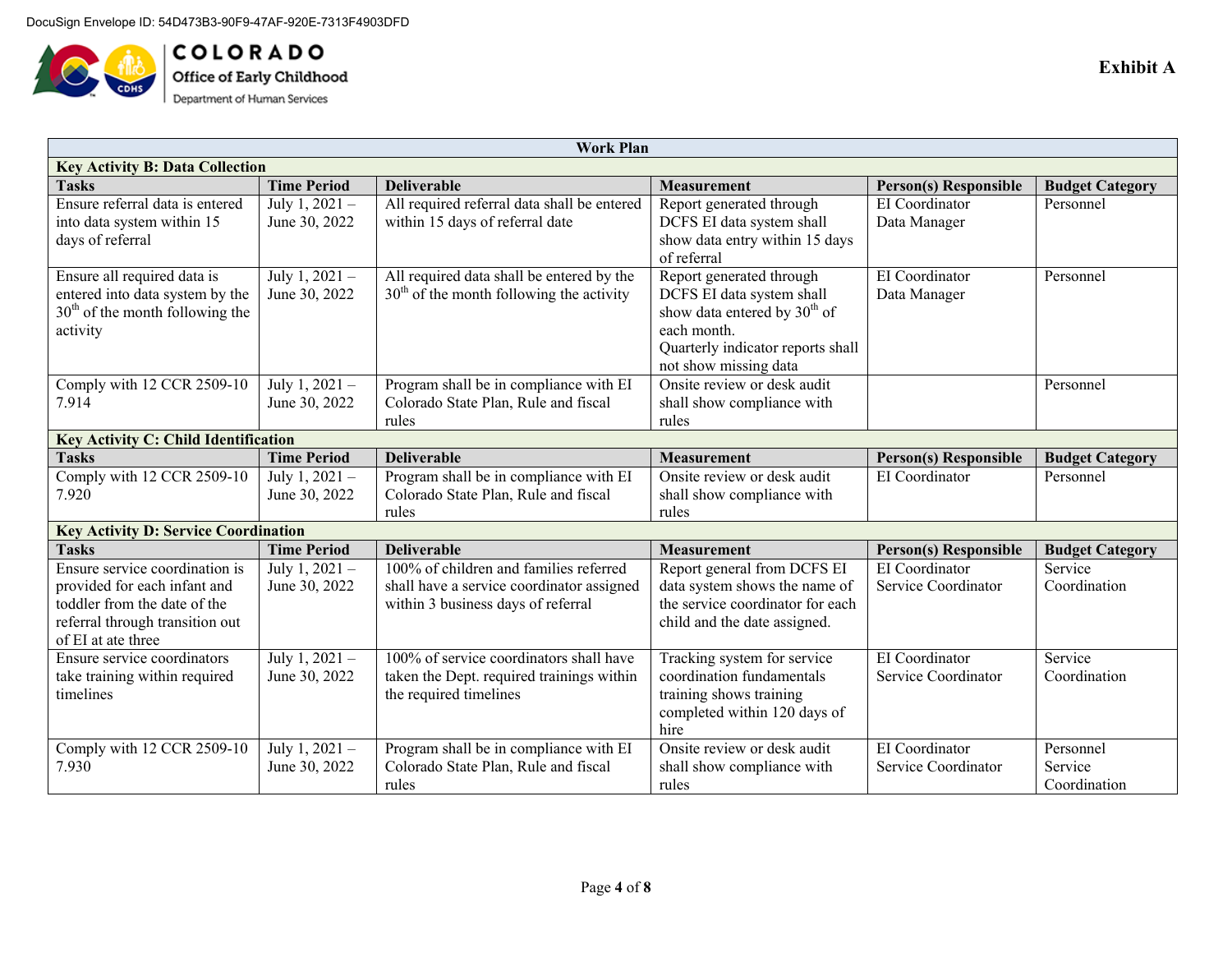

**COLORADO**<br>Office of Early Childhood<br>Department of Human Services

| <b>Work Plan</b>                                                   |                                    |                                                                                    |                                                            |                                                     |                        |  |  |
|--------------------------------------------------------------------|------------------------------------|------------------------------------------------------------------------------------|------------------------------------------------------------|-----------------------------------------------------|------------------------|--|--|
| Key Activity E: Individualized Family Service Plan                 |                                    |                                                                                    |                                                            |                                                     |                        |  |  |
| <b>Tasks</b>                                                       | <b>Time Period</b>                 | <b>Deliverable</b>                                                                 | <b>Measurement</b>                                         | <b>Person(s) Responsible</b>                        | <b>Budget Category</b> |  |  |
| Ensure that every child found                                      | July 1, 2021 -                     | Children found eligible for the EI                                                 | Indicator 7 - Data reports                                 | Service Coordinator                                 | Service                |  |  |
| eligible for the EI program has                                    | June 30, 2022                      | program shall have an initial IFSP                                                 | generated from the DCFS EI                                 | EI Coordinator                                      | Coordination           |  |  |
| an IFSP developed within                                           |                                    | developed within 45 days of referral                                               | data system show IFSPs                                     |                                                     |                        |  |  |
| required timelines                                                 |                                    |                                                                                    | developed within 45 days of                                |                                                     |                        |  |  |
|                                                                    |                                    |                                                                                    | referral date.                                             |                                                     |                        |  |  |
| Ensure the IFSP is reviewed at                                     | July 1, 2021 -                     | Children who have had an IFSP for 6                                                | Data reports generated from the                            | Service Coordinator                                 | Service                |  |  |
| minimum every 6 months                                             | June 30, 2022                      | months shall have a review                                                         | DCFS EI data system show                                   | EI Coordinator                                      | Coordination           |  |  |
|                                                                    |                                    |                                                                                    | IFSP reviews took place at least                           |                                                     |                        |  |  |
|                                                                    |                                    |                                                                                    | 6 months from the date of the                              |                                                     |                        |  |  |
|                                                                    |                                    |                                                                                    | initial or annual IFSP.                                    |                                                     |                        |  |  |
| Ensure the annual IFSP is                                          | $\overline{\text{July 1, 2021}}$ – | Children who have had an IFSP for one                                              | Data reports generated from the                            | Service Coordinator                                 | Service                |  |  |
| conducted one year from the                                        | June 30, 2022                      | year shall have an annual review                                                   | DCFS EI data system show                                   | EI Coordinator                                      | Coordination           |  |  |
| initial IFSP date                                                  |                                    |                                                                                    | annual IFSP took place not                                 |                                                     |                        |  |  |
|                                                                    |                                    |                                                                                    | more than 1 year from initial or                           |                                                     |                        |  |  |
|                                                                    |                                    |                                                                                    | previous annual IFSP date.                                 |                                                     |                        |  |  |
| Comply with 12 CCR 2509-10                                         | July 1, 2021 -                     | Program shall be in compliance with EI                                             | Onsite review or desk audit                                | EI Coordinator                                      | Service                |  |  |
| 7.940                                                              | June 30, 2022                      | Colorado State Plan, Rule and fiscal                                               | shall show compliance with                                 | Service Coordinator                                 | Coordination           |  |  |
|                                                                    |                                    | rules                                                                              | rules.                                                     |                                                     |                        |  |  |
| <b>Key Activity F: Early Intervention Services</b><br><b>Tasks</b> | <b>Time Period</b>                 | <b>Deliverable</b>                                                                 | <b>Measurement</b>                                         |                                                     |                        |  |  |
| Ensure that turn-back                                              |                                    |                                                                                    |                                                            | <b>Person(s) Responsible</b><br>Service Coordinator | <b>Budget Category</b> |  |  |
|                                                                    | July 1, 2021 -                     | Evaluations which are determined by the                                            | Evaluations turned back by the                             | EI Coordinator                                      |                        |  |  |
| evaluations are conducted in<br>collaboration with the             | June 30, 2022                      | AU as not able to be completed within a<br>timeframe to ensure evaluation and IFSP | AU shall be completed and<br>initial IFSP developed within |                                                     |                        |  |  |
| Administrative Unit (AU)                                           |                                    | development are completed within 45                                                | 45 days of referral                                        | EI service provider                                 |                        |  |  |
|                                                                    |                                    | days of referral shall be turned back to                                           |                                                            |                                                     |                        |  |  |
|                                                                    |                                    | the CCB for completion.                                                            |                                                            |                                                     |                        |  |  |
| Ensure that early intervention                                     | July 1, 2021 -                     | Children shall receive all services on an                                          | Indicator 1 - Data reports                                 | Service Coordinator                                 | Service                |  |  |
| services begin not later than 28                                   | June 30, 2022                      | initial IFSP within 28 days of parent                                              | generated from the DCFS EI                                 | EI Service Provider                                 | Coordination and       |  |  |
| days from parent consent to                                        |                                    | consent                                                                            | data system show any new                                   | EI Coordinator                                      | Direct Services        |  |  |
| begin the service                                                  |                                    |                                                                                    | service is initiated within 28                             |                                                     |                        |  |  |
|                                                                    |                                    |                                                                                    | days of parent consent.                                    |                                                     |                        |  |  |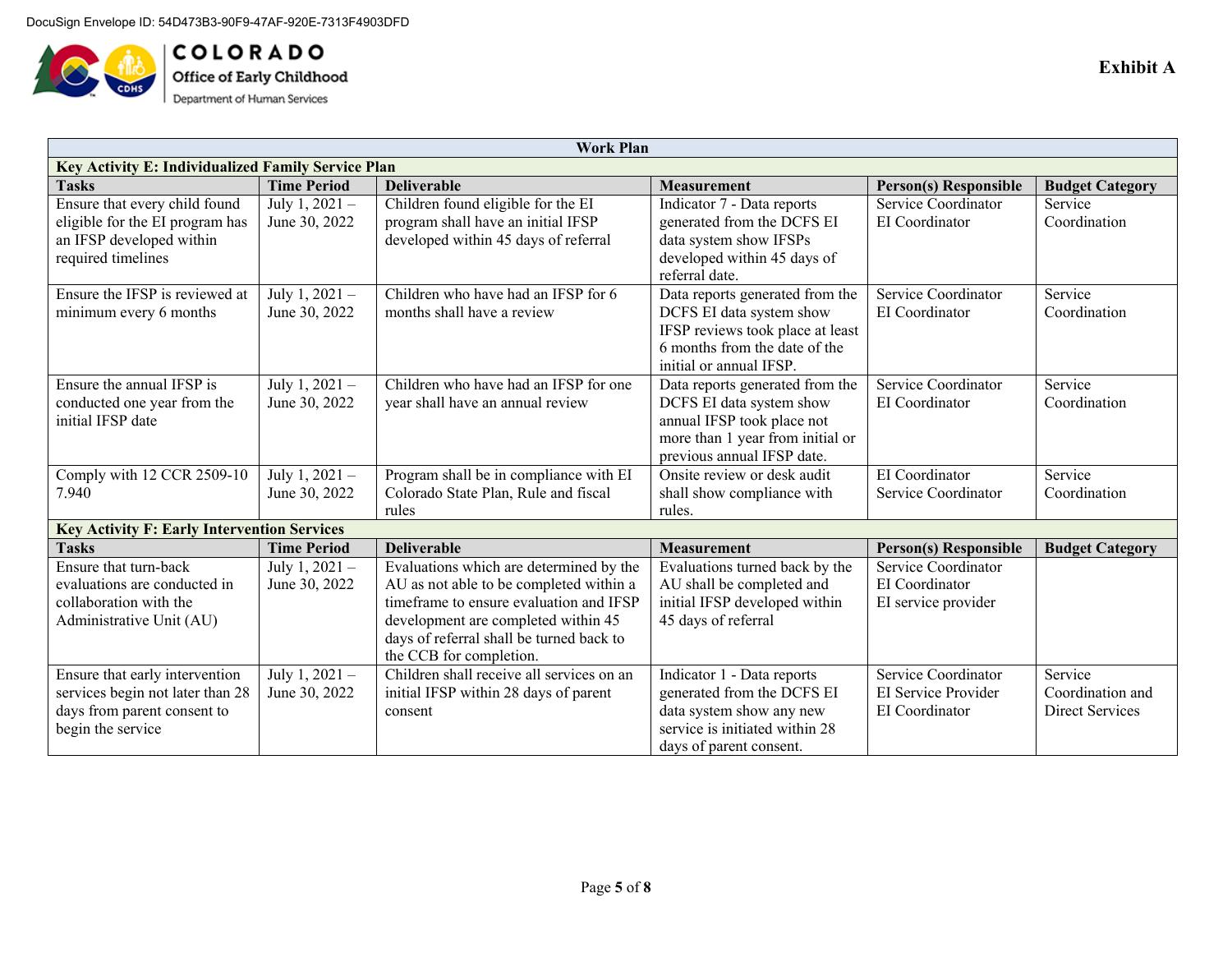

COLORADO Office of Early Childhood<br>Department of Human Services

| Work Plan                                                     |                    |                                          |                                   |                              |                        |  |  |
|---------------------------------------------------------------|--------------------|------------------------------------------|-----------------------------------|------------------------------|------------------------|--|--|
| <b>Tasks</b>                                                  | <b>Time Period</b> | <b>Deliverable</b>                       | <b>Measurement</b>                | <b>Person(s) Responsible</b> | <b>Budget Category</b> |  |  |
| Ensure that early intervention                                | July 1, 2021 -     | Children shall receive services in their | Data reports generated from       | Service Coordinator          | Service                |  |  |
| services are provided in the                                  | June 30, 2022      | natural environment within the context   | DCFS EI data system show          | EI Service Provider EI       | Coordination and       |  |  |
| child and family's natural                                    |                    | of their daily routines.                 | services provided in the child's  | Coordinator                  | <b>Direct Services</b> |  |  |
| environment                                                   |                    |                                          | natural environment.              |                              |                        |  |  |
|                                                               |                    |                                          | IFSPs reviewed show the           |                              |                        |  |  |
|                                                               |                    |                                          | child's services are conducted    |                              |                        |  |  |
|                                                               |                    |                                          | within the context of the         |                              |                        |  |  |
|                                                               |                    |                                          | family's routines.                |                              |                        |  |  |
| Ensure that telehealth is                                     | July 1, 2021 -     | Families of children eligible for the EI | Data reports generated from       | EI Coordinator               | Service                |  |  |
| provided as an option for                                     | June 30, 2022      | program shall be offered the option for  | DCFS EI data system shall         | Service Coordinator          | Coordination and       |  |  |
| families                                                      |                    | receiving services through telehealth    | show telehealth as a method of    | EI Service Provider          | <b>Direct Services</b> |  |  |
|                                                               |                    |                                          | delivery for at least some        |                              |                        |  |  |
|                                                               |                    |                                          | families in the program.          |                              |                        |  |  |
| Comply with 12 CCR 2509-10                                    | July 1, 2021 -     | Program shall be in compliance with EI   | Onsite review or desk audit       | EI Coordinator               | Service                |  |  |
| 7.950                                                         | June 30, 2022      | Colorado State Plan, Rule and fiscal     | shall show compliance with        | Service Coordinator          | Coordination and       |  |  |
|                                                               |                    | rules                                    | rules.                            | EI Service Provider          | <b>Direct Services</b> |  |  |
| <b>Key Activity G: Child and Family Outcomes Measurements</b> |                    |                                          |                                   |                              |                        |  |  |
| <b>Tasks</b>                                                  | <b>Time Period</b> | <b>Deliverable</b>                       | <b>Measurement</b>                | <b>Person(s) Responsible</b> | <b>Budget Category</b> |  |  |
| Ensure that child outcomes                                    | July 1, 2021 -     | Entry, annual and exit ratings shall be  | Indicator 3 - Data reports        | Service Coordinator          | Service                |  |  |
|                                                               |                    |                                          |                                   |                              |                        |  |  |
| measurements are conducted                                    | June 30, 2022      | conducted for each child who has been    | generated from the DCFS EI        | EI Service Provider EI       | Coordination and       |  |  |
| at entry, annually and at exit                                |                    | in the EI program for at least 6 months. | data system shall show entry,     | Coordinator                  | <b>Direct Services</b> |  |  |
|                                                               |                    |                                          | annual and exit ratings within    |                              |                        |  |  |
|                                                               |                    |                                          | each initial, annual and          |                              |                        |  |  |
|                                                               |                    |                                          | transition IFSP for a child who   |                              |                        |  |  |
|                                                               |                    |                                          | has been in services for at least |                              |                        |  |  |
|                                                               |                    |                                          | 6 months.                         |                              |                        |  |  |
| Ensure that required contact                                  | July 1, $2021 -$   | Each family shall receive a family       | Indicator 4 - Data reports        | Service Coordinator          | Service                |  |  |
| information, including email,                                 | June 30, 2022      | outcomes survey when their child exits   | generated from the family         | EI Coordinator               | Coordination           |  |  |
| is entered for each family                                    |                    | from the EI program and at least 25%     | outcomes survey shall show at     |                              |                        |  |  |
| enrolled in EI services                                       |                    | who receive the survey shall respond.    | least 25% response rate.          |                              |                        |  |  |
| Comply with 12 CCR 2509-10                                    | July 1, 2021 -     | Program shall be in compliance with EI   | Onsite review or desk audit       | Service Coordinator          | Service                |  |  |
| 7.961 and 7.962                                               | June 30, 2022      | Colorado State Plan, Rule and fiscal     | shall show compliance with        | EI Coordinator               | Coordination           |  |  |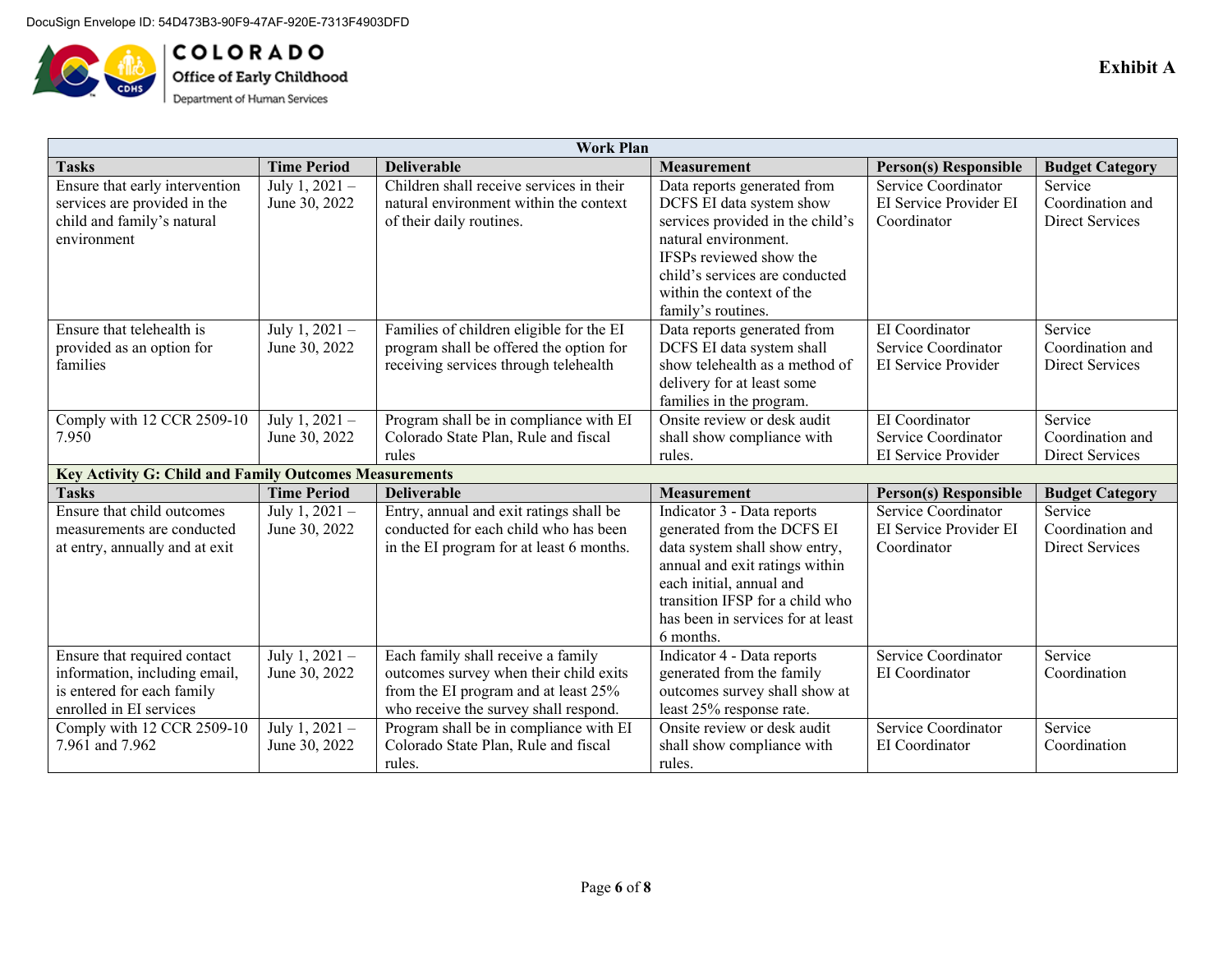

**COLORADO**<br>Office of Early Childhood<br>Department of Human Services

| <b>Work Plan</b>                                  |                                                      |                                            |                                  |                              |                        |  |  |  |
|---------------------------------------------------|------------------------------------------------------|--------------------------------------------|----------------------------------|------------------------------|------------------------|--|--|--|
|                                                   | <b>Key Activity H: Transition Steps and Services</b> |                                            |                                  |                              |                        |  |  |  |
| <b>Tasks</b>                                      | <b>Time Period</b>                                   | <b>Deliverable</b>                         | <b>Measurement</b>               | <b>Person(s) Responsible</b> | <b>Budget Category</b> |  |  |  |
| Ensure transition requirements                    | July 1, $2021 -$                                     | Indicator 8A - A transition plan with      | Data reports generated from the  | Service Coordinator          | Service                |  |  |  |
| are conducted within the                          | June 30, 2022                                        | steps and services shall be completed no   | DCFS EI data system shall        | EI Coordinator               | Coordination           |  |  |  |
| required timelines for children                   |                                                      | earlier than 2 years 3 months and no later | show children who are            |                              |                        |  |  |  |
| potentially eligible for Part B                   |                                                      | than 2 years 9 months.                     | potentially eligible for Part B. |                              |                        |  |  |  |
|                                                   |                                                      |                                            |                                  |                              |                        |  |  |  |
|                                                   |                                                      | Indicator 8B - A notification to the AU    |                                  |                              |                        |  |  |  |
|                                                   |                                                      | for parents who have not opted out of the  |                                  |                              |                        |  |  |  |
|                                                   |                                                      | notification shall occur no earlier than 2 |                                  |                              |                        |  |  |  |
|                                                   |                                                      | years 3 months and no later than 2 year 9  |                                  |                              |                        |  |  |  |
|                                                   |                                                      | months.                                    |                                  |                              |                        |  |  |  |
|                                                   |                                                      |                                            |                                  |                              |                        |  |  |  |
|                                                   |                                                      | Indicator 8C - A transition conference     |                                  |                              |                        |  |  |  |
|                                                   |                                                      | shall occur no earlier than 2 years 3      |                                  |                              |                        |  |  |  |
|                                                   |                                                      | months and no later than 2 years 9         |                                  |                              |                        |  |  |  |
|                                                   |                                                      | months.                                    |                                  |                              |                        |  |  |  |
| Comply with 12 CCR 2509-10                        | July 1, $2021 -$                                     | Program shall be in compliance with EI     | Onsite review or desk audit      | Service Coordinator          | Service                |  |  |  |
| 7.970                                             | June 30, 2022                                        | Colorado State Plan, Rule and fiscal       | shall show compliance with       | EI Coordinator               | Coordination           |  |  |  |
|                                                   |                                                      | rules.                                     | rules.                           |                              |                        |  |  |  |
| <b>Key Activity I: Procedural Safeguards</b>      |                                                      |                                            |                                  |                              |                        |  |  |  |
| <b>Tasks</b>                                      | <b>Time Period</b>                                   | <b>Deliverable</b>                         | <b>Measurement</b>               | <b>Person(s) Responsible</b> | <b>Budget Category</b> |  |  |  |
| Comply with 12 CCR 2509-10                        | July 1, $2021 -$                                     | Program shall be in compliance with EI     | Onsite review or desk audit      | EI Coordinator               | Service                |  |  |  |
| 7.961 and 7.962                                   | June 30, 2022                                        | Colorado State Plan, Rule and fiscal       | shall show compliance with       |                              | Coordination           |  |  |  |
|                                                   |                                                      | rules.                                     | rules.                           |                              |                        |  |  |  |
| <b>Key Activity J: Dispute Resolution Process</b> |                                                      |                                            |                                  |                              |                        |  |  |  |
| <b>Tasks</b>                                      | <b>Time Period</b>                                   | <b>Deliverable</b>                         | <b>Measurement</b>               | <b>Person(s) Responsible</b> | <b>Budget Category</b> |  |  |  |
| Comply with 12 CCR 2509-10                        | July $1, 2021 -$                                     | Program shall be in compliance with EI     | Onsite review or desk audit      | EI Coordinator               | Personnel              |  |  |  |
| 7.961 and 7.962                                   | June 30, 2022                                        | Colorado State Plan, Rule and fiscal       | shall show compliance with       |                              |                        |  |  |  |
|                                                   |                                                      | rules.                                     | rules.                           |                              |                        |  |  |  |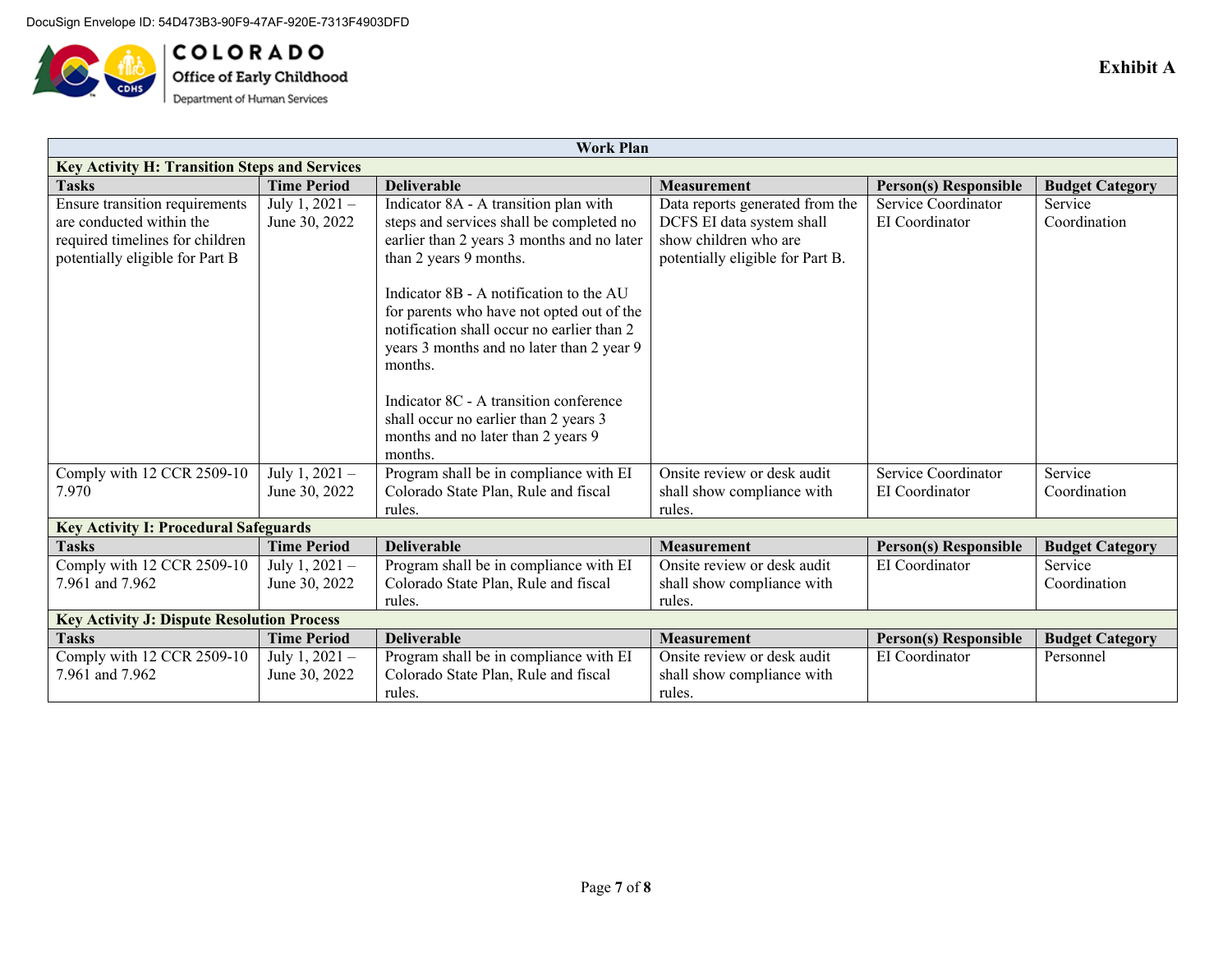

## **SCHEDULE/MILESTONES**

CCB shall provide services to all infants and toddlers referred and found eligible for early intervention services between July 1, 2021 and June 30, 2022.

CCB shall provide turn-back evaluations when an Administrative Unit (AU) determines that they cannot complete the evaluation in time for eligibility to be determined and initial IFSP developed, if applicable, between July 1, 2021 and June 30, 2022.

## **ACCEPTANCE CRITERIA**

The acceptance of all deliverables shall reside with the Office of Early Childhood (OEC) Early Intervention Program. The designated program manager shall monitor all deliverables in order to ensure the completeness of each stage of the project and that the scope of work has been met. The OEC program manager shall either sign off on the approval, or reply to the vendor, in writing, advising what tasks must still be accomplished.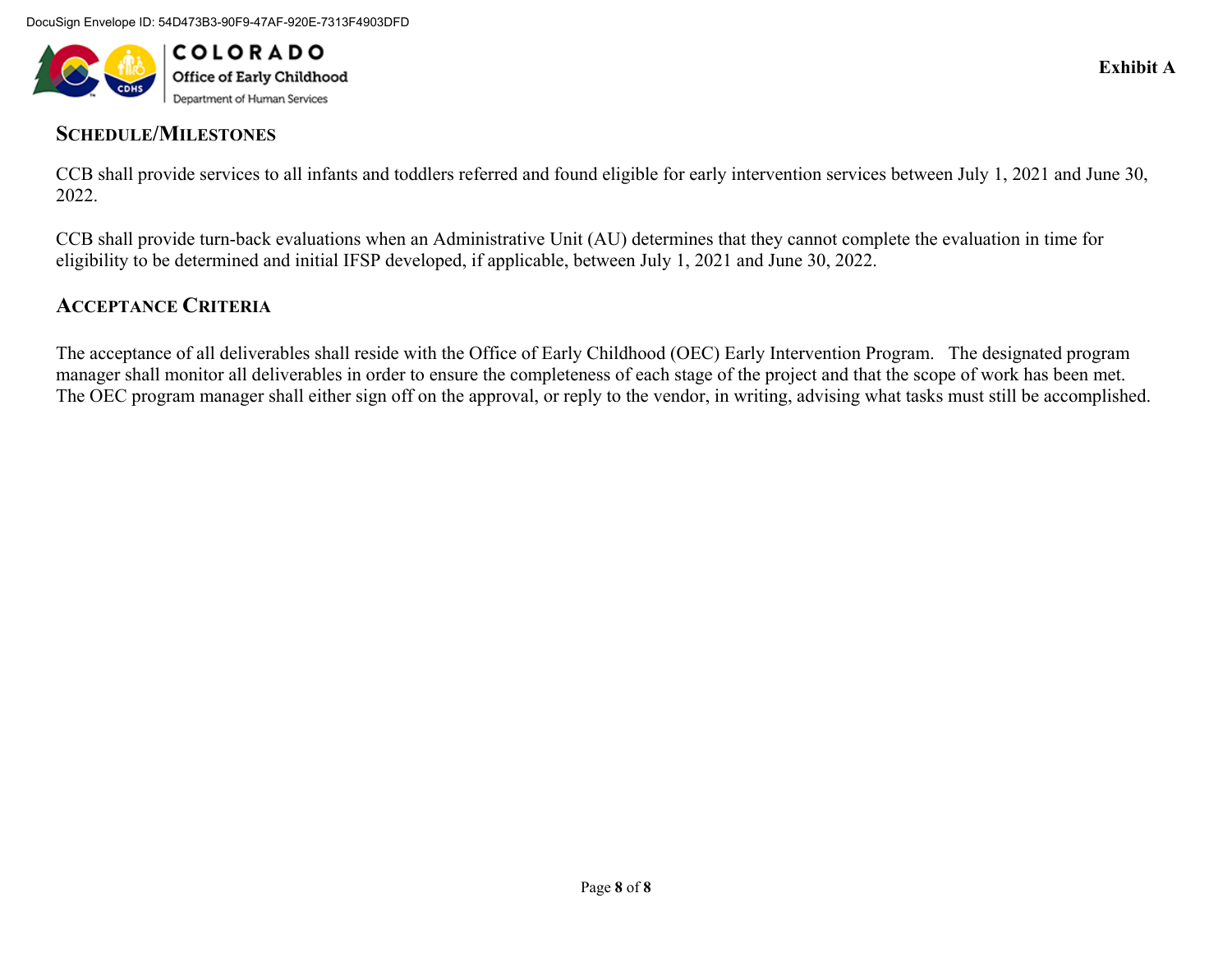|                                                                  | <b>COLORADO</b>              |                                                                                                                                  |                                  | <b>Colorado Department of Human Services</b> |           |                        |                                                                                                                     |                                                                                  |
|------------------------------------------------------------------|------------------------------|----------------------------------------------------------------------------------------------------------------------------------|----------------------------------|----------------------------------------------|-----------|------------------------|---------------------------------------------------------------------------------------------------------------------|----------------------------------------------------------------------------------|
|                                                                  | Office of Early Childhood    |                                                                                                                                  | <b>Office of Early Childhood</b> |                                              |           |                        |                                                                                                                     |                                                                                  |
|                                                                  | Department of Human Services |                                                                                                                                  |                                  | <b>BUDGET WITH JUSTIFICATION FORM</b>        |           |                        |                                                                                                                     |                                                                                  |
|                                                                  |                              |                                                                                                                                  |                                  | Program Contact Name, Title                  |           |                        |                                                                                                                     | Sarah Brotherson, Director of Child and Family                                   |
|                                                                  | <b>Contractor Name</b>       | Mountain Valley Developmental Services,                                                                                          |                                  | Phone                                        |           |                        | (970) 945-2306 xt. 22                                                                                               |                                                                                  |
|                                                                  |                              | Inc.                                                                                                                             |                                  | <b>Email</b>                                 |           |                        | sarahbrotherson@mtnvalley.org                                                                                       |                                                                                  |
|                                                                  |                              |                                                                                                                                  |                                  | <b>Fiscal Contact Name, Title</b>            |           |                        | Ksana Oglesby, CFO                                                                                                  |                                                                                  |
|                                                                  | <b>Budget Period</b>         | July 1, 2021 - June 30, 2022                                                                                                     |                                  | Phone                                        |           |                        | (970) 945-2306 xt. 38                                                                                               |                                                                                  |
|                                                                  |                              |                                                                                                                                  |                                  | Email                                        |           |                        | ksana@mtnvalley.org                                                                                                 |                                                                                  |
|                                                                  |                              |                                                                                                                                  |                                  |                                              |           |                        |                                                                                                                     |                                                                                  |
|                                                                  | <b>Project Name</b>          | Early Intervention Colorado                                                                                                      |                                  | <b>Funded Caseload</b>                       |           |                        | 420                                                                                                                 |                                                                                  |
|                                                                  |                              |                                                                                                                                  |                                  |                                              |           |                        |                                                                                                                     |                                                                                  |
|                                                                  |                              |                                                                                                                                  |                                  |                                              |           |                        |                                                                                                                     | *See Early Intervention General Accounting Encumbrance (GAE) for Direct Services |
|                                                                  | <b>Counties Served</b>       | which is split among other Early Intervention Community Centered Boards pursuant to<br>Garfield, Eagle, Pitkin, Lake             |                                  |                                              |           |                        |                                                                                                                     |                                                                                  |
|                                                                  |                              |                                                                                                                                  |                                  |                                              |           | Exhibit D, Section 12. |                                                                                                                     |                                                                                  |
|                                                                  |                              |                                                                                                                                  | <b>Expenditure Categories</b>    |                                              |           |                        |                                                                                                                     |                                                                                  |
|                                                                  |                              | <b>Personnel Services - Salaried Employees</b>                                                                                   |                                  |                                              |           |                        |                                                                                                                     | FY 2022                                                                          |
|                                                                  |                              | <b>Description of Work and</b>                                                                                                   |                                  |                                              | Gross or  |                        |                                                                                                                     |                                                                                  |
|                                                                  |                              | Fringe Benefits Include: taxes (7.65% of wages), insurance (health, dental,                                                      |                                  |                                              |           |                        |                                                                                                                     |                                                                                  |
|                                                                  |                              | vision, and work comp), and pension (4% of wages)                                                                                |                                  |                                              | Annual    |                        |                                                                                                                     | Percent of Time Total From All Funding                                           |
|                                                                  | <b>Position Title</b>        |                                                                                                                                  |                                  |                                              | Salary    | Fringe                 | on Project                                                                                                          | <b>Sources</b>                                                                   |
| <b>Executive Director</b>                                        |                              | Administration<br>Oversees Director of CFS; negotiates at State and agency level.                                                |                                  |                                              | \$143,500 | \$30,000               | 5% \$                                                                                                               | 8,675                                                                            |
| Director of Child and Family Services                            |                              |                                                                                                                                  |                                  |                                              | \$77,000  | \$22,500               | 100% \$                                                                                                             | 99,500                                                                           |
| CFO                                                              |                              | Manages El program.<br>Manages EI contracts and billing processes; negotiates at State and Agency                                |                                  |                                              | \$120,000 | \$28,500               | 15% \$                                                                                                              | 22,275                                                                           |
|                                                                  |                              | level.                                                                                                                           |                                  |                                              |           |                        |                                                                                                                     |                                                                                  |
| Staff Accountant                                                 |                              | Hourly Employee, FT (2080 hrs); Provides EI AP, payroll, and billing                                                             |                                  |                                              | \$50,000  | \$19,000               | 5% \$                                                                                                               | 3,450                                                                            |
| <b>Accounting Specialist</b>                                     |                              | Hourly Employee, FT (2080 hrs); Provides EI AP, payroll, and billing                                                             |                                  |                                              | \$45,500  | \$18,000               | 65% \$                                                                                                              | 41,275                                                                           |
| <b>Billing Specialist</b>                                        |                              | Hourly employee, FT (2080 hrs); provides EI billing support.                                                                     |                                  |                                              | \$39,500  | \$16,800               | 5%                                                                                                                  | Ś<br>2,815                                                                       |
|                                                                  |                              |                                                                                                                                  |                                  |                                              |           |                        | <b>Sub-Total Administration (including fringe benefits)</b>                                                         | \$177,990                                                                        |
|                                                                  |                              |                                                                                                                                  |                                  |                                              |           |                        |                                                                                                                     |                                                                                  |
|                                                                  |                              |                                                                                                                                  |                                  |                                              |           |                        | Revenue Offset - Targeted Case Management (TCM)<br><b>Revenue Offset - Early Intervention Services Trust (EIST)</b> | \$0                                                                              |
|                                                                  |                              |                                                                                                                                  |                                  |                                              |           |                        | <b>Revenue Offset - Public Insurance</b>                                                                            | \$6,500<br>\$0                                                                   |
|                                                                  |                              |                                                                                                                                  |                                  |                                              |           |                        | <b>Revenue Offset - Other Funding Sources</b>                                                                       | \$8,000                                                                          |
|                                                                  |                              |                                                                                                                                  |                                  |                                              |           |                        | <b>Total CDHS Funding (EI)</b>                                                                                      | \$163,490                                                                        |
|                                                                  |                              | <b>Personnel Services - Salaried Employees</b>                                                                                   |                                  |                                              |           |                        |                                                                                                                     | FY 2022                                                                          |
|                                                                  |                              |                                                                                                                                  |                                  |                                              |           |                        |                                                                                                                     |                                                                                  |
|                                                                  |                              | <b>Description of Work and</b>                                                                                                   |                                  |                                              | Gross or  |                        |                                                                                                                     |                                                                                  |
|                                                                  |                              | Fringe Benefits Include: taxes (7.65% of wages), insurance (health, dental,<br>vision, and work comp), and pension (4% of wages) |                                  |                                              | Annual    |                        |                                                                                                                     | Percent of Time Total From All Funding                                           |
|                                                                  | <b>Position Title</b>        | <b>Service Coordination</b>                                                                                                      |                                  |                                              | Salary    | Fringe                 | on Project                                                                                                          | <b>Sources</b>                                                                   |
| Service Coordinator #1                                           |                              | Provides coordination for EI services.                                                                                           |                                  |                                              | \$34,400  | \$15,900               | 100%                                                                                                                | \$50,300                                                                         |
| Service Coordinator #2                                           |                              | Provides coordination for EI services.                                                                                           |                                  |                                              | \$43,500  | \$17,000               | 100%                                                                                                                | \$60,500                                                                         |
| Service Coordinator #3                                           |                              | Provides coordination for EI services.                                                                                           |                                  |                                              | \$42,100  | \$16,800               | 100%                                                                                                                | \$58,900                                                                         |
| Service Coordinator #4                                           |                              | Hourly employee, PT (25hrs/wk); provides coordination for EI services.                                                           |                                  |                                              | \$28,000  | \$3,600                | 100%                                                                                                                | \$31,600                                                                         |
| Service Coordinator #5                                           |                              | Provides coordination for EI services. Also does some translation work for                                                       |                                  |                                              | \$38,600  | \$14,900               | 75%                                                                                                                 | \$40,125                                                                         |
|                                                                  |                              | adults.                                                                                                                          |                                  |                                              |           |                        |                                                                                                                     |                                                                                  |
|                                                                  |                              |                                                                                                                                  |                                  |                                              |           |                        | <b>Sub-Total Service Coordination (including fringe benefits)</b>                                                   | \$241,425                                                                        |
|                                                                  |                              |                                                                                                                                  |                                  |                                              |           |                        | Revenue Offset - Targeted Case Management (TCM)                                                                     | \$60,000                                                                         |
|                                                                  |                              |                                                                                                                                  |                                  |                                              |           |                        | <b>Revenue Offset - Early Intervention Services Trust (EIST)</b>                                                    | \$15,000                                                                         |
|                                                                  |                              |                                                                                                                                  |                                  |                                              |           |                        | Revenue Offset - Public Insurance                                                                                   | \$0                                                                              |
|                                                                  |                              |                                                                                                                                  |                                  |                                              |           |                        | <b>Revenue Offset - Other Funding Sources</b>                                                                       | \$0                                                                              |
|                                                                  |                              |                                                                                                                                  |                                  |                                              |           |                        | <b>Total CDHS Funding (EI)</b>                                                                                      | \$166,425                                                                        |
|                                                                  |                              | <b>Personnel Services - Salaried Employees</b>                                                                                   |                                  |                                              |           |                        |                                                                                                                     | FY 2022                                                                          |
|                                                                  |                              | <b>Description of Work and</b>                                                                                                   |                                  |                                              | Gross or  |                        |                                                                                                                     |                                                                                  |
|                                                                  |                              | Fringe Benefits Include: taxes (7.65% of wages), insurance (health, dental,                                                      |                                  |                                              | Annual    |                        |                                                                                                                     | Percent of Time Total From All Funding                                           |
|                                                                  | <b>Position Title</b>        | vision, and work comp), and pension (4% of wages)                                                                                |                                  |                                              | Salary    | Fringe                 | on Project                                                                                                          | <b>Sources</b>                                                                   |
|                                                                  |                              | <b>Direct Services</b>                                                                                                           |                                  |                                              |           |                        |                                                                                                                     |                                                                                  |
| Speech Language Pathologist                                      |                              | Fulltime position. Replaces PT position in previous budget. Will handle                                                          |                                  |                                              | \$75,000  | \$4,600                | 100%                                                                                                                | \$79,600                                                                         |
|                                                                  |                              | work previously provided by contractor. PT work will now be handled by                                                           |                                  |                                              |           |                        |                                                                                                                     |                                                                                  |
|                                                                  |                              | contractor.                                                                                                                      |                                  |                                              |           |                        |                                                                                                                     |                                                                                  |
| Speech Language Pathologist                                      |                              | Fulltime position. Was in 20-21 budget as submitted and replaced                                                                 |                                  |                                              | \$80,000  | \$21,200               | 100%                                                                                                                | \$101,200                                                                        |
|                                                                  |                              | contractors previously providing these services.                                                                                 |                                  |                                              |           |                        |                                                                                                                     |                                                                                  |
| Speech Language Pathologist                                      |                              | Fulltime position. Replaces services previously provided by contractors                                                          |                                  |                                              | \$80,000  | \$21,200               | 100%                                                                                                                | \$101,200                                                                        |
|                                                                  |                              | through GAE.                                                                                                                     |                                  |                                              |           |                        |                                                                                                                     |                                                                                  |
|                                                                  |                              |                                                                                                                                  |                                  |                                              |           |                        | <b>Sub-Total Direct Services (including fringe benefits)</b>                                                        | \$282,000                                                                        |
|                                                                  |                              |                                                                                                                                  |                                  |                                              |           |                        | Revenue Offset - Targeted Case Management (TCM)                                                                     | \$0                                                                              |
|                                                                  |                              |                                                                                                                                  |                                  |                                              |           |                        |                                                                                                                     | \$10,000                                                                         |
| <b>Revenue Offset - Early Intervention Services Trust (EIST)</b> |                              |                                                                                                                                  |                                  |                                              |           |                        |                                                                                                                     |                                                                                  |
|                                                                  |                              |                                                                                                                                  |                                  |                                              |           |                        |                                                                                                                     |                                                                                  |
|                                                                  |                              |                                                                                                                                  |                                  |                                              |           |                        | Revenue Offset - Public Insurance<br><b>Revenue Offset - Other Funding Sources</b>                                  | \$50,000<br>\$0                                                                  |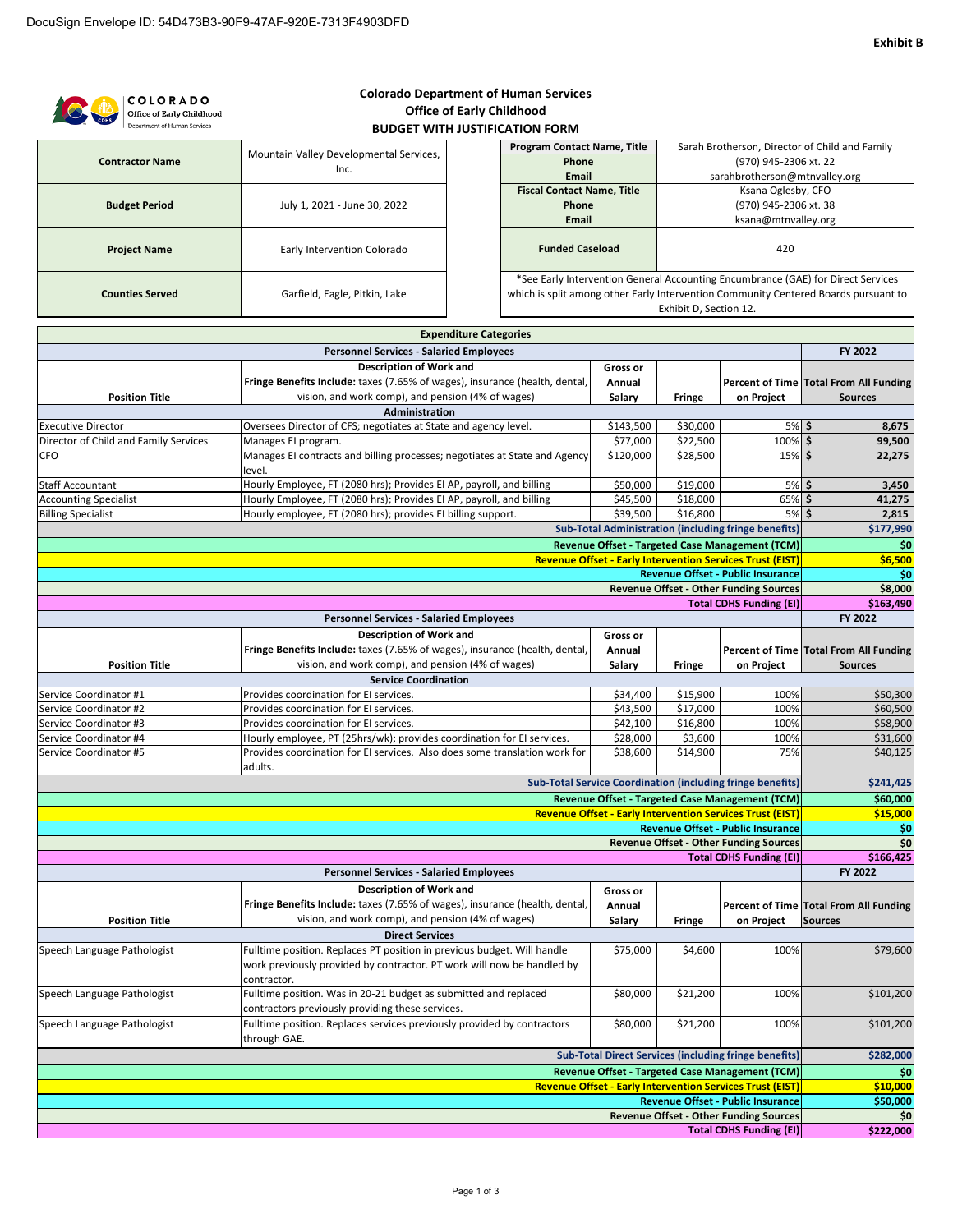| <b>Personnel Services Funding Summary</b>                                                                                                                          |                                                                                                                                                                                                                                      |                                          |  |  |  |
|--------------------------------------------------------------------------------------------------------------------------------------------------------------------|--------------------------------------------------------------------------------------------------------------------------------------------------------------------------------------------------------------------------------------|------------------------------------------|--|--|--|
|                                                                                                                                                                    | <b>Total Personnel Services (including fringe benefits)</b>                                                                                                                                                                          | \$701,415                                |  |  |  |
|                                                                                                                                                                    | Revenue Offset - Targeted Case Management (TCM)                                                                                                                                                                                      | \$60,000                                 |  |  |  |
|                                                                                                                                                                    | <b>Revenue Offset - Early Intervention Services Trust (EIST)</b>                                                                                                                                                                     |                                          |  |  |  |
| <b>Revenue Offset - Public Insurance</b>                                                                                                                           |                                                                                                                                                                                                                                      |                                          |  |  |  |
| <b>Revenue Offset - Other Funding Sources</b>                                                                                                                      |                                                                                                                                                                                                                                      |                                          |  |  |  |
| <b>Total CDHS Funding (EI)</b>                                                                                                                                     |                                                                                                                                                                                                                                      |                                          |  |  |  |
|                                                                                                                                                                    | Contractors/Consultants (payments to third parties or entities)                                                                                                                                                                      | FY 2022                                  |  |  |  |
| Item                                                                                                                                                               | <b>Description of Item</b>                                                                                                                                                                                                           | <b>Total CDHS</b><br><b>Funding (EI)</b> |  |  |  |
| <b>IT Contractor</b>                                                                                                                                               | Provides IT support and assistance to EI program.                                                                                                                                                                                    | \$6,700                                  |  |  |  |
| Telephone Therapy                                                                                                                                                  | Provides therapeutic supports via Telehealth                                                                                                                                                                                         | \$1,500                                  |  |  |  |
|                                                                                                                                                                    | <b>Total Contractors/Consultants</b>                                                                                                                                                                                                 | \$8,200                                  |  |  |  |
| <b>Travel</b>                                                                                                                                                      |                                                                                                                                                                                                                                      |                                          |  |  |  |
|                                                                                                                                                                    |                                                                                                                                                                                                                                      |                                          |  |  |  |
| Item                                                                                                                                                               | <b>Description of Item</b>                                                                                                                                                                                                           | <b>Funding (EI)</b>                      |  |  |  |
|                                                                                                                                                                    | Administration                                                                                                                                                                                                                       |                                          |  |  |  |
| Mileage                                                                                                                                                            | Mileage costs for off site meetings or training associated with the EI program not to exceed the Federal mileage rate                                                                                                                | \$2,550                                  |  |  |  |
|                                                                                                                                                                    | listed at https://www.gsa.gov/travel-resources. * Any out of state travel costs must be pre-approved by CDHS                                                                                                                         |                                          |  |  |  |
| Per Diem                                                                                                                                                           | Meal costs associated with any overnight travel necessary for administration of the EI program not to exceed Federal                                                                                                                 | \$750                                    |  |  |  |
|                                                                                                                                                                    | GSA per diem rates for the area of travel listed at https://www.gsa.gov/travel-resources. * Any out of state travel costs                                                                                                            |                                          |  |  |  |
|                                                                                                                                                                    | must be pre-approved by CDHS                                                                                                                                                                                                         |                                          |  |  |  |
| Lodging                                                                                                                                                            | Hotel costs associated with travel for meetings and training that requires an overnight stay. Hotel rates cannot exceed                                                                                                              | \$2,000                                  |  |  |  |
|                                                                                                                                                                    | any rate established for conference attendance. * Any out of state travel costs must be pre-approved by CDHS                                                                                                                         |                                          |  |  |  |
|                                                                                                                                                                    | <b>Service Coordination</b>                                                                                                                                                                                                          |                                          |  |  |  |
| Mileage                                                                                                                                                            | Mileage costs for off site meetings or training associated with the EI program not to exceed the Federal mileage rate                                                                                                                | \$16,000                                 |  |  |  |
| Per Diem                                                                                                                                                           | listed at https://www.gsa.gov/travel-resources. * Any out of state travel costs must be pre-approved by CDHS<br>Meal costs associated with any overnight travel necessary for administration of the EI program not to exceed Federal | \$500                                    |  |  |  |
|                                                                                                                                                                    | GSA per diem rates for the area of travel listed at https://www.gsa.gov/travel-resources. * Any out of state travel costs                                                                                                            |                                          |  |  |  |
|                                                                                                                                                                    | must be pre-approved by CDHS                                                                                                                                                                                                         |                                          |  |  |  |
| Lodging                                                                                                                                                            | Hotel costs associated with travel for meetings and training that requires an overnight stay. Hotel rates cannot exceed                                                                                                              | \$1,500                                  |  |  |  |
|                                                                                                                                                                    | any rate established for conference attendance. * Any out of state travel costs must be pre-approved by CDHS                                                                                                                         |                                          |  |  |  |
|                                                                                                                                                                    | <b>Direct Services</b>                                                                                                                                                                                                               |                                          |  |  |  |
| Mileage                                                                                                                                                            | Mileage costs for off site meetings or training associated with the EI program not to exceed the Federal mileage rate                                                                                                                | \$30,000                                 |  |  |  |
|                                                                                                                                                                    | listed at https://www.gsa.gov/travel-resources. * Any out of state travel costs must be pre-approved by CDHS                                                                                                                         |                                          |  |  |  |
|                                                                                                                                                                    | <b>Total Travel</b>                                                                                                                                                                                                                  | \$53,300                                 |  |  |  |
|                                                                                                                                                                    | <b>Supplies &amp; Operating Expenses</b>                                                                                                                                                                                             | FY 2022                                  |  |  |  |
| Name                                                                                                                                                               | <b>Description of Item</b>                                                                                                                                                                                                           | <b>Total CDHS</b><br><b>Funding (EI)</b> |  |  |  |
|                                                                                                                                                                    | Administration                                                                                                                                                                                                                       |                                          |  |  |  |
| Software                                                                                                                                                           | Software used for billing and management of EI participants                                                                                                                                                                          | \$2,500                                  |  |  |  |
| Payroll Processing                                                                                                                                                 | Payroll Processing costs (based on FTEs)                                                                                                                                                                                             | \$3,600                                  |  |  |  |
|                                                                                                                                                                    | <b>Service Coordination</b>                                                                                                                                                                                                          |                                          |  |  |  |
| Telephone and Internet for Coordinators                                                                                                                            | Cell phones for coordinators; allocation of landlines and internet (based on FTEs).                                                                                                                                                  | \$10,000                                 |  |  |  |
| <b>Occupancy Expenses</b>                                                                                                                                          | Allocated cost of utilities, insurance, and other occupancy expenses (based on square footage occupied). Excludes rent                                                                                                               | \$5,000                                  |  |  |  |
| Office Supplies                                                                                                                                                    | expenses.<br>Computer replacements and maintenance, postage, miscellaneous office supplies.                                                                                                                                          | \$10,000                                 |  |  |  |
|                                                                                                                                                                    | <b>Direct Services</b>                                                                                                                                                                                                               |                                          |  |  |  |
| Cell phone for Therapist                                                                                                                                           | Cell phone for Therapist                                                                                                                                                                                                             | \$2,200                                  |  |  |  |
|                                                                                                                                                                    | <b>Total Supplies &amp; Operating</b>                                                                                                                                                                                                | \$33,300                                 |  |  |  |
|                                                                                                                                                                    | <b>Total Direct Costs Funding Summary</b>                                                                                                                                                                                            |                                          |  |  |  |
|                                                                                                                                                                    | <b>TOTAL DIRECT COSTS</b>                                                                                                                                                                                                            | \$796,215                                |  |  |  |
|                                                                                                                                                                    | Revenue Offset - Targeted Case Management (TCM)                                                                                                                                                                                      | \$60,000                                 |  |  |  |
|                                                                                                                                                                    | <b>Revenue Offset - Early Intervention Services Trust (EIST)</b>                                                                                                                                                                     | \$31,500<br>\$50,000                     |  |  |  |
| <b>Revenue Offset - Public Insurance</b>                                                                                                                           |                                                                                                                                                                                                                                      |                                          |  |  |  |
| <b>Revenue Offset - Other Funding Sources</b>                                                                                                                      |                                                                                                                                                                                                                                      |                                          |  |  |  |
| <b>Total CDHS Funding (EI)</b><br><b>Modified Total Direct Costs Funding Summary</b>                                                                               |                                                                                                                                                                                                                                      |                                          |  |  |  |
| <b>MODIFIED TOTAL DIRECT COSTS (MTDC)</b>                                                                                                                          |                                                                                                                                                                                                                                      |                                          |  |  |  |
| Uniform Guidance § 200.68 - MTDC means all direct salaries and wages, applicable fringe benefits, materials and supplies, services, travel, and up to the first    |                                                                                                                                                                                                                                      |                                          |  |  |  |
| \$25,000 of each subaward. MTDC excludes equipment, capital expenditures, charges for patient care, rental costs, tuition remission, scholarships and fellowships, |                                                                                                                                                                                                                                      |                                          |  |  |  |
| participant support costs and the portion of each subaward in excess of \$25,000                                                                                   |                                                                                                                                                                                                                                      |                                          |  |  |  |
|                                                                                                                                                                    |                                                                                                                                                                                                                                      |                                          |  |  |  |
|                                                                                                                                                                    | Revenue Offset - Targeted Case Management (TCM)                                                                                                                                                                                      | \$60,000                                 |  |  |  |
|                                                                                                                                                                    | <b>Revenue Offset - Early Intervention Services Trust (EIST)</b>                                                                                                                                                                     | \$31,500                                 |  |  |  |
|                                                                                                                                                                    | Revenue Offset - Public Insurance<br><b>Revenue Offset - Other Funding Sources</b>                                                                                                                                                   | \$50,000<br>\$8,000                      |  |  |  |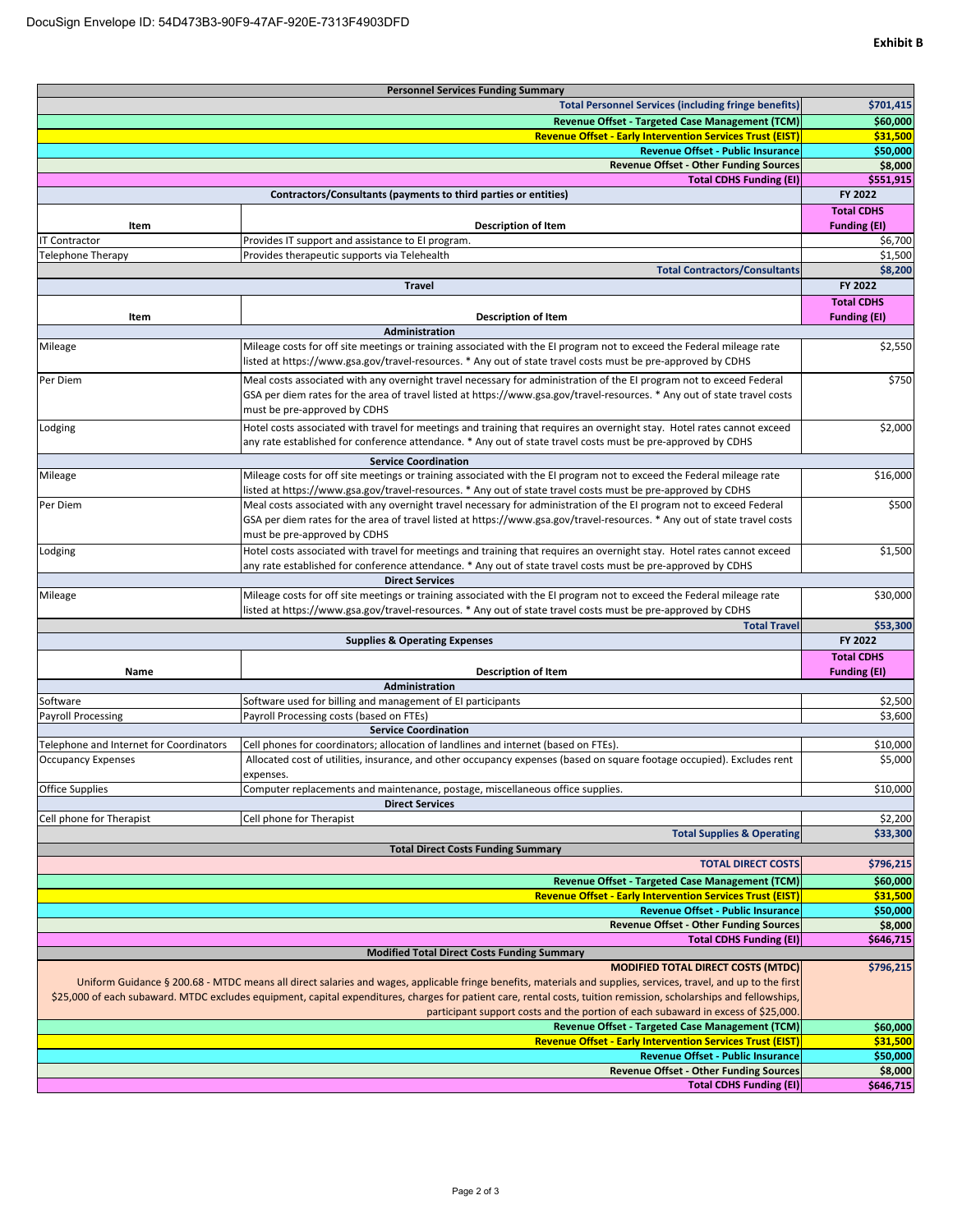| <b>Indirect Costs</b>                                                                                               |                                                             |                     |  |  |
|---------------------------------------------------------------------------------------------------------------------|-------------------------------------------------------------|---------------------|--|--|
| [not to exceed 10% unless Negotiated Federal Indirect Cost rate or Negotiated State Indirect Cost rate is attached] |                                                             |                     |  |  |
|                                                                                                                     |                                                             | <b>Total CDHS</b>   |  |  |
| Item                                                                                                                | <b>Description of Item</b>                                  | <b>Funding (EI)</b> |  |  |
| <b>Indirect Rate</b>                                                                                                | 10% de minimis rate elected by the agency for reimbursement | \$64,672            |  |  |
| <b>Total Indirect</b>                                                                                               |                                                             |                     |  |  |
| <b>Total Contract Funding Summary</b>                                                                               |                                                             |                     |  |  |
|                                                                                                                     | <b>TOTAL</b>                                                | \$860,887           |  |  |
| Revenue Offset - Targeted Case Management (TCM)                                                                     |                                                             |                     |  |  |
| <b>Revenue Offset - Early Intervention Services Trust (EIST)</b>                                                    |                                                             |                     |  |  |
| <b>Revenue Offset - Public Insurance</b>                                                                            |                                                             |                     |  |  |
| <b>Revenue Offset - Other Funding Sources</b>                                                                       |                                                             |                     |  |  |
| <b>Total CDHS Funding (EI)</b>                                                                                      |                                                             |                     |  |  |

**\*Figures are rounded using basic accounting standards. (0.00‐0.49 = 0; 0.50‐0.99 = 1.0)**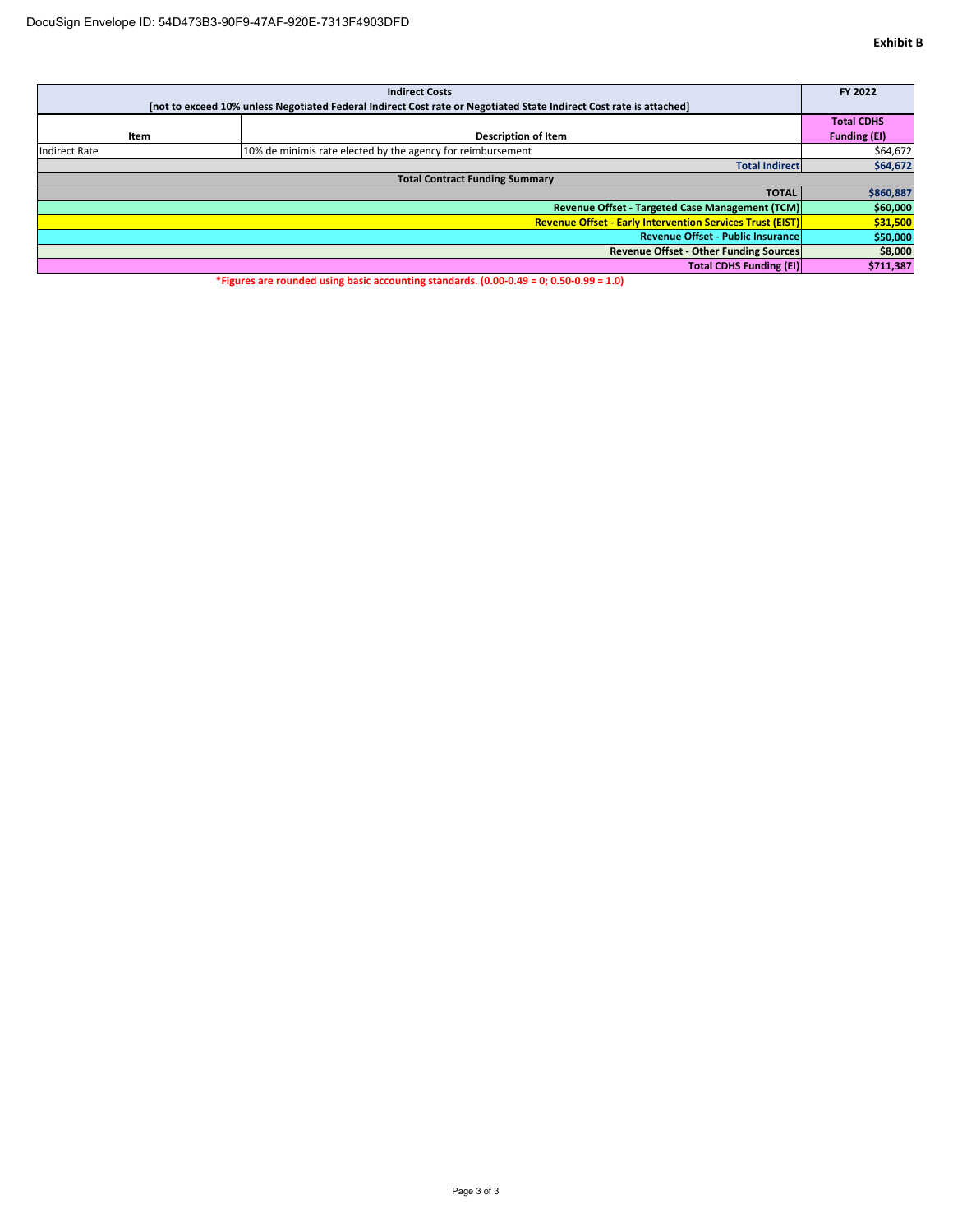# **HIPAA BUSINESS ASSOCIATE AGREEMENT**

This HIPAA Business Associate Agreement ("Agreement") between the State and Contractor is agreed to in connection with, and as an exhibit to, the Contract. For purposes of this Agreement, the State is referred to as "Covered Entity" and the Contractor is referred to as "Business Associate". Unless the context clearly requires a distinction between the Contract and this Agreement, all references to "Contract" shall include this Agreement.

1. PURPOSE

Covered Entity wishes to disclose information to Business Associate, which may include Protected Health Information ("PHI"). The Parties intend to protect the privacy and security of the disclosed PHI in compliance with the Health Insurance Portability and Accountability Act of 1996 ("HIPAA"), Pub. L. No. 104-191 (1996) as amended by the Health Information Technology for Economic and Clinical Health Act ("HITECH Act") enacted under the American Recovery and Reinvestment Act of 2009 ("ARRA") Pub. L. No. 111–5 (2009), implementing regulations promulgated by the U.S. Department of Health and Human Services at 45 C.F.R. Parts 160, 162 and 164 (the "HIPAA Rules") and other applicable laws, as amended. Prior to the disclosure of PHI, Covered Entity is required to enter into an agreement with Business Associate containing specific requirements as set forth in, but not limited to, Title 45, Sections 160.103, 164.502(e) and 164.504(e) of the Code of Federal Regulations ("C.F.R.") and all other applicable laws and regulations, all as may be amended.

2. DEFINITIONS

The following terms used in this Agreement shall have the same meanings as in the HIPAA Rules: Breach, Data Aggregation, Designated Record Set, Disclosure, Health Care Operations, Individual, Minimum Necessary, Notice of Privacy Practices, Protected Health Information, Required by Law, Secretary, Security Incident, Subcontractor, Unsecured Protected Health Information, and Use.

The following terms used in this Agreement shall have the meanings set forth below:

- a. Business Associate. "Business Associate" shall have the same meaning as the term "business associate" at 45 C.F.R. 160.103, and shall refer to Contractor.
- b. Covered Entity. "Covered Entity" shall have the same meaning as the term "covered entity" at 45 C.F.R. 160.103, and shall refer to the State.
- c. Information Technology and Information Security. "Information Technology" and "Information Security" shall have the same meanings as the terms "information technology" and "information security", respectively, in  $§24-37.5-102$ , C.R.S.

Capitalized terms used herein and not otherwise defined herein or in the HIPAA Rules shall have the meanings ascribed to them in the Contract.

- 3. OBLIGATIONS AND ACTIVITIES OF BUSINESS ASSOCIATE
	- a. Permitted Uses and Disclosures.
		- i. Business Associate shall use and disclose PHI only to accomplish Business Associate's obligations under the Contract.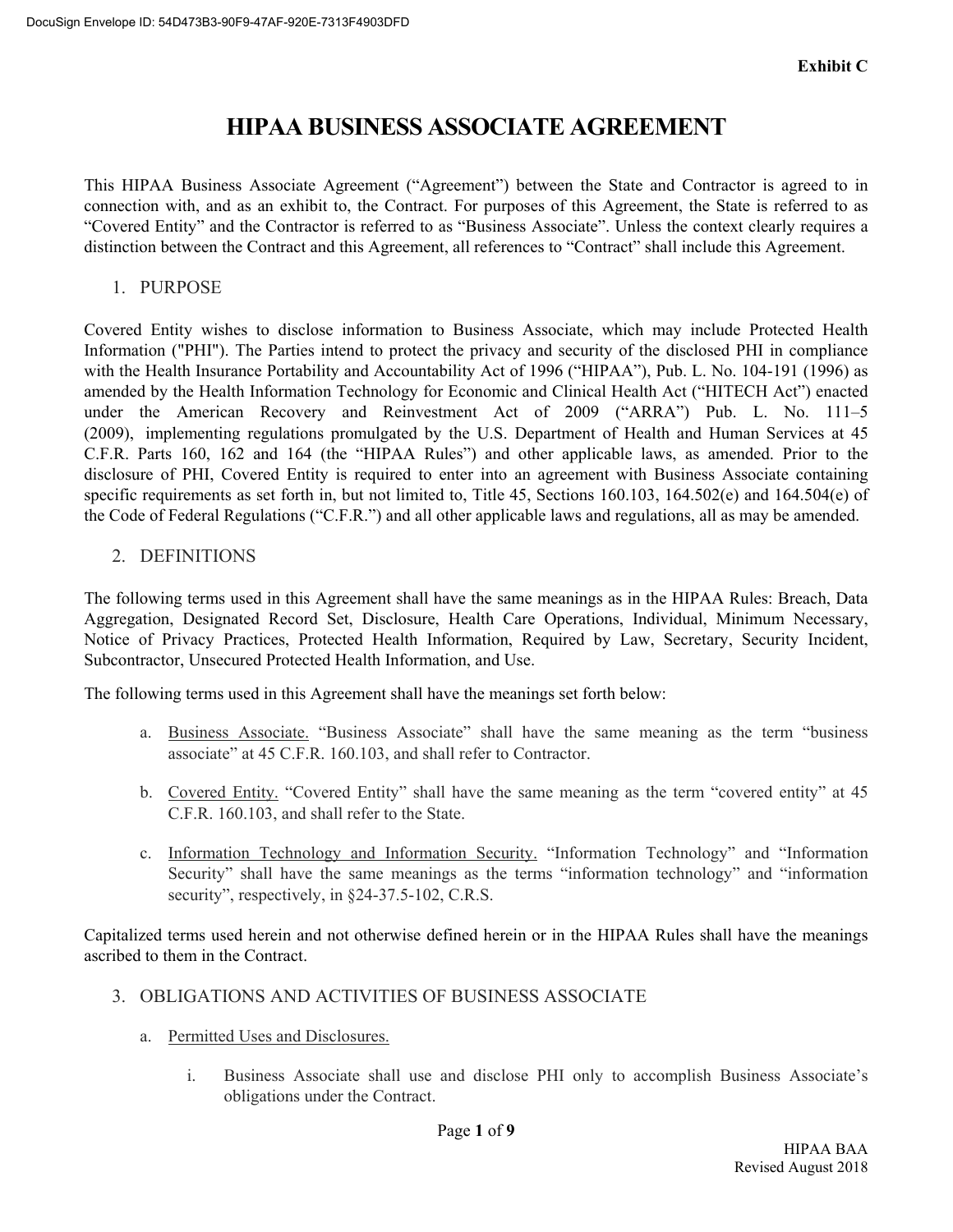- i. To the extent Business Associate carries out one or more of Covered Entity's obligations under Subpart E of 45 C.F.R. Part 164, Business Associate shall comply with any and all requirements of Subpart E that apply to Covered Entity in the performance of such obligation.
- ii. Business Associate may disclose PHI to carry out the legal responsibilities of Business Associate, provided, that the disclosure is Required by Law or Business Associate obtains reasonable assurances from the person to whom the information is disclosed that:
	- A. the information will remain confidential and will be used or disclosed only as Required by Law or for the purpose for which Business Associate originally disclosed the information to that person, and;
	- B. the person notifies Business Associate of any Breach involving PHI of which it is aware.
- iii. Business Associate may provide Data Aggregation services relating to the Health Care Operations of Covered Entity. Business Associate may de-identify any or all PHI created or received by Business Associate under this Agreement, provided the de-identification conforms to the requirements of the HIPAA Rules.
- b. Minimum Necessary. Business Associate, its Subcontractors and agents, shall access, use, and disclose only the minimum amount of PHI necessary to accomplish the objectives of the Contract, in accordance with the Minimum Necessary Requirements of the HIPAA Rules including, but not limited to, 45 C.F.R. 164.502(b) and 164.514(d).
- c. Impermissible Uses and Disclosures.
	- i. Business Associate shall not disclose the PHI of Covered Entity to another covered entity without the written authorization of Covered Entity.
	- ii. Business Associate shall not share, use, disclose or make available any Covered Entity PHI in any form via any medium with or to any person or entity beyond the boundaries or jurisdiction of the United States without express written authorization from Covered Entity.
- d. Business Associate's Subcontractors.
	- i. Business Associate shall, in accordance with 45 C.F.R.  $164.502(e)(1)(ii)$  and  $164.308(b)(2)$ , ensure that any Subcontractors who create, receive, maintain, or transmit PHI on behalf of Business Associate agree in writing to the same restrictions, conditions, and requirements that apply to Business Associate with respect to safeguarding PHI.
	- ii. Business Associate shall provide to Covered Entity, on Covered Entity's request, a list of Subcontractors who have entered into any such agreement with Business Associate.
	- iii. Business Associate shall provide to Covered Entity, on Covered Entity's request, copies of any such agreements Business Associate has entered into with Subcontractors.
- e. Access to System. If Business Associate needs access to a Covered Entity Information Technology system to comply with its obligations under the Contract or this Agreement, Business Associate shall request, review, and comply with any and all policies applicable to Covered Entity regarding such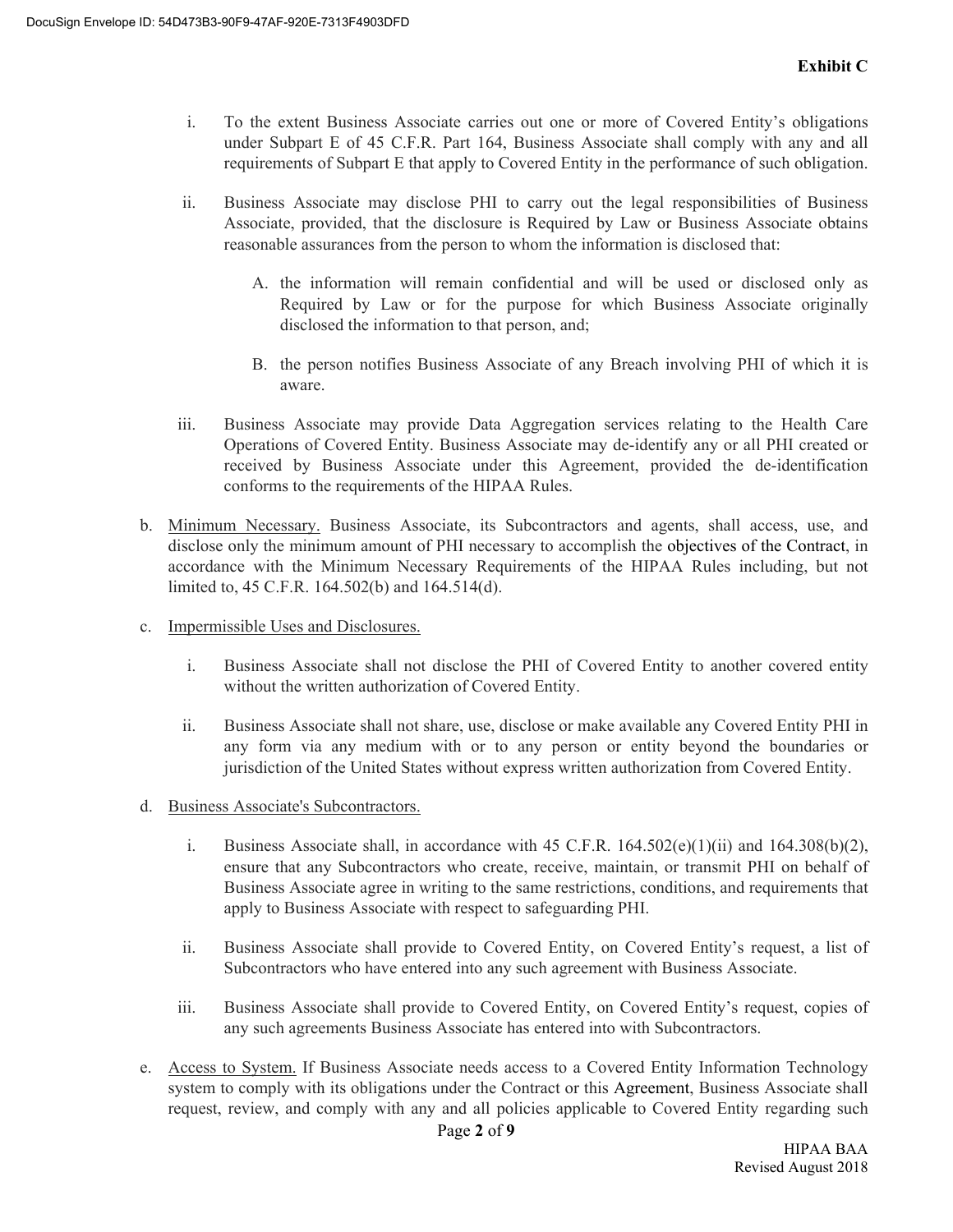system including, but not limited to, any policies promulgated by the Office of Information Technology and available at http://oit.state.co.us/about/policies.

- f. Access to PHI. Business Associate shall, within ten days of receiving a written request from Covered Entity, make available PHI in a Designated Record Set to Covered Entity as necessary to satisfy Covered Entity's obligations under 45 C.F.R. 164.524.
- g. Amendment of PHI.
	- i. Business Associate shall within ten days of receiving a written request from Covered Entity make any amendment to PHI in a Designated Record Set as directed by or agreed to by Covered Entity pursuant to 45 C.F.R. 164.526, or take other measures as necessary to satisfy Covered Entity's obligations under 45 C.F.R. 164.526.
	- ii. Business Associate shall promptly forward to Covered Entity any request for amendment of PHI that Business Associate receives directly from an Individual.
- h. Accounting Rights. Business Associate shall, within ten days of receiving a written request from Covered Entity, maintain and make available to Covered Entity the information necessary for Covered Entity to satisfy its obligations to provide an accounting of Disclosure under 45 C.F.R. 164.528.
- i. Restrictions and Confidential Communications.
	- i. Business Associate shall restrict the Use or Disclosure of an Individual's PHI within ten days of notice from Covered Entity of:
		- A. a restriction on Use or Disclosure of PHI pursuant to 45 C.F.R. 164.522; or
		- B. a request for confidential communication of PHI pursuant to 45 C.F.R. 164.522.
	- ii. Business Associate shall not respond directly to an Individual's requests to restrict the Use or Disclosure of PHI or to send all communication of PHI to an alternate address.
	- iii. Business Associate shall refer such requests to Covered Entity so that Covered Entity can coordinate and prepare a timely response to the requesting Individual and provide direction to Business Associate.
- j. Governmental Access to Records. Business Associate shall make its facilities, internal practices, books, records, and other sources of information, including PHI, available to the Secretary for purposes of determining compliance with the HIPAA Rules in accordance with 45 C.F.R. 160.310.
- k. Audit, Inspection and Enforcement.
	- i. Business Associate shall obtain and update at least annually a written assessment performed by an independent third party reasonably acceptable to Covered Entity, which evaluates the Information Security of the applications, infrastructure, and processes that interact with the Covered Entity data Business Associate receives, manipulates, stores and distributes. Upon request by Covered Entity, Business Associate shall provide to Covered Entity the executive summary of the assessment.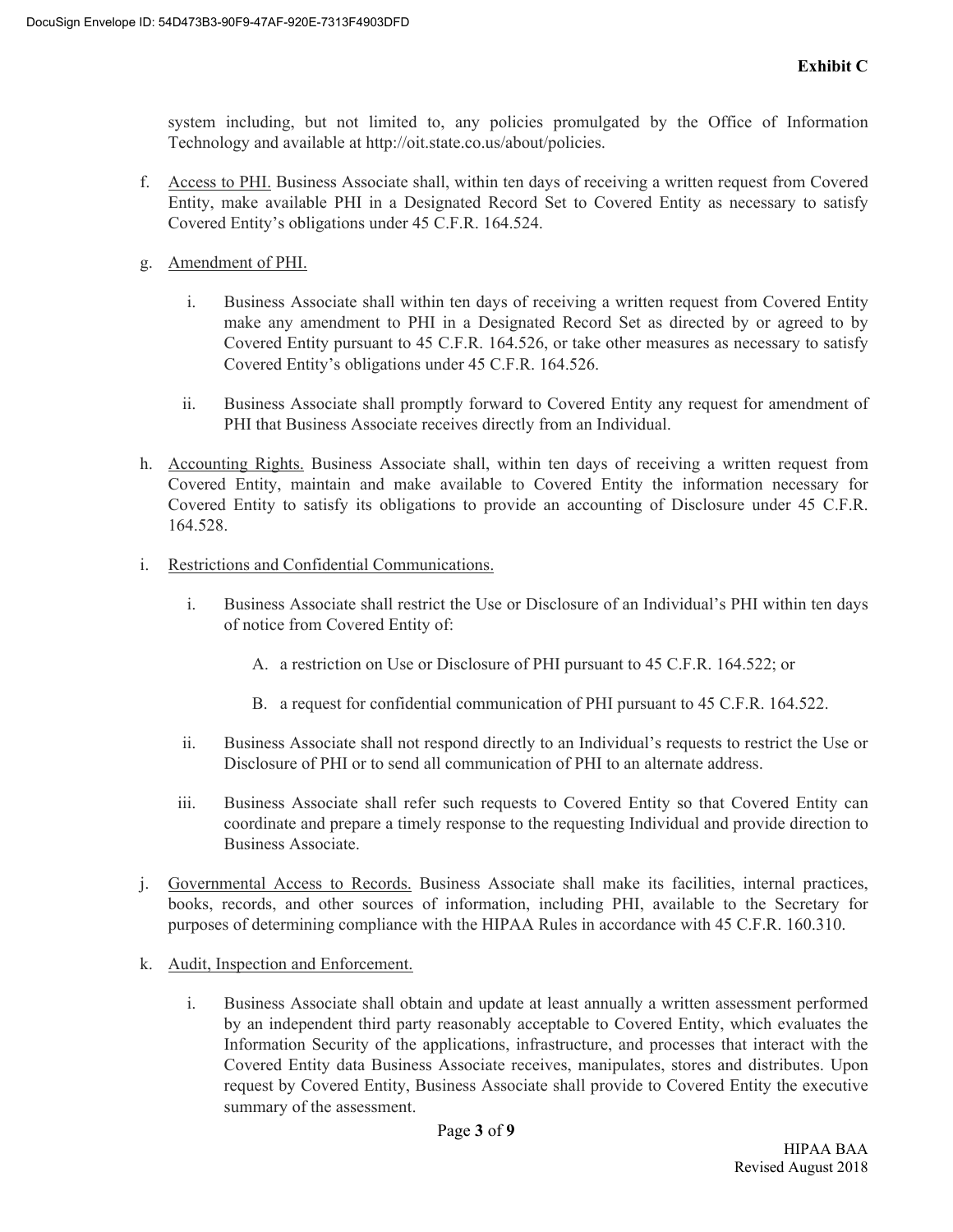- ii. Business Associate, upon the request of Covered Entity, shall fully cooperate with Covered Entity's efforts to audit Business Associate's compliance with applicable HIPAA Rules. If, through audit or inspection, Covered Entity determines that Business Associate's conduct would result in violation of the HIPAA Rules or is in violation of the Contract or this Agreement, Business Associate shall promptly remedy any such violation and shall certify completion of its remedy in writing to Covered Entity.
- l. Appropriate Safeguards.
	- i. Business Associate shall use appropriate safeguards and comply with Subpart C of 45 C.F.R. Part 164 with respect to electronic PHI to prevent use or disclosure of PHI other than as provided in this Agreement.
	- ii. Business Associate shall safeguard the PHI from tampering and unauthorized disclosures.
	- iii. Business Associate shall maintain the confidentiality of passwords and other data required for accessing this information.
	- iv. Business Associate shall extend protection beyond the initial information obtained from Covered Entity to any databases or collections of PHI containing information derived from the PHI. The provisions of this section shall be in force unless PHI is de-identified in conformance to the requirements of the HIPAA Rules.
- m. Safeguard During Transmission.
	- i. Business Associate shall use reasonable and appropriate safeguards including, without limitation, Information Security measures to ensure that all transmissions of PHI are authorized and to prevent use or disclosure of PHI other than as provided for by this Agreement.
	- ii. Business Associate shall not transmit PHI over the internet or any other insecure or open communication channel unless the PHI is encrypted or otherwise safeguarded with a FIPScompliant encryption algorithm.
- n. Reporting of Improper Use or Disclosure and Notification of Breach.
	- i. Business Associate shall, as soon as reasonably possible, but immediately after discovery of a Breach, notify Covered Entity of any use or disclosure of PHI not provided for by this Agreement, including a Breach of Unsecured Protected Health Information as such notice is required by 45 C.F.R. 164.410 or a breach for which notice is required under §24-73-103, C.R.S.
	- ii. Such notice shall include the identification of each Individual whose Unsecured Protected Health Information has been, or is reasonably believed by Business Associate to have been, accessed, acquired, or disclosed during such Breach.
	- iii. Business Associate shall, as soon as reasonably possible, but immediately after discovery of any Security Incident that does not constitute a Breach, notify Covered Entity of such incident.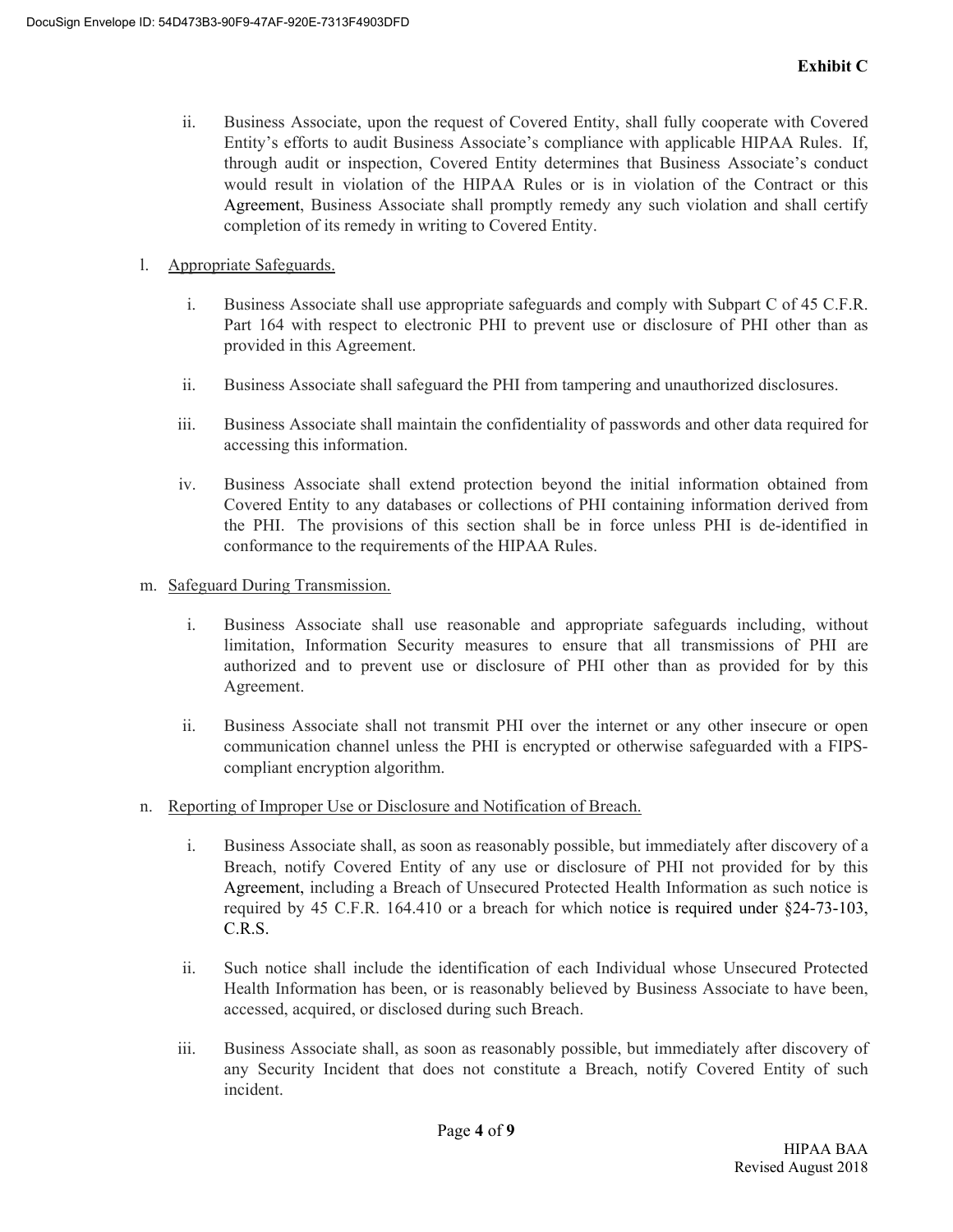- iv. Business Associate shall have the burden of demonstrating that all notifications were made as required, including evidence demonstrating the necessity of any delay.
- o. Business Associate's Insurance and Notification Costs.
	- i. Business Associate shall bear all costs of a Breach response including, without limitation, notifications, and shall maintain insurance to cover:
		- A. loss of PHI data;
		- B. Breach notification requirements specified in HIPAA Rules and in §24-73-103, C.R.S.; and
		- C. claims based upon alleged violations of privacy rights through improper use or disclosure of PHI.
	- ii. All such policies shall meet or exceed the minimum insurance requirements of the Contract or otherwise as may be approved by Covered Entity (e.g., occurrence basis, combined single dollar limits, annual aggregate dollar limits, additional insured status, and notice of cancellation).
	- iii. Business Associate shall provide Covered Entity a point of contact who possesses relevant Information Security knowledge and is accessible 24 hours per day, 7 days per week to assist with incident handling.
	- iv. Business Associate, to the extent practicable, shall mitigate any harmful effect known to Business Associate of a Use or Disclosure of PHI by Business Associate in violation of this Agreement.
- p. Subcontractors and Breaches.
	- i. Business Associate shall enter into a written agreement with each of its Subcontractors and agents, who create, receive, maintain, or transmit PHI on behalf of Business Associate. The agreements shall require such Subcontractors and agents to report to Business Associate any use or disclosure of PHI not provided for by this Agreement, including Security Incidents and Breaches of Unsecured Protected Health Information, on the first day such Subcontractor or agent knows or should have known of the Breach as required by 45 C.F.R. 164.410.
	- ii. Business Associate shall notify Covered Entity of any such report and shall provide copies of any such agreements to Covered Entity on request.
- q. Data Ownership.
	- i. Business Associate acknowledges that Business Associate has no ownership rights with respect to the PHI.
	- ii. Upon request by Covered Entity, Business Associate immediately shall provide Covered Entity with any keys to decrypt information that the Business Association has encrypted and maintains in encrypted form, or shall provide such information in unencrypted usable form.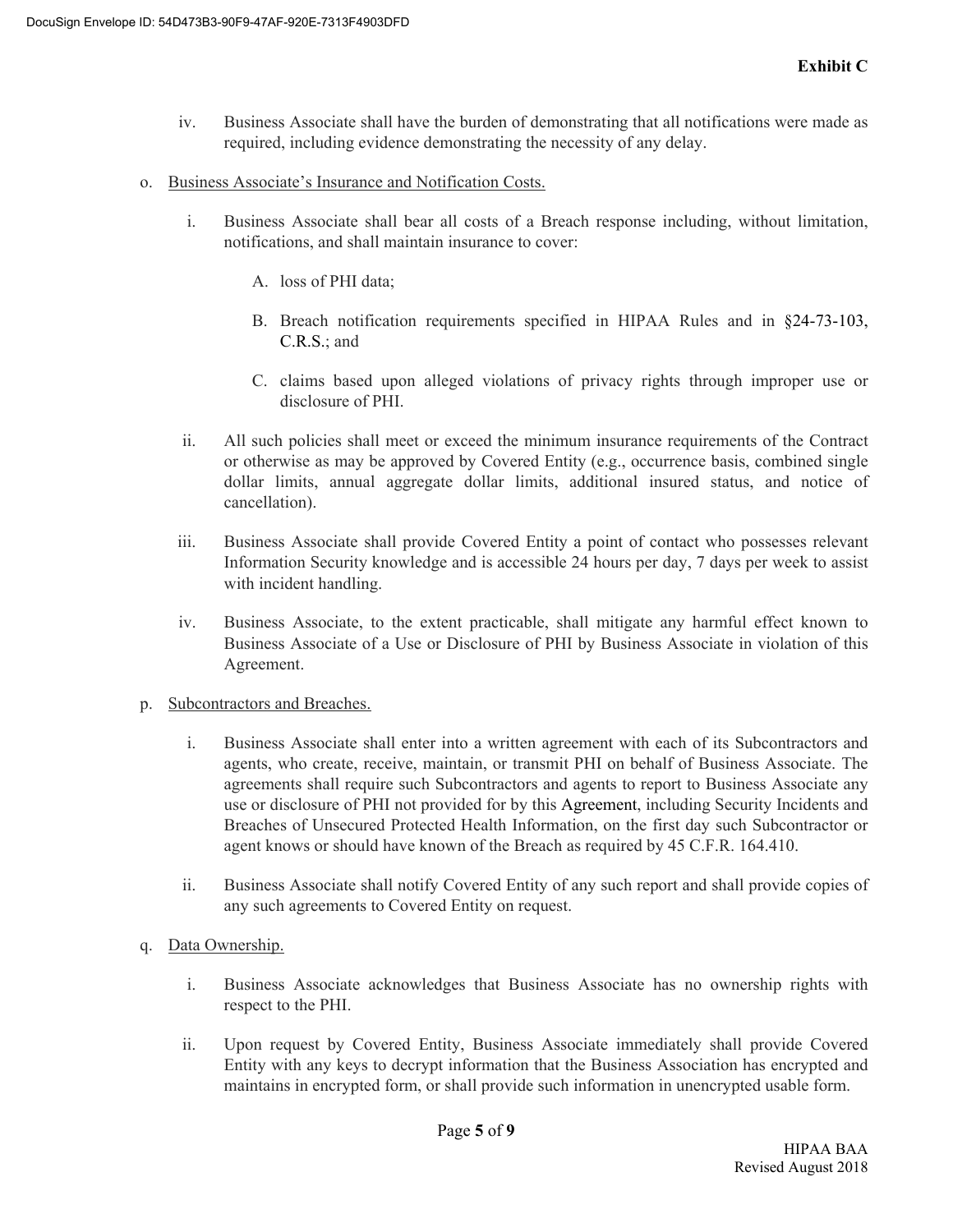r. Retention of PHI. Except upon termination of this Agreement as provided in Section 5 below, Business Associate and its Subcontractors or agents shall retain all PHI throughout the term of this Agreement, and shall continue to maintain the accounting of disclosures required under Section 3.h above, for a period of six years.

#### 4. OBLIGATIONS OF COVERED ENTITY

a. Safeguards During Transmission. Covered Entity shall be responsible for using appropriate safeguards including encryption of PHI, to maintain and ensure the confidentiality, integrity, and security of PHI transmitted pursuant to this Agreement, in accordance with the standards and requirements of the HIPAA Rules.

#### b. Notice of Changes.

- i. Covered Entity maintains a copy of its Notice of Privacy Practices on its website. Covered Entity shall provide Business Associate with any changes in, or revocation of, permission to use or disclose PHI, to the extent that it may affect Business Associate's permitted or required uses or disclosures.
- ii. Covered Entity shall notify Business Associate of any restriction on the use or disclosure of PHI to which Covered Entity has agreed in accordance with 45 C.F.R. 164.522, to the extent that it may affect Business Associate's permitted use or disclosure of PHI.

### 5. TERMINATION

- a. Breach.
	- i. In addition to any Contract provision regarding remedies for breach, Covered Entity shall have the right, in the event of a breach by Business Associate of any provision of this Agreement, to terminate immediately the Contract, or this Agreement, or both.
	- ii. Subject to any directions from Covered Entity, upon termination of the Contract, this Agreement, or both, Business Associate shall take timely, reasonable, and necessary action to protect and preserve property in the possession of Business Associate in which Covered Entity has an interest.
- b. Effect of Termination.
	- i. Upon termination of this Agreement for any reason, Business Associate, at the option of Covered Entity, shall return or destroy all PHI that Business Associate, its agents, or its Subcontractors maintain in any form, and shall not retain any copies of such PHI.
	- ii. If Covered Entity directs Business Associate to destroy the PHI, Business Associate shall certify in writing to Covered Entity that such PHI has been destroyed.
	- iii. If Business Associate believes that returning or destroying the PHI is not feasible, Business Associate shall promptly provide Covered Entity with notice of the conditions making return or destruction infeasible. Business Associate shall continue to extend the protections of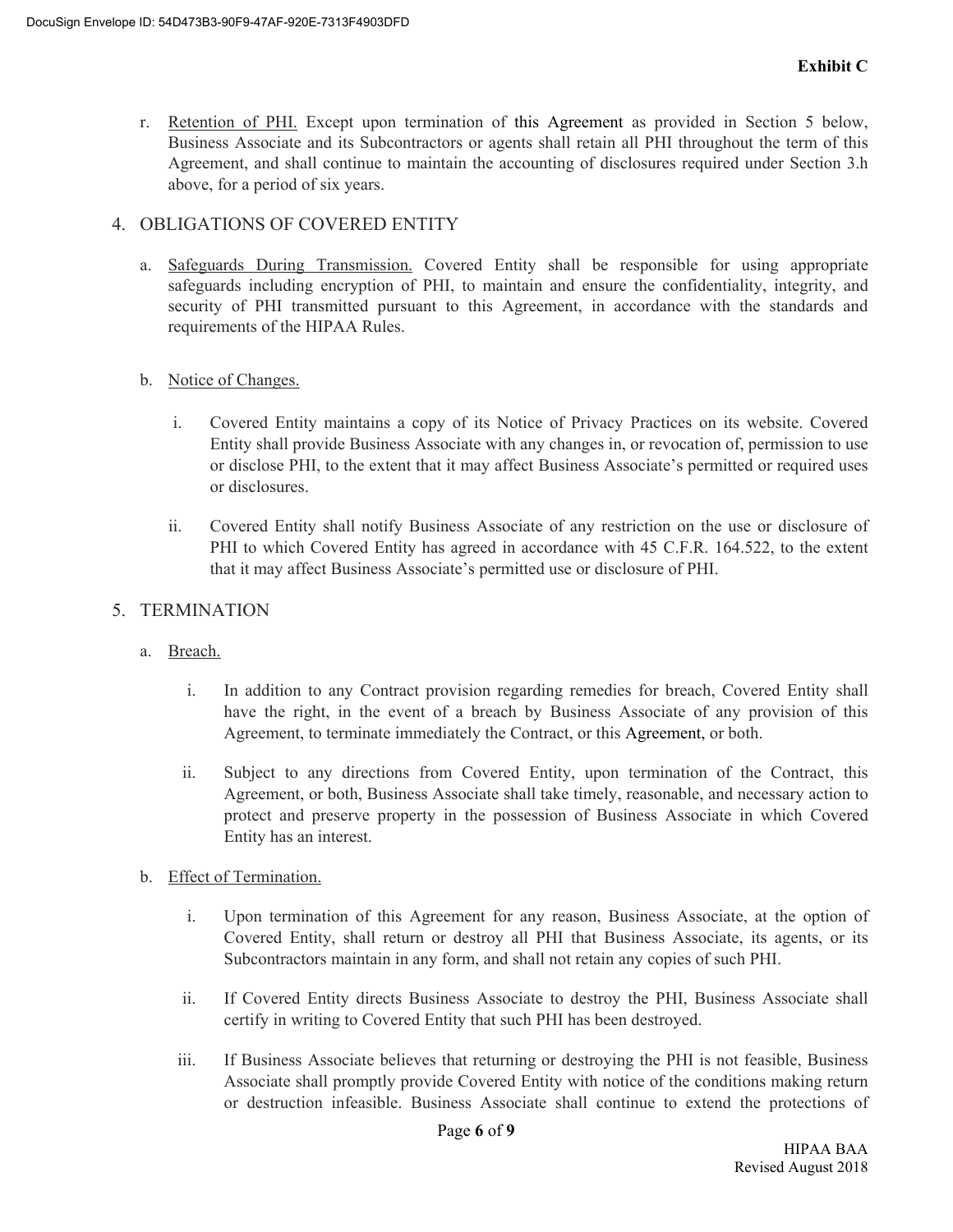Section 3 of this Agreement to such PHI, and shall limit further use of such PHI to those purposes that make the return or destruction of such PHI infeasible.

## 6. INJUNCTIVE RELIEF

Covered Entity and Business Associate agree that irreparable damage would occur in the event Business Associate or any of its Subcontractors or agents use or disclosure of PHI in violation of this Agreement, the HIPAA Rules or any applicable law. Covered Entity and Business Associate further agree that money damages would not provide an adequate remedy for such Breach. Accordingly, Covered Entity and Business Associate agree that Covered Entity shall be entitled to injunctive relief, specific performance, and other equitable relief to prevent or restrain any Breach or threatened Breach of and to enforce specifically the terms and provisions of this Agreement.

## 7. LIMITATION OF LIABILITY

Any provision in the Contract limiting Contractor's liability shall not apply to Business Associate's liability under this Agreement, which shall not be limited.

### 8. DISCLAIMER

Covered Entity makes no warranty or representation that compliance by Business Associate with this Agreement or the HIPAA Rules will be adequate or satisfactory for Business Associate's own purposes. Business Associate is solely responsible for all decisions made and actions taken by Business Associate regarding the safeguarding of PHI.

#### 9. CERTIFICATION

Covered Entity has a legal obligation under HIPAA Rules to certify as to Business Associate's Information Security practices. Covered Entity or its authorized agent or contractor shall have the right to examine Business Associate's facilities, systems, procedures, and records, at Covered Entity's expense, if Covered Entity determines that examination is necessary to certify that Business Associate's Information Security safeguards comply with the HIPAA Rules or this Agreement.

#### 10. AMENDMENT

- a. Amendment to Comply with Law. The Parties acknowledge that state and federal laws and regulations relating to data security and privacy are rapidly evolving and that amendment of this Agreement may be required to provide procedures to ensure compliance with such developments.
	- i. In the event of any change to state or federal laws and regulations relating to data security and privacy affecting this Agreement, the Parties shall take such action as is necessary to implement the changes to the standards and requirements of HIPAA, the HIPAA Rules and other applicable rules relating to the confidentiality, integrity, availability and security of PHI with respect to this Agreement.
	- ii. Business Associate shall provide to Covered Entity written assurance satisfactory to Covered Entity that Business Associate shall adequately safeguard all PHI, and obtain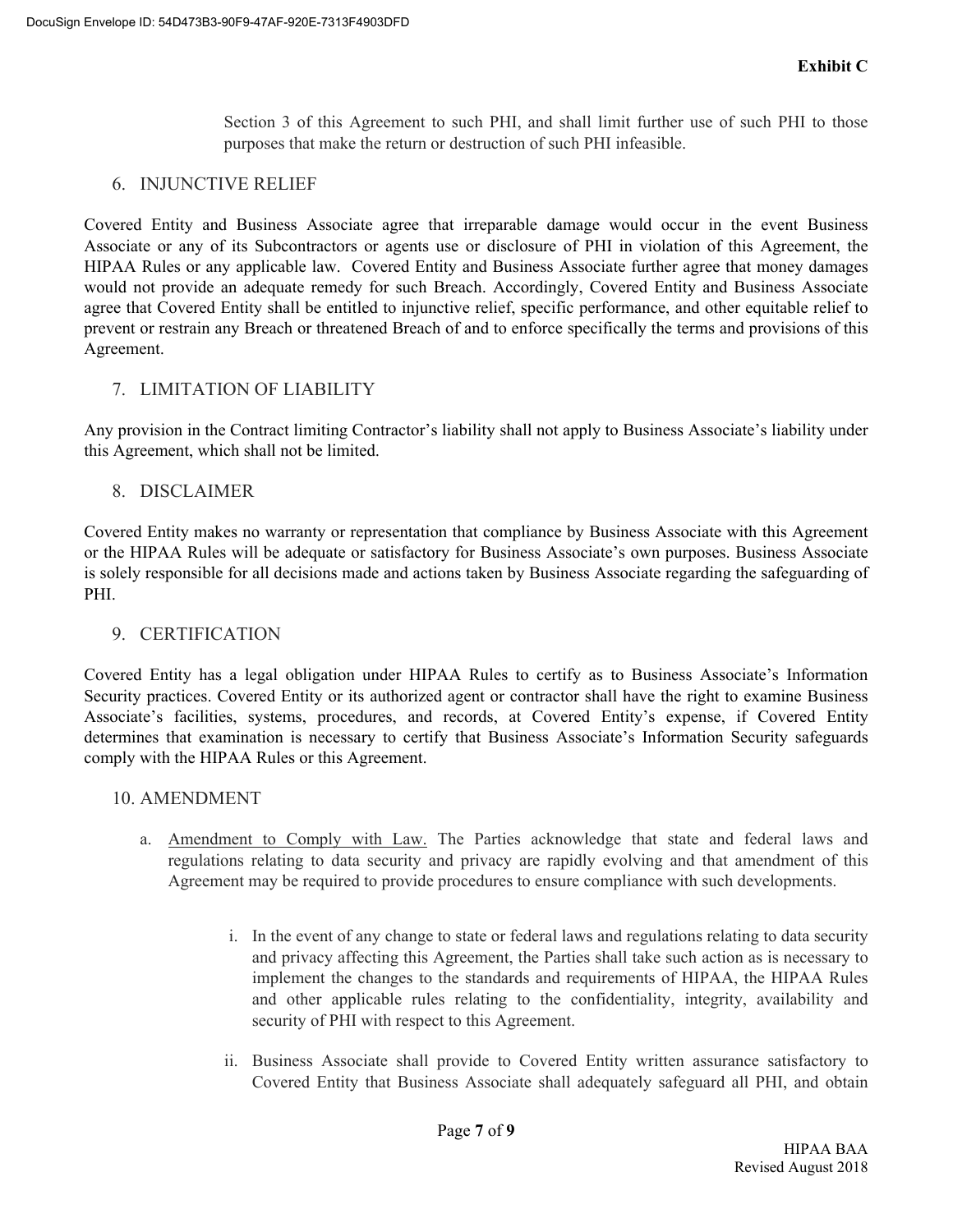written assurance satisfactory to Covered Entity from Business Associate's Subcontractors and agents that they shall adequately safeguard all PHI.

- iii. Upon the request of either Party, the other Party promptly shall negotiate in good faith the terms of an amendment to the Contract embodying written assurances consistent with the standards and requirements of HIPAA, the HIPAA Rules, or other applicable rules.
- iv. Covered Entity may terminate this Agreement upon 30 days' prior written notice in the event that:
	- A. Business Associate does not promptly enter into negotiations to amend the Contract and this Agreement when requested by Covered Entity pursuant to this Section; or
	- B. Business Associate does not enter into an amendment to the Contract and this Agreement, which provides assurances regarding the safeguarding of PHI sufficient, in Covered Entity's sole discretion, to satisfy the standards and requirements of the HIPAA, the HIPAA Rules and applicable law.
- b. Amendment of Appendix. The Appendix to this Agreement may be modified or amended by the mutual written agreement of the Parties, without amendment of this Agreement. Any modified or amended Appendix agreed to in writing by the Parties shall supersede and replace any prior version of the Appendix.

## 11. ASSISTANCE IN LITIGATION OR ADMINISTRATIVE PROCEEDINGS

Covered Entity shall provide written notice to Business Associate if litigation or administrative proceeding is commenced against Covered Entity, its directors, officers, or employees, based on a claimed violation by Business Associate of HIPAA, the HIPAA Rules or other laws relating to security and privacy or PHI. Upon receipt of such notice and to the extent requested by Covered Entity, Business Associate shall, and shall cause its employees, Subcontractors, or agents assisting Business Associate in the performance of its obligations under the Contract to, assist Covered Entity in the defense of such litigation or proceedings. Business Associate shall, and shall cause its employees, Subcontractor's and agents to, provide assistance, to Covered Entity, which may include testifying as a witness at such proceedings. Business Associate or any of its employees, Subcontractors or agents shall not be required to provide such assistance if Business Associate is a named adverse party.

#### 12. INTERPRETATION AND ORDER OF PRECEDENCE

Any ambiguity in this Agreement shall be resolved in favor of a meaning that complies and is consistent with the HIPAA Rules. In the event of an inconsistency between the Contract and this Agreement, this Agreement shall control. This Agreement supersedes and replaces any previous, separately executed HIPAA business associate agreement between the Parties.

## 13. SURVIVAL

Provisions of this Agreement requiring continued performance, compliance, or effect after termination shall survive termination of this contract or this agreement and shall be enforceable by Covered Entity.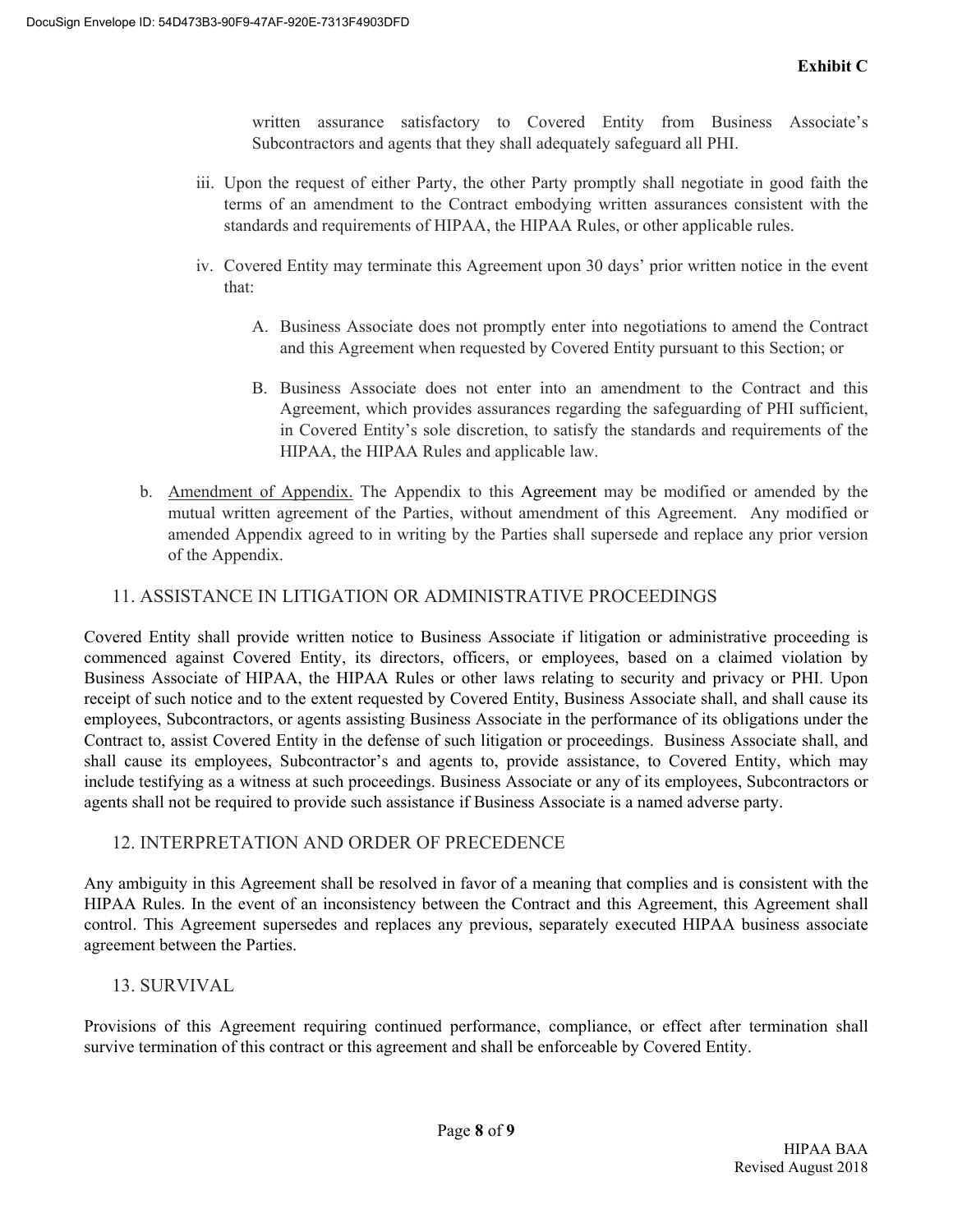# **APPENDIX TO HIPAA BUSINESS ASSOCIATE AGREEMENT**

This Appendix ("Appendix") to the HIPAA Business Associate Agreement ("Agreement") is s an appendix to the Contract and the Agreement. For the purposes of this Appendix, defined terms shall have the meanings ascribed to them in the Agreement and the Contract.

Unless the context clearly requires a distinction between the Contract, the Agreement, and this Appendix, all references to "Contract" or "Agreement" shall include this Appendix.

1. PURPOSE

This Appendix sets forth additional terms to the Agreement. Any sub-section of this Appendix marked as "Reserved" shall be construed as setting forth no additional terms.

- 2. ADDITIONAL TERMS
	- a. Additional Permitted Uses. In addition to those purposes set forth in the Agreement, Business Associate may use PHI for the following additional purposes:
		- i. Reserved.
	- b. Additional Permitted Disclosures. In addition to those purposes set forth in the Agreement, Business Associate may disclose PHI for the following additional purposes:
		- i. Reserved.
	- c. Approved Subcontractors. Covered Entity agrees that the following Subcontractors or agents of Business Associate may receive PHI under the Agreement:
		- i. Reserved.
	- d. Definition of Receipt of PHI. Business Associate's receipt of PHI under this Contract shall be deemed to occur, and Business Associate's obligations under the Agreement shall commence, as follows:
		- i. Reserved.
	- e. Additional Restrictions on Business Associate. Business Associate agrees to comply with the following additional restrictions on Business Associate's use and disclosure of PHI under the Contract:
		- i. Reserved.
	- f. Additional Terms. Business Associate agrees to comply with the following additional terms under the Agreement:
		- i. Reserved.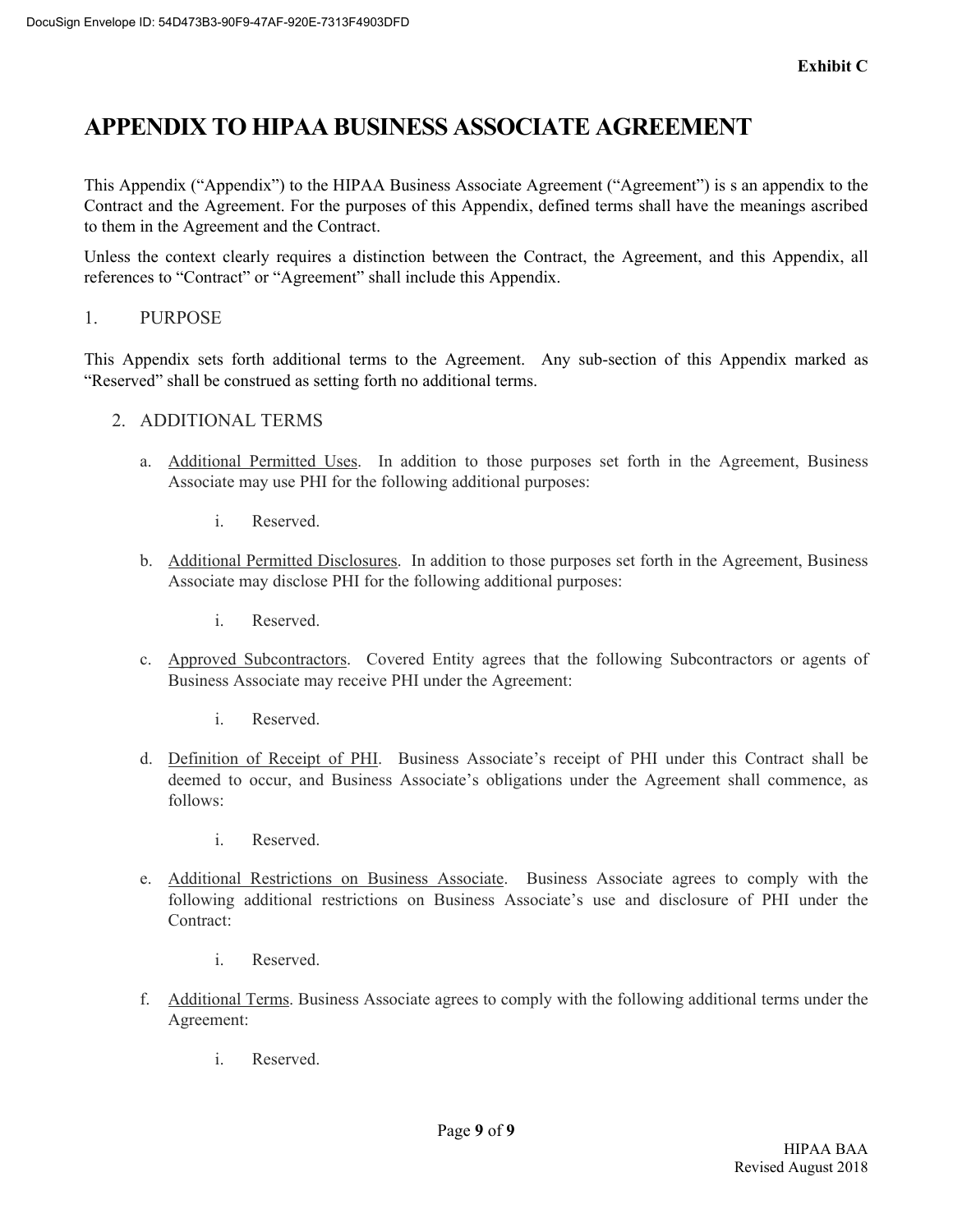## **ADDITIONAL PROVISIONS**

## **1. SERVICE PROVISIONS**

The Contractor shall provide the services according to the plans submitted in the "Statement of Work", attached and incorporated herein by this reference as **EXHIBIT A**. In all cases, the descriptions, plans, timetables, tasks, duties, and responsibilities of the Contractor as described in the Statement of Work, shall be adhered to in the performance of the requirements of this contract. In the event of a conflict, the terms and conditions of this contract shall control over the Statement of Work. Any significant changes to the Statement of Work (SOW) require an amendment to the contract.

## **2. GOALS AND OBJECTIVES**

The Contractor shall be responsible for the achievement of any goals and objectives as specified within the Statement of Work (**EXHIBIT A**) of this contract unless written notice of any modifications are furnished by the State to the Contractor allowing adequate time for compliance during the term of this contract.

## **3. COPY OF SUBCONTRACT**

The Contractor shall provide to the State a copy of any executed subcontract between the Contractor and any provider of services to fulfill any requirements of this contract. Subcontracts shall be emailed to the Contract Representative upon execution.

## **4. PAYMENT**

In consideration of the provision of services and reporting and subject to all payment and price provisions and further subject to verification by the State of full and satisfactory compliance with the terms of this contract, the State shall pay to the Contractor an amount not to exceed the amount specified in the Budget (**EXHIBIT B**), of this contract.

- **A.** The Contractor shall submit requests for payment to CDHS OEC Invoicing@state.co.us no less than monthly on forms prescribed and provided by the State.
- **B.** Payment shall be made on a cost reimbursement basis for services rendered.
- **C.** It is understood any vacancy savings in the personnel category and/or any savings in any other category shall require written approval from the State prior to any redistribution of any savings by the Contractor. ANY COST SAVINGS THAT ARE REDISTRIBUTED BY CONTRACTOR WITHOUT WRITTEN APPROVAL SHALL NOT BE REIMBURSED BY THE STATE.
- **D.** IT IS UNDERSTOOD ANY COSTS THAT EXCEED THE CONTRACTED AMOUNT SHALL NOT BE PAID BY CDHS. If Contractor has a legitimate need for additional funds, the Contractor shall request additional funds from the CDHS 60 days prior to projected depletion of contracted funds. CDHS shall review each request and notify Contractor in writing of approval or denial. Approval of additional funds shall require an official modification to the Contract by Amendment or Option Letter.
- **E.** Timely Invoicing Invoices shall be submitted no later than 30 days following the last day of the month. End of State Fiscal Year invoices are on a compressed timeframe. Invoices for all services provided prior to June 30th shall be invoiced by July 5th. Contractors who are unable to provide the invoice by July 5th shall notify the state of the amount to be booked as accounts payable by July 13th by sending an email to CDHS\_OEC\_Invoicing@state.co.us. Final invoices for services prior to June 30th shall be submitted by September 14th. Invoices received after September 14th may not be paid.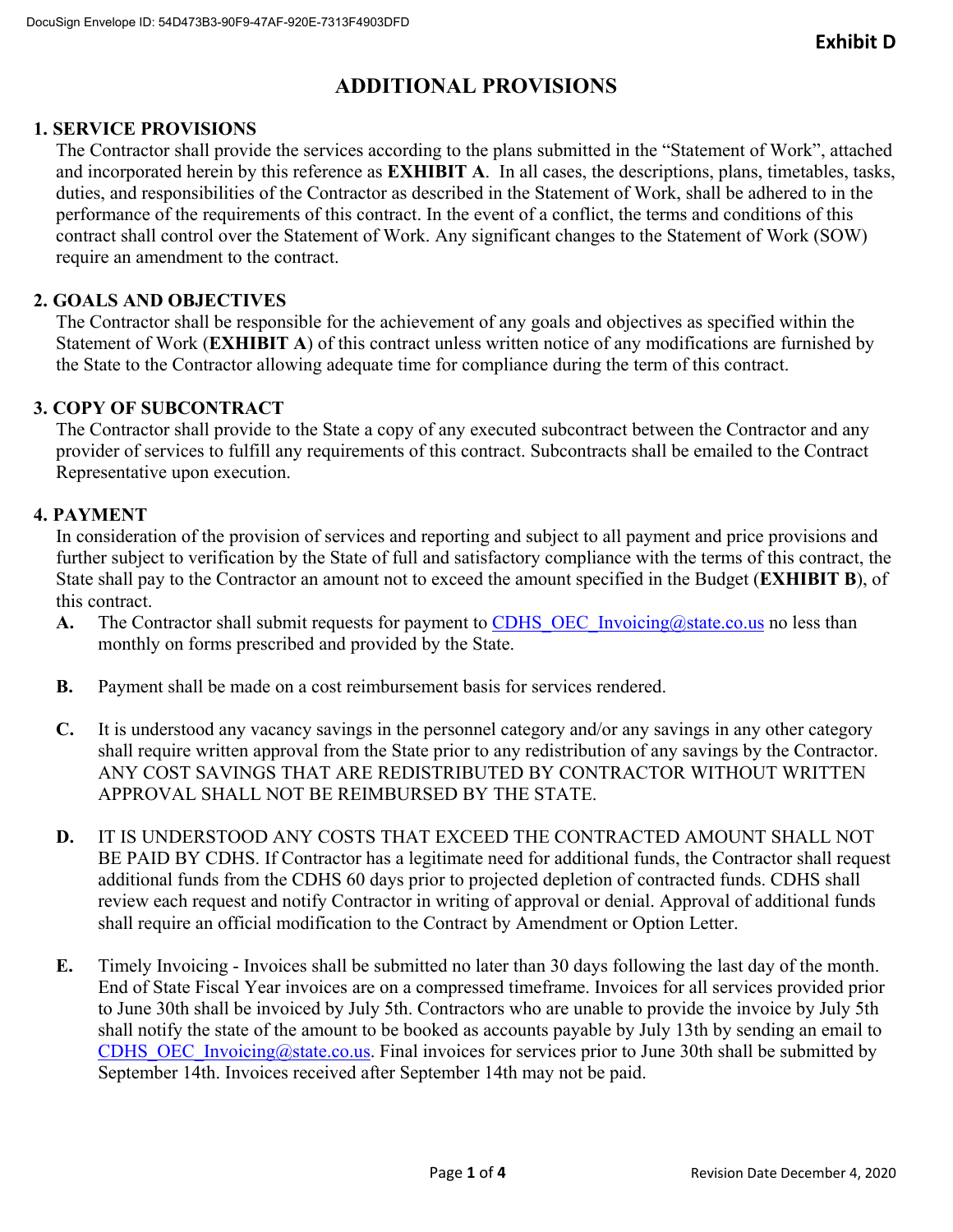- **F.** The Contractor shall maintain source documentation to support all payment requested pursuant to this contract. All source documentation shall be provided to the State by the Contractor upon request.
- **G.** It is understood that the State reserves the right to offset funds pursuant to this contract based on the discovery of overpayment or improper use of funds by the Contractor. Overpayment or improper use of funds is interpreted to apply to specific terms of prior year contracts, and includes without limitation requirements of the Generally Accepted Accounting Principles (GAAP) issued by the American Institute of Certified Public Accountants, and applicable sections of the Colorado Revised Statutes.
- **H.** At no time will CDHS have the expectation that services be delivered without reimbursement.
- **I.** All services shall be billed to the appropriate funding sources, including Medicaid. If a hard denial is received, CDHS will be the payer of last resort.
- **J.** The State shall review monthly invoices throughout the fiscal year. If, after a number of months, the State determines the Contractor is not needing/using the funding allocated for the Contractor's work in the Contract, the State shall remove these funds from the contract budget by Option Letter for a proportional reduction of services with prior written notification to the Contractor.

### **5. PARTICIPATION**

The Contractor representative(s) is required to participate in any Office of Early Childhood sponsored meetings related to this contract.

#### **6. SUPPLANTING**

Payments made to the Contractor under this contract will supplement and not supplant other state, local or federal expenditures for services associated with this contract.

#### **7. BUDGET CHANGES**

Contractor may request in writing adjustments to the direct costs in the current year budget **(EXHIBIT B)** not to exceed 10% of the total budget. Requests shall be made in the form of a written budget revision request to the appropriate program staff. Written approval for the budget revision shall be required prior to any changes to the budget related to the budget revision request. The total dollar amount of the contract budget cannot be changed as a result of the budget revision request. Budget adjustment requests over 10%, adding new expense lines, and/or changes to the total dollar amount of the budget require a formal amendment. No adjustments to the Indirect Costs portion of the budget are allowable without a formal amendment.

Contractor may request in writing up to a 5% increase to the "Gross or Annual Salary" of an individual employee if a position currently listed in the contract becomes vacant and the new incoming employee will be hired at a higher or lower salary. No increase within the salary range is authorized without prior written approval from CDHS. Adding additional staff requires an amendment to the contract. Vacancy savings cannot be used to change salary amounts for existing personnel without an amendment. Any change to personnel requires prior written approval from CDHS staff. This process will never change the Contract Maximum Amount. Contractor must use available unused funds from either vacancy savings or another category within the contract. The revision request may not at any time compromise the integrity of the funded program as determined by CDHS program staff.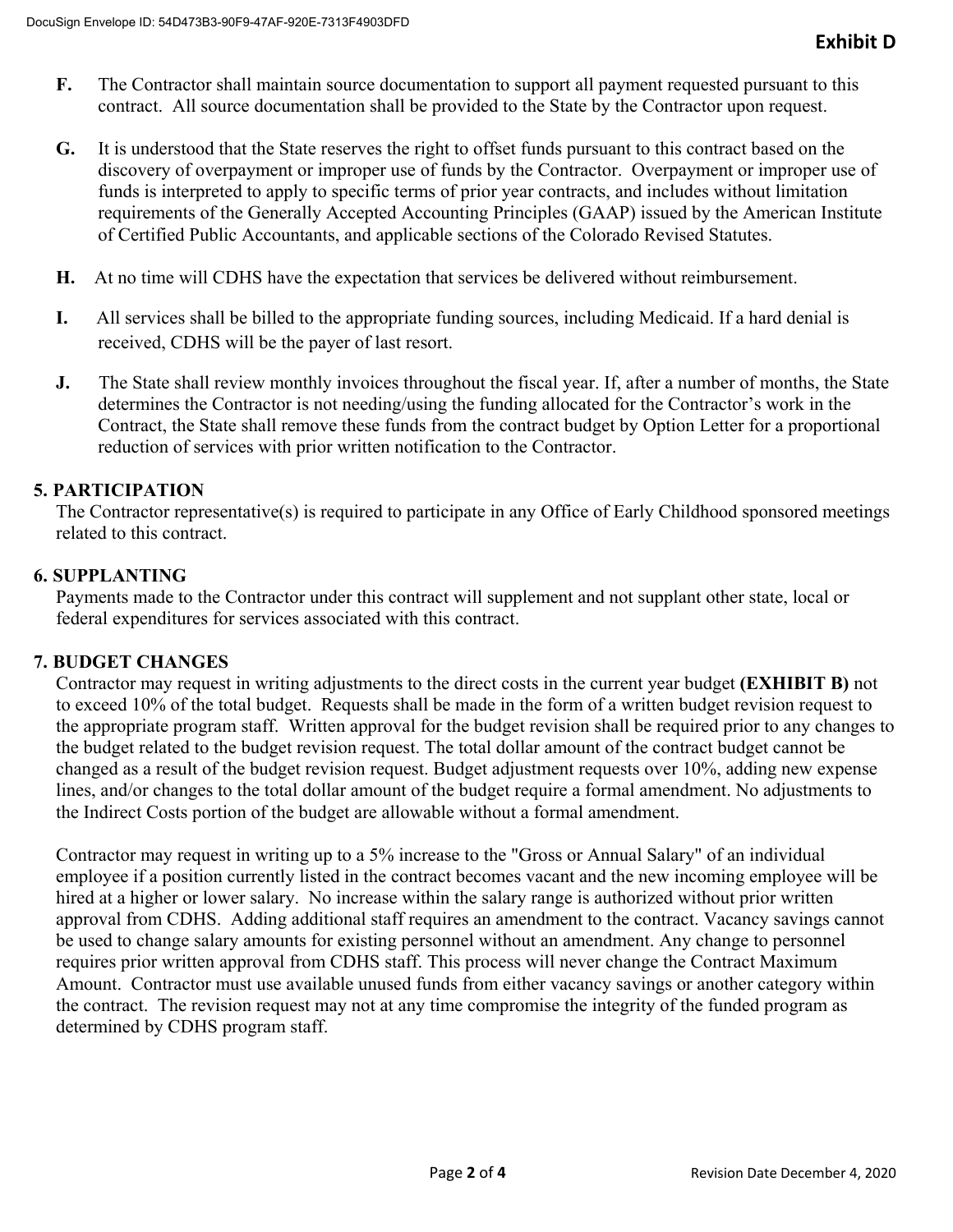#### **8. TRAVEL**

**A.** Mileage shall not exceed the Federal mileage rate per https://www.gsa.gov/travel-resources.

- **B.** Per Diem shall not exceed Federal GSA per diem rates for the area of travel per https://www.gsa.gov/travel-resources.
- **C.** Hotel rates cannot exceed any rate established for conference attendance.
- **D.** Usage of airfare or Out of State Travel requires pre-approval from CDHS.

## **9. SUBRECIPIENT**

Contractors determined to be a Sub-recipient of federal funds shall complete the sub-recipient performance report and assessment survey at: http://eepurl.com/ccRiDP upon contract execution. Failure to complete the performance report and assessment survey shall delay payment to the Contractor.

## **10. CRITICAL INCIDENT REPORTING**

Within 48 hours of the occurrence of a critical incident involving any child or family and/or an on duty agency staff member of any family support program staff funded through the Office of Early Childhood (OEC), the agency must report in writing the details of the critical incident to the OEC Program Manager for the involved family support program. Critical incidents may include, but are not limited to, awareness of an egregious incident of abuse and/or neglect, near fatality, or fatality of any child currently enrolled in a family support program; involuntary termination of a program staff's employment; criminal allegations involving program staff and related to his/her employment; negative media attention about the family support program; any major injury or threat to the security of an agency staff member while on duty and visiting an enrolled child or family.

## **11. MANDATED REPORTING**

- **A.** All program staff are required by law to report suspected child abuse and neglect. Mandatory reporters must report suspected child abuse and neglect to the local county child welfare agency, the local law enforcement agency, or by calling the child abuse reporting hotline system at 1-844-CO-4KIDS (1-844- 264-5437).
- **B.** All program staff are required to take the online mandatory reporter training on the CDHS Child Welfare Training System: https://www.coloradocwts.com/mandated-reporter-training.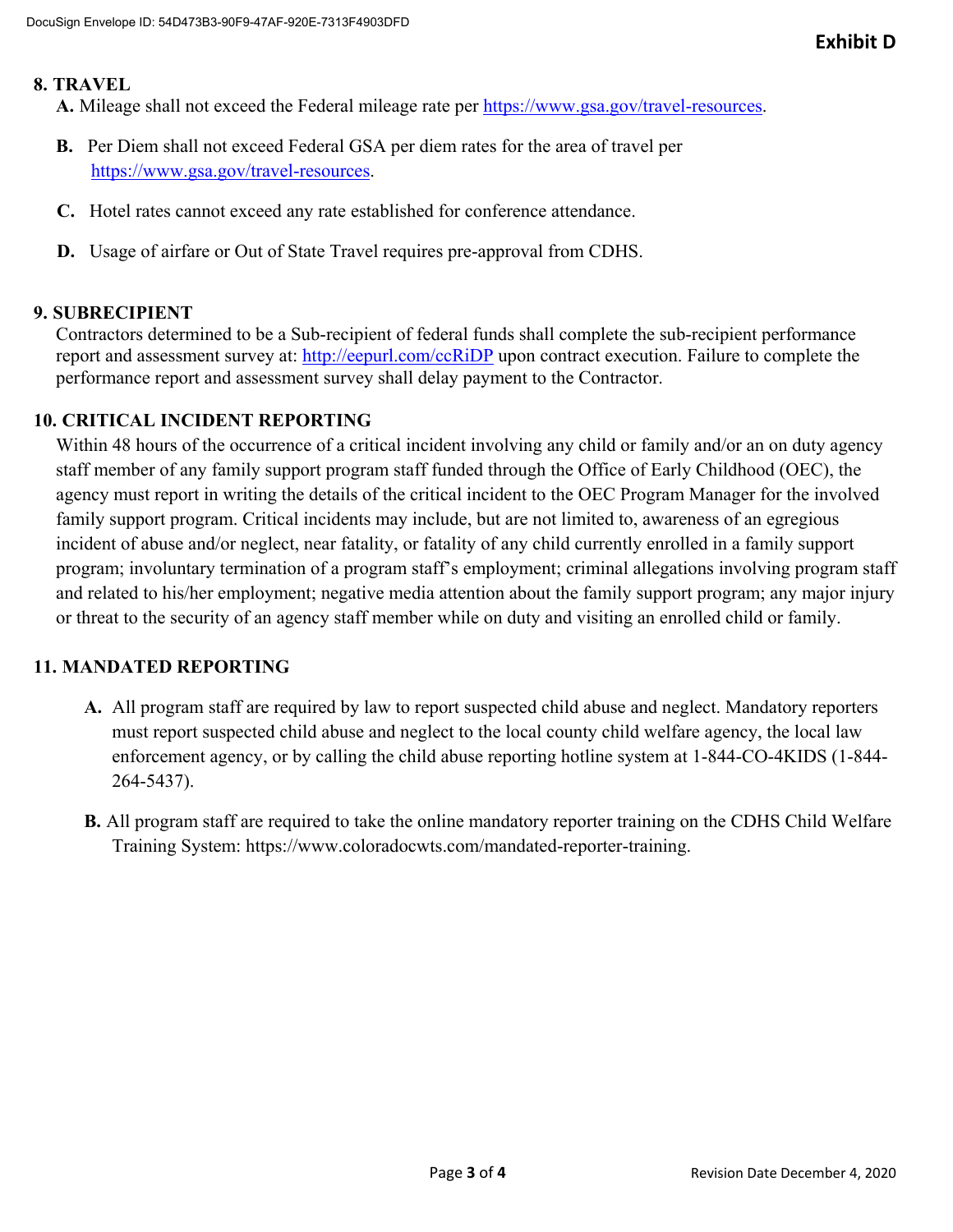## **12. EARLY INTERVENTION DIRECT SERVICES GENERAL ACCOUNTING ENCUMBRANCE (GAE)**

Payment for Early Intervention Direct Services to all contractors will be made as incurred, in whole or in part, from the total available funds to be utilized for Direct Services that includes:

- Assistive Technology services;
- Audiology Services;
- Developmental Intervention Services;
- Health Services;
- Medical Services:
- Nursing Services;
- Nutrition Services;
- Occupational Therapy Services;
- Physical Therapy Services;
- Psychological Services;
- Service Coordination:
- Sign Language and Cued Language Services;
- Social Emotional Services;
- Speech Language Pathology Services;
- Transportation Services;
- Vision Services:
- Evaluations:
- Co-pays;
- No-shows;
- Provider travel:
- Interpreter Services;
- IFSP meetings;
- Salaries and benefits for Direct **Services**
- Salaries and benefits for Service Coordination;
- Teaming:
- Assessments;
- **•** Telehealth

These funds support early intervention services to eligible infants, toddlers, and their families which are provided in accordance with Section 27-10.5-701, C.R.S.; federal regulations, 34 C.F.R., Part 303, Early Intervention Program for Infants and Toddlers with Disabilities; and Rules and Regulations 12 CCR 2509-10, Sections 7.900-7.994.

- **A.** Please refer to Page 1 for the amount available under the GAE for the current fiscal year.
- **B.** Payment to Contractor is made from available funds encumbered and shared across multiple contractors. The State may increase or decrease the total funds encumbered at its sole discretion and without formal notice to Contractor. No minimum payment is guaranteed to Contractor. The liability of the State for such payments is limited to the encumbered amount remaining of such funds.
- **C.** In order to receive reimbursement for any Direct Services, Contractor shall submit a request for anticipated expenses into the data system for pre-approval. The request shall be made and approval received 30 days prior to the delivery of services.
- **D.** Contractor shall not bill costs related to the Contract Budget (**Exhibit B**) to the GAE.
- **E.** Invoices shall be submitted separately for pre-approved Early Intervention Direct Services expenditures.
	- i. The Contractor shall submit requests for payment to CDHS OEC Invoicing@state.co.us.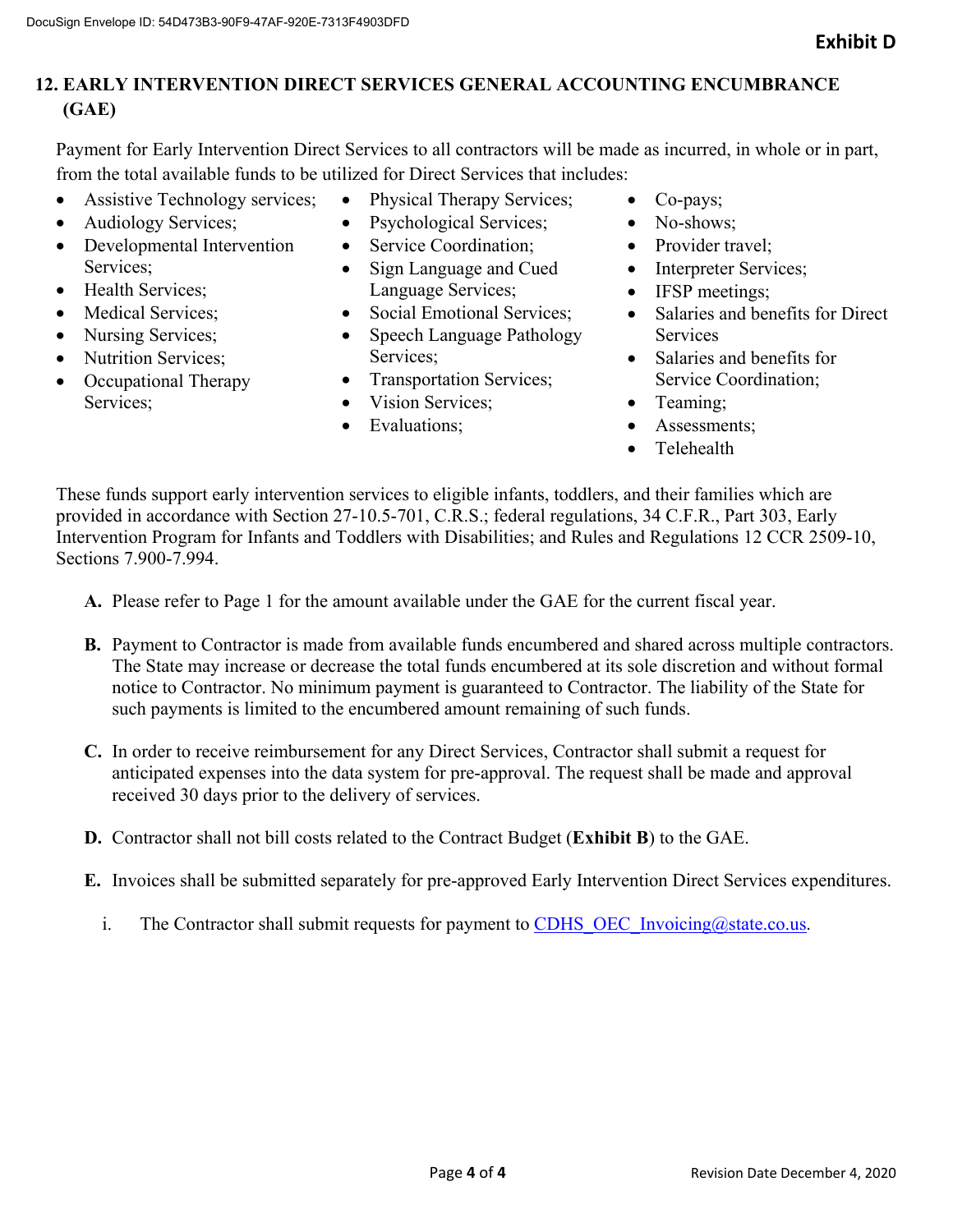#### EXHIBIT **E** - Supplemental Provisions for Federal Awards

For the purposes of this Exhibit only, Contractor is also identified as "Subrecipient." This Contract has been funded, in whole or in part, with an award of Federal funds. In the event of a conflict between the provisions of these Supplemental Provisions for Federal Awards, the Special Provisions, the Contract or any attachments or exhibits incorporated into and made a part of the Contract, the Supplemental Provisions for Federal Awards shall control. In the event of a conflict between the Supplemental Provisions for Federal Awards and the FFATA Supplemental Provisions (if any), the FFATA Supplemental Provisions shall control.

- 1) Federal Award Identification
	- i. Subrecipient: **Mountain Valley Developmental Services, Inc.**;
	- ii. Subrecipient DUNS number: **130866106**;
	- iii. The Federal Award Identification Number (FAIN) is **H181A210097**;
	- iv. The Federal award date is **TBD**;
	- v. The subaward period of performance start date is **July 1, 2021** and end date is **September 30, 2022**;
	- vi. Federal Funds:

| Contract or | Amount of Federal funds    | Total amount of Federal        | Total amount of the     |
|-------------|----------------------------|--------------------------------|-------------------------|
| Fiscal Year | obligated by this Contract | funds obligated to the         | Federal Award committed |
|             |                            | Subrecipient                   | to Subrecipient by CDHS |
| <b>FY22</b> | \$85,366*                  | \$85,366*                      | \$85,366*               |
|             |                            | *An appropriation for          |                         |
|             |                            | <b>Early Intervention</b>      |                         |
|             |                            | <b>Direct Services General</b> |                         |
|             |                            | Accounting                     |                         |
|             |                            | <b>Encumbrance (GAE) is</b>    |                         |
|             |                            | hereby added to this           |                         |
|             |                            | contract. The maximum          |                         |
|             |                            | amount payable for DS          |                         |
|             |                            | GAE is subject to              |                         |
|             |                            | appropriated funds, not        |                         |
|             |                            | to exceed \$1,800,000,         |                         |
|             |                            | which is split among           |                         |
|             |                            | other Early Intervention       |                         |
|             |                            | (EI) vendors.                  |                         |

vii. Federal award project description: **Special Education - Grants for Infants and Families with Disabilities**;

- viii. The name of the Federal awarding agency is **U.S. Department of Education**; the name of the pass-through entity is the State of Colorado, Department of Human Services (CDHS); and the contact information for the awarding official is **Kendra Dunn, Director, Division of Community and Family Support; kendra.dunn@state.co.us; 720.470.2134**;
- ix. The Catalog of Federal Domestic Assistance (CFDA) number is **84.181A**, name is **Infant & Toddlers/Families (Part C)**, and dollar amount is **TBD**;
- x. This award **is not** for research & development;
- xi. The indirect cost rate for the Federal award (including if the de minimis rate is charged per 2 CFR §200.414 Indirect (F&A) costs) is pre-determined based upon the State of Colorado and CDHS cost allocation plan.
- 2) All requirements imposed by CDHS on Subrecipient so that the Federal award is used in accordance with Federal statutes, regulations, and the terms and conditions of the Federal award, are stated in **General Provisions, Exhibit A - Statement of Work, Exhibit D - Additional Provisions**.
- 3) Any additional requirements that CDHS imposes on Subrecipient in order for CDHS to meet its own responsibility to the Federal awarding agency, including identification of any required financial and performance reports, are stated in **General Provisions, Exhibit A - Statement of Work, Exhibit D - Additional Provisions**.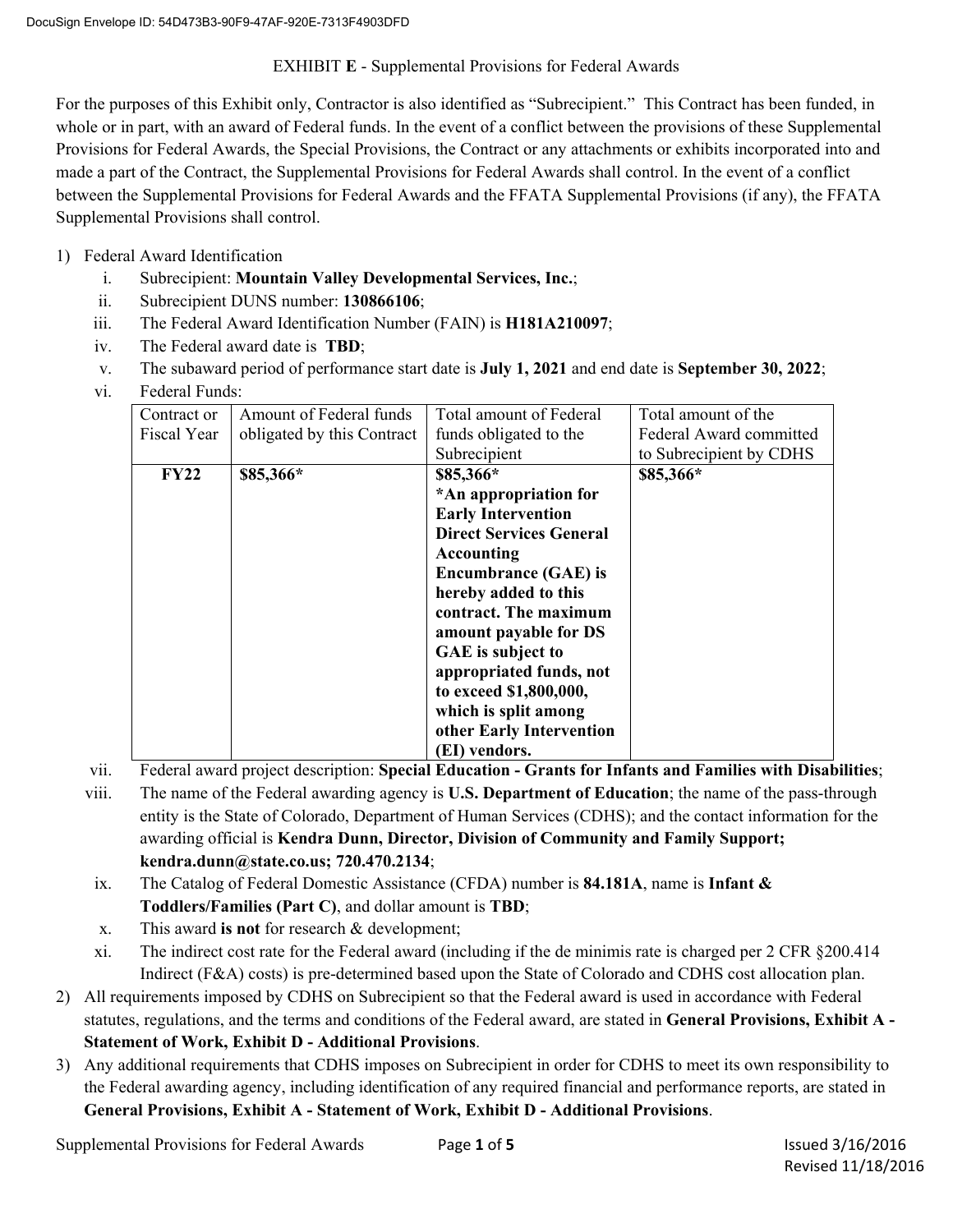- 4) Subrecipient's approved indirect cost rate is **the de minimis rate of 10 %**.
- 5) Subrecipient must permit CDHS and auditors to have access to Subrecipient's records and financial statements as necessary for CDHS to meet the requirements of 2 CFR §200.331 Requirements for pass-through entities, §§ 200.300 Statutory and National Policy Requirements through §200.309 Period of performance, and Subpart F—Audit Requirements of this Part.
- 6) The appropriate terms and conditions concerning closeout of the subaward are listed in Section 16 of this Exhibit and **General Provisions, Exhibit A - Statement of Work, Exhibit D - Additional Provisions**.
- 7) **Performance and Final Status.** Subrecipient shall submit all financial, performance, and other reports to CDHS no later than **30** calendar days after the period of performance end date or sooner termination of this Contract containing an evaluation and review of Subrecipient's performance and the final status of Subrecipient's obligations hereunder.

#### **8) Matching Funds**

If a box below is checked, the accompanying provision applies.

- $i.$   $\blacksquare$  Subrecipient is not required to provide matching funds.
- ii. Subrecipient shall provide matching funds as stated in N/A. Subrecipient shall have raised the full

amount of matching funds prior to the Effective Date and shall report to CDHS regarding the status of such funds upon request. Subrecipient's obligation to pay all or any part of any matching funds, whether direct or contingent, only extends to funds duly and lawfully appropriated for the purposes of this Contract by the authorized representatives of the Subrecipient and paid into the Subrecipient's treasury or bank account. Subrecipient represents to CDHS that the amount designated as matching funds has been legally appropriated for the purposes of this Contract by its authorized representatives and paid into its treasury or bank account. Subrecipient does not by this Contract irrevocably pledge present cash reserves for payments in future fiscal years, and this Contract is not intended to create a multiple-fiscal year debt of the Subrecipient. Subrecipient shall not pay or be liable for any claimed interest, late charges, fees, taxes or penalties of any nature, except as required by Subrecipient's laws or policies.

- 9) **Record Retention Period.** The record retention period previously stated in this Contract is replaced with the record retention period prescribed in 2 CFR §200.333.
- 10) **Single Audit Requirements.** If Subrecipient expends \$750,000 or more in Federal Awards during Subrecipient's fiscal year, Subrecipient shall procure or arrange for a single or program-specific audit conducted for that year in accordance with the provisions of Subpart F-Audit Requirements of the Uniform Guidance, issued pursuant to the Single Audit Act Amendments of 1996, (31 U.S.C. 7501-7507). 2 CFR §200.501.
	- i. Election. Subrecipient shall have a single audit conducted in accordance with Uniform Guidance §200.514 (Scope of audit), except when it elects to have a program-specific audit conducted in accordance with §200.507 (Program-specific audits). Subrecipient may elect to have a program-specific audit if Subrecipient expends Federal Awards under only one Federal program (excluding research and development) and the Federal program's statutes, regulations, or the terms and conditions of the Federal award do not require a financial statement audit of CDHS. A program-specific audit may not be elected for research and development unless all of the Federal Awards expended were received from CDHS and CDHS approves in advance a program-specific audit.
	- ii. Exemption. If Subrecipient expends less than \$750,000 in Federal Awards during its fiscal year, Subrecipient shall be exempt from Federal audit requirements for that year, except as noted in 2 CFR §200.503 (Relation to other audit requirements), but records shall be available for review or audit by appropriate officials of the Federal agency, the State, and the Government Accountability Office.
	- iii. Subrecipient Compliance Responsibility. Subrecipient shall procure or otherwise arrange for the audit required by Part F of the Uniform Guidance and ensure it is properly performed and submitted when due in accordance with the Uniform Guidance. Subrecipient shall prepare appropriate financial statements, including the schedule of expenditures of Federal awards in accordance with Uniform Guidance §200.510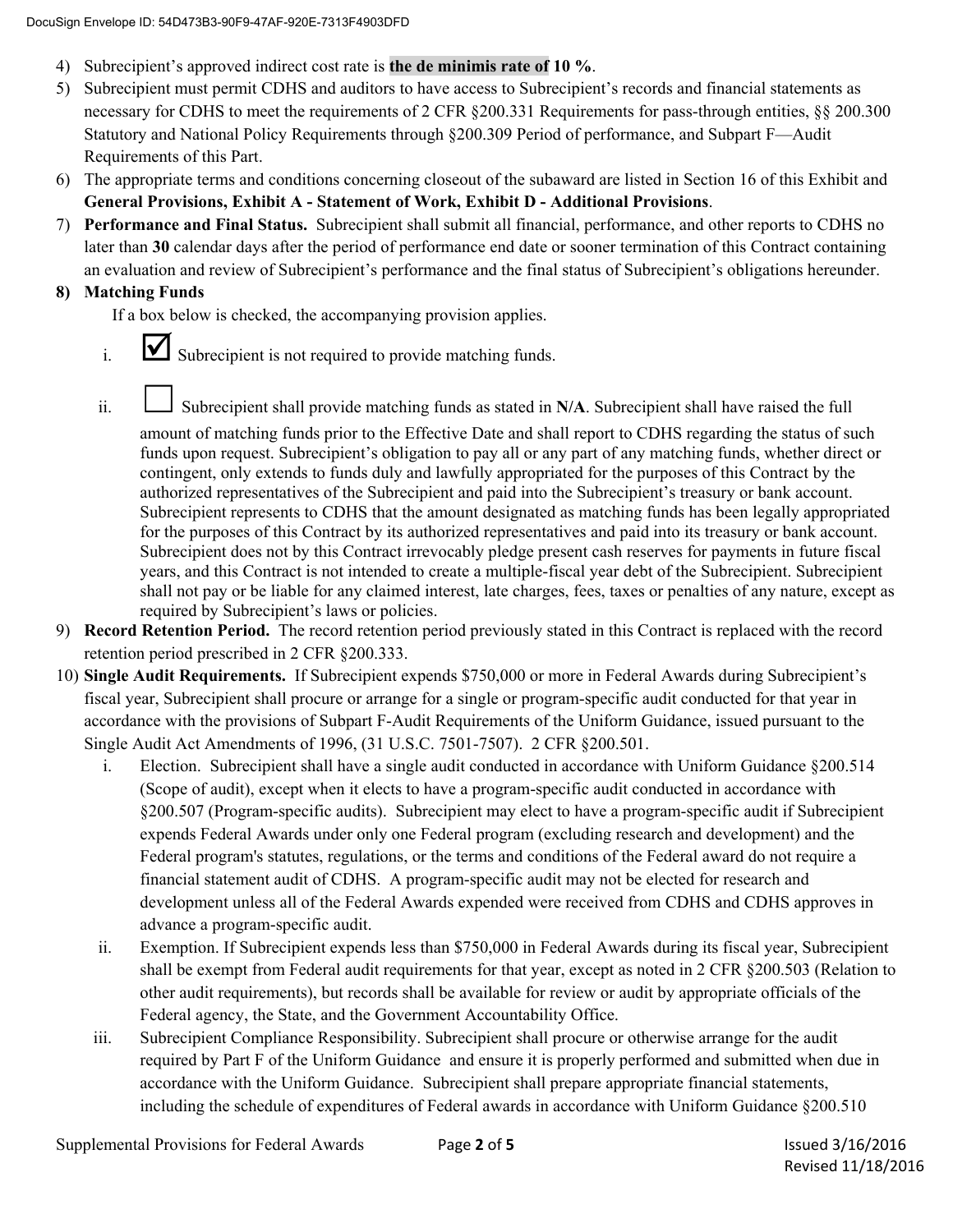(Financial statements) and provide the auditor with access to personnel, accounts, books, records, supporting documentation, and other information as needed for the auditor to perform the audit required by 2 CFR Part F-Audit Requirements.

- 11) **Contract Provisions**. Subrecipient shall comply with and shall include all of the following applicable provisions in all subcontracts entered into by it pursuant to this Contract:
	- i. Equal Employment Opportunity. Except as otherwise provided under 41 CFR Part 60, all contracts that meet the definition of "federally assisted construction contract" in 41 CFR Part 60-1.3 shall include the equal opportunity clause provided under 41 CFR 60-1.4(b), in accordance with Executive Order 11246, "Equal Employment Opportunity" (30 FR 12319, 12935, 3 CFR Part, 1964-1965 Comp., p. 339), as amended by Executive Order 11375, "Amending Executive Order 11246 Relating to Equal Employment Opportunity," and implementing regulations at 41 CFR part 60, "Office of Federal Contract Compliance Programs, Equal Employment Opportunity, Department of Labor."

"During the performance of this contract, the contractor agrees as follows:

- a) The contractor will not discriminate against any employee or applicant for employment because of race, color, religion, sex, or national origin. The contractor will take affirmative action to ensure that applicants are employed, and that employees are treated during employment, without regard to their race, color, religion, sex, or national origin. Such action shall include, but not be limited to the following: Employment, upgrading, demotion, or transfer, recruitment or recruitment advertising; layoff or termination; rates of pay or other forms of compensation; and selection for training, including apprenticeship. The contractor agrees to post in conspicuous places, available to employees and applicants for employment, notices to be provided by the contracting officer setting forth the provisions of this nondiscrimination clause.
- b) The contractor will, in all solicitations or advertisements for employees placed by or on behalf of the contractor, state that all qualified applicants will receive consideration for employment without regard to race, color, religion, sex, or national origin.
- c) The contractor will send to each labor union or representative of workers with which he has a collective bargaining agreement or other contract or understanding, a notice to be provided by the agency contracting officer, advising the labor union or workers' representative of the contractor's commitments under section 202 of Executive Order 11246 of September 24, 1965, and shall post copies of the notice in conspicuous places available to employees and applicants for employment.
- d) The contractor will comply with all provisions of Executive Order 11246 of September 24, 1965, and of the rules, regulations, and relevant orders of the Secretary of Labor.
- e) The contractor will furnish all information and reports required by Executive Order 11246 of September 24, 1965, and by the rules, regulations, and orders of the Secretary of Labor, or pursuant thereto, and will permit access to his books, records, and accounts by the contracting agency and the Secretary of Labor for purposes of investigation to ascertain compliance with such rules, regulations, and orders.
- f) In the event of the contractor's non-compliance with the nondiscrimination clauses of this contract or with any of such rules, regulations, or orders, this contract may be canceled, terminated or suspended in whole or in part and the contractor may be declared ineligible for further Government contracts in accordance with procedures authorized in Executive Order 11246 of September 24, 1965, and such other sanctions may be imposed and remedies invoked as provided in Executive Order 11246 of September 24, 1965, or by rule, regulation, or order of the Secretary of Labor, or as otherwise provided by law.
- g) The contractor will include the provisions of paragraphs (1) through (7) in every subcontract or purchase order unless exempted by rules, regulations, or orders of the Secretary of Labor issued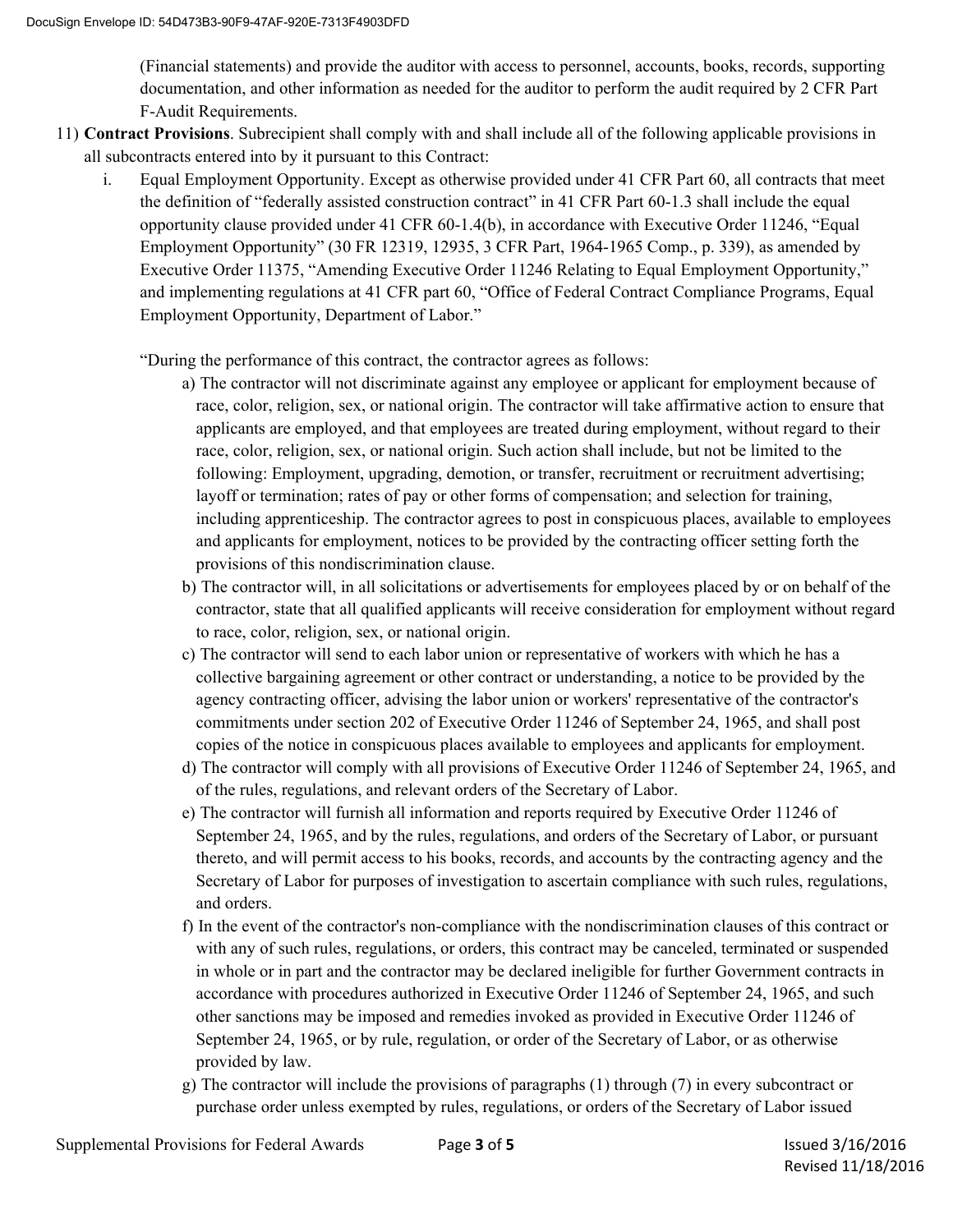pursuant to section 204 of Executive Order 11246 of September 24, 1965, so that such provisions will be binding upon each subcontractor or vendor. The contractor will take such action with respect to any subcontract or purchase order as may be directed by the Secretary of Labor as a means of enforcing such provisions including sanctions for noncompliance: Provided, however, that in the event the contractor becomes involved in, or is threatened with, litigation with a subcontractor or vendor as a result of such direction, the contractor may request the United States to enter into such litigation to protect the interests of the United States."

- ii. 4.2 Davis-Bacon Act. Davis-Bacon Act, as amended (40 U.S.C. 3141-3148). When required by Federal program legislation, all prime construction contracts in excess of \$2,000 awarded by non-Federal entities must include a provision for compliance with the Davis-Bacon Act (40 U.S.C. 3141-3144, and 3146-3148) as supplemented by Department of Labor regulations (29 CFR Part 5, "Labor Standards Provisions Applicable to Contracts Covering Federally Financed and Assisted Construction"). In accordance with the statute, contractors must be required to pay wages to laborers and mechanics at a rate not less than the prevailing wages specified in a wage determination made by the Secretary of Labor. In addition, contractors must be required to pay wages not less than once a week. The non-Federal entity must place a copy of the current prevailing wage determination issued by the Department of Labor in each solicitation. The decision to award a contract or subcontract must be conditioned upon the acceptance of the wage determination. The non-Federal entity must report all suspected or reported violations to the Federal awarding agency. The contracts must also include a provision for compliance with the Copeland "Anti-Kickback" Act (40 U.S.C. 3145), as supplemented by Department of Labor regulations (29 CFR Part 3, "Contractors and Subcontractors on Public Building or Public Work Financed in Whole or in Part by Loans or Grants from the United States"). The Act provides that each contractor or Subrecipient must be prohibited from inducing, by any means, any person employed in the construction, completion, or repair of public work, to give up any part of the compensation to which he or she is otherwise entitled. The non-Federal entity must report all suspected or reported violations to the Federal awarding agency.
- iii. Rights to Inventions Made Under a Contract or Agreement. If the Federal Award meets the definition of "funding agreement" under 37 CFR §401.2 (a) and Subrecipient wishes to enter into a contract with a small business firm or nonprofit organization regarding the substitution of parties, assignment or performance of experimental, developmental, or research work under that "funding agreement," Subrecipient must comply with the requirements of 37 CFR Part 401, "Rights to Inventions Made by Nonprofit Organizations and Small Business Firms Under Government Grants, Contracts and Cooperative Agreements," and any implementing regulations issued by the awarding agency.
- iv. Clean Air Act (42 U.S.C. 7401-7671q.) and the Federal Water Pollution Control Act (33 U.S.C. 1251-1387), as amended. Contracts and subgrants of amounts in excess of \$150,000 must contain a provision that requires the non-Federal award to agree to comply with all applicable standards, orders or regulations issued pursuant to the Clean Air Act (42 U.S.C. 7401-7671q) and the Federal Water Pollution Control Act as amended (33 U.S.C. 1251-1387). Violations must be reported to the Federal awarding agency and the Regional Office of the Environmental Protection Agency (EPA).
- v. Debarment and Suspension (Executive Orders 12549 and 12689). A contract award (see 2 CFR 180.220) must not be made to parties listed on the government wide exclusions in the System for Award Management (SAM), in accordance with the OMB guidelines at 2 CFR 180 that implement Executive Orders 12549 (3 CFR part 1986 Comp., p. 189) and 12689 (3 CFR part 1989 Comp., p. 235), "Debarment and Suspension." SAM Exclusions contains the names of parties debarred, suspended, or otherwise excluded by agencies, as well as parties declared ineligible under statutory or regulatory authority other than Executive Order 12549.
- vi. Byrd Anti-Lobbying Amendment (31 U.S.C. 1352). Contractors that apply or bid for an award exceeding \$100,000 must file the required certification. Each tier certifies to the tier above that it will not and has not used Federal appropriated funds to pay any person or organization for influencing or attempting to influence